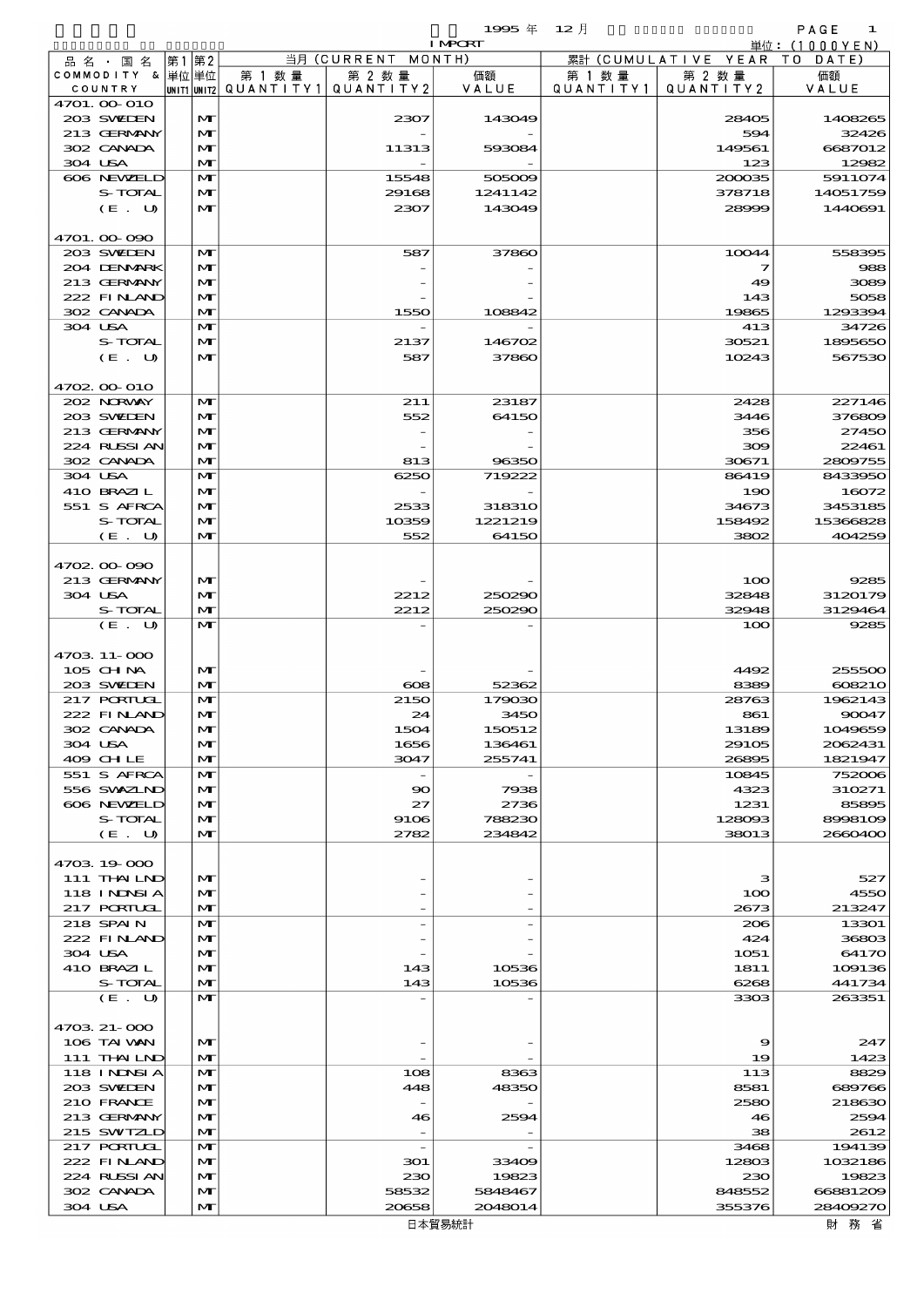|                               |                              |         |                                                                                                                    | 1995 $#$                 | $12$ 月  |                                 | PAGE<br>$\mathbf{z}$       |
|-------------------------------|------------------------------|---------|--------------------------------------------------------------------------------------------------------------------|--------------------------|---------|---------------------------------|----------------------------|
|                               |                              |         | 当月 (CURRENT MONTH)                                                                                                 | <b>I MPORT</b>           |         |                                 | 単位: (1000 Y E N )          |
| 品 名 ・ 国 名<br>COMMODITY & 単位単位 | 第1第2                         |         |                                                                                                                    |                          |         | 累計 (CUMULATIVE YEAR TO DATE)    |                            |
| COUNTRY                       |                              | 第 1 数 量 | 第 2 数量<br>$\lvert \textsf{UNIT1} \rvert \textsf{UNIT2} \rvert \texttt{QUANTITY1} \rvert \texttt{QUANTITY2} \rvert$ | 価額<br>VALUE              | 第 1 数 量 | 第 2 数量<br>QUANTITY1   QUANTITY2 | 価額<br>VALUE                |
| 4703 21-000                   |                              |         |                                                                                                                    |                          |         |                                 |                            |
| 409 CHLE                      | $\mathbf{M}$                 |         | 16911                                                                                                              | 1537592                  |         | 125883                          | 100001559                  |
| 410 BRAZIL                    | $\mathbf{M}$                 |         | 596                                                                                                                | 57539                    |         | 12258                           | 883215                     |
| 413 ARGENT                    | $\mathbf{M}$                 |         |                                                                                                                    |                          |         | 25184                           | 1912390                    |
| 606 NEWELD                    | $\mathbf{M}$                 |         | 1538                                                                                                               | 154394                   |         | 25089                           | 2011733                    |
| S-TOTAL                       | M                            |         | 99368                                                                                                              | 9758545                  |         | 1420229                         | 112269625                  |
| (E. U)                        | M                            |         | 795                                                                                                                | 84353                    |         | 27478                           | 2137315                    |
| 4703 29 000                   |                              |         |                                                                                                                    |                          |         |                                 |                            |
| 106 TAI WAN                   | $\mathbf{M}$                 |         |                                                                                                                    |                          |         | 5                               | 425                        |
| 111 THAILND                   | M                            |         | 492                                                                                                                | 32652                    |         | 519                             | 35954                      |
| 117 PHLPIN                    | $\mathbf{M}$                 |         |                                                                                                                    |                          |         | 50                              | 14362                      |
| <b>118 INNSIA</b>             | M                            |         | 2520                                                                                                               | 153651                   |         | 32186                           | 2301855                    |
| 203 SWIEN                     | $\mathbf{M}$                 |         |                                                                                                                    |                          |         | 914                             | 62323                      |
| 222 FINAND                    | $\mathbf{M}$                 |         | 195                                                                                                                | 18578                    |         | 7121                            | 578790                     |
| 302 CANADA<br>304 USA         | $\mathbf{M}$<br>$\mathbf{M}$ |         | 20589<br>10234                                                                                                     | 1921695<br>879089        |         | 409588<br>466471                | 30881021<br>34311536       |
| 307 HONDURS                   | $\mathbf{M}$                 |         |                                                                                                                    |                          |         | 100                             | 8975                       |
| 409 CHLE                      | $\mathbf{M}$                 |         | 398                                                                                                                | 38772                    |         | 21257                           | 1622690                    |
| 410 BRAZIL                    | $\mathbf{M}$                 |         | 37055                                                                                                              | 3355467                  |         | 287964                          | 20842499                   |
| 501 MROCCO                    | M                            |         |                                                                                                                    |                          |         | 5000                            | 318385                     |
| 551 S AFRCA                   | $\mathbf{M}$                 |         | 1362                                                                                                               | 122111                   |         | 17965                           | 1377207                    |
| S-TOTAL                       | $\mathbf{M}$                 |         | 72845                                                                                                              | 6522015                  |         | 1249140                         | 92356028                   |
| (E. U)                        | $\mathbf{M}$                 |         | 195                                                                                                                | 18578                    |         | 8035                            | 641113                     |
| 4704.11-000                   |                              |         |                                                                                                                    |                          |         |                                 |                            |
| 203 SVELEN                    | MГ                           |         |                                                                                                                    |                          |         | 59                              | 5419                       |
| 213 GERMANY                   | $\mathbf{M}$                 |         |                                                                                                                    |                          |         | 51                              | 4198                       |
| 222 FINAND                    | $\mathbf{M}$                 |         | 13                                                                                                                 | 1805                     |         | 197                             | 22518                      |
| 224 RUSSIAN                   | $\mathbf{M}$                 |         |                                                                                                                    |                          |         | 294                             | 12813                      |
| S-TOTAL                       | M                            |         | 13                                                                                                                 | 1805                     |         | $\bf{601}$                      | 44948                      |
| $(E_\cdot U)$                 | $\mathbf{M}$                 |         | 13                                                                                                                 | 1805                     |         | 307                             | 32135                      |
|                               |                              |         |                                                                                                                    |                          |         |                                 |                            |
| 4704.19-000<br>$105$ CHNA     | M                            |         |                                                                                                                    |                          |         | 16                              | 1017                       |
| S-TOTAL                       | $\mathbf{M}$                 |         |                                                                                                                    |                          |         | 16                              | 1017                       |
|                               |                              |         |                                                                                                                    |                          |         |                                 |                            |
| 4704. 21-000                  |                              |         |                                                                                                                    |                          |         |                                 |                            |
| 202 NORWAY                    | $\mathbf{M}$                 |         |                                                                                                                    |                          |         | 426                             | 44683                      |
| 203 SWIDEN                    | M                            |         | 32                                                                                                                 | 3757                     |         | 763                             | 69594                      |
| 210 FRANCE                    | $\mathbf{M}$                 |         |                                                                                                                    |                          |         | $\mathbf{\Omega}$               | 444                        |
| 213 GERMANY<br>222 FINAND     | MГ                           |         |                                                                                                                    |                          |         | 206<br>258                      | 1561 <sub>C</sub><br>24188 |
| 302 CANADA                    | MГ<br>M                      |         | 23<br>1002                                                                                                         | 2618<br>113798           |         | 15933                           | 1424516                    |
| 304 USA                       | M                            |         | 2506                                                                                                               | 259750                   |         | 35684                           | 3171635                    |
| 410 BRAZIL                    | M                            |         |                                                                                                                    |                          |         | 19                              | 1531                       |
| S-TOTAL                       | MГ                           |         | 3653                                                                                                               | 379923                   |         | 53289                           | 4752201                    |
| (E U)                         | $\mathbf{M}$                 |         | 55                                                                                                                 | 6375                     |         | 1227                            | 109836                     |
|                               |                              |         |                                                                                                                    |                          |         |                                 |                            |
| 4704.29-000                   |                              |         |                                                                                                                    |                          |         |                                 |                            |
| 103 R KOREA<br>117 PH LPIN    | $\mathbf{M}$<br>MГ           |         | $\overline{\phantom{a}}$                                                                                           | $\overline{\phantom{a}}$ |         | 16<br>115                       | 1896<br>28825              |
| 118 I NJNSI A                 | MГ                           |         | 412                                                                                                                | 27432                    |         | 982                             | 71116                      |
| 203 SWILEN                    | M                            |         |                                                                                                                    |                          |         | 32                              | 2728                       |
| 210 FRANCE                    | $\mathbf{M}$                 |         |                                                                                                                    |                          |         | 49                              | 4113                       |
| 213 GERMANY                   | $\mathbf{M}$                 |         | $\overline{\phantom{a}}$                                                                                           |                          |         | 32                              | 3722                       |
| 304 USA                       | MГ                           |         | $\infty$                                                                                                           | 74821                    |         | 8551                            | 729502                     |
| 410 BRAZIL                    | MГ                           |         |                                                                                                                    |                          |         | 524                             | 34204                      |
| 551 S AFRCA                   | M                            |         |                                                                                                                    |                          |         | 716                             | 61872                      |
| S-TOTAL<br>(E. U)             | $\mathbf{M}$<br>$\mathbf{M}$ |         | 1108                                                                                                               | 102253                   |         | 11017<br>113                    | 937978<br>10563            |
|                               |                              |         |                                                                                                                    |                          |         |                                 |                            |
| 4705.00-000                   |                              |         |                                                                                                                    |                          |         |                                 |                            |
| 106 TAI VAN                   | $\mathbf{M}$                 |         |                                                                                                                    |                          |         | 6                               | 1764                       |
| 203 SVELEN                    | $ \mathbf{M} $               |         |                                                                                                                    |                          |         | 188                             | 10526                      |

4706.10-000

204 DENMARK MT - 95 5104 222 FINAND  $|M|$  74 6786 662 49068  $302 \text{ CANDA}$   $\boxed{M}$   $303 \text{ CANDA}$   $\boxed{3961}$   $3961 \text{ CSDA}$   $396910$   $3961 \text{ CSDA}$ 606 NEWELD MT 65 4483 1599 99715 S-TOTAL  $|\mathbf{M}|$  4100 308179 71888 4698976 (E . U) MT 74 6786 945 64698

 $105 \text{ GHM}$   $\text{MT}$   $\text{MT}$   $\text{MT}$   $\text{MT}$   $\text{MT}$   $\text{MT}$   $\text{MT}$   $\text{MT}$   $\text{MT}$   $\text{MT}$   $\text{MT}$   $\text{MT}$   $\text{MT}$   $\text{MT}$   $\text{MT}$   $\text{MT}$   $\text{MT}$   $\text{MT}$   $\text{MT}$   $\text{MT}$   $\text{MT}$   $\text{MT}$   $\text{MT}$   $\text{MT}$   $\text{MT}$   $\text{MT}$   $106$  TAI WAN  $\begin{vmatrix} 1 \end{vmatrix}$   $\begin{vmatrix} 1 \end{vmatrix}$  1498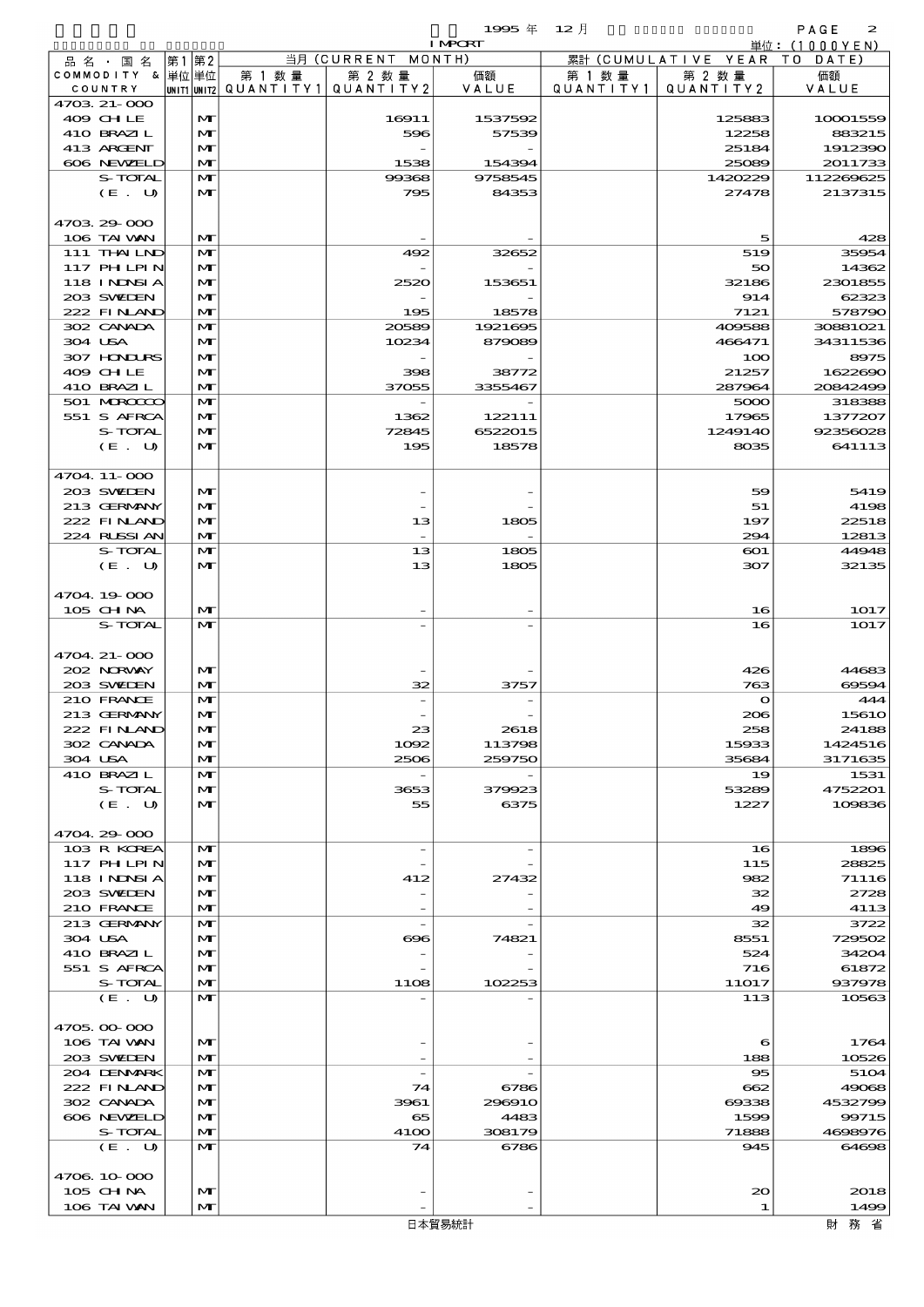|                                  |       |                   |                          |                               | 1995 $#$<br><b>I MPCRT</b> | $12$ 月    |                      | PAGE<br>з                                       |
|----------------------------------|-------|-------------------|--------------------------|-------------------------------|----------------------------|-----------|----------------------|-------------------------------------------------|
| 品 名 ・ 国 名                        | 第1 第2 |                   |                          | 当月 (CURRENT MONTH)            |                            |           | 累計 (CUMULATIVE YEAR) | $\dot{\mathbb{H}}$ 位: (1000YEN)<br>T O<br>DATE) |
| COMMODITY & 単位単位                 |       |                   | 第 1 数 量                  | 第 2 数量                        | 価額                         | 第 1 数 量   | 第 2 数量               | 価額                                              |
| COUNTRY                          |       |                   | unit1 unit2  Q∪ANT   TY1 | QUANTITY 2                    | VALUE                      | QUANTITY1 | QUANTITY2            | VALUE                                           |
| 4706 10 000<br>123 INIA          |       | $\mathbf{M}$      |                          |                               |                            |           | 36                   | 8424                                            |
| 143 I SRAEL                      |       | $\mathbf{M}$      |                          | 87                            | 11545                      |           | <b>11O</b>           | 14197                                           |
| 213 GERMANY                      |       | M                 |                          | 50                            | 11464                      |           | 625                  | 126905                                          |
| 304 USA                          |       | M                 |                          | 1201                          | 192112                     |           | 21715                | 2706223                                         |
| 305 MEXICO<br>S-TOTAL            |       | $\mathbf{M}$<br>M |                          | 116<br>1454                   | 15491<br>230612            |           | 2535<br>25042        | 282333<br>3141599                               |
| (E. U)                           |       | $\mathbf{M}$      |                          | 50                            | 11464                      |           | 625                  | 126905                                          |
|                                  |       |                   |                          |                               |                            |           |                      |                                                 |
| 4706 91-000                      |       |                   |                          |                               |                            |           |                      |                                                 |
| 105 CHNA<br>213 GERMANY          |       | M<br>$\mathbf{M}$ |                          | $\overline{\phantom{a}}$<br>5 | 647                        |           | 11<br>35             | 1409<br>4188                                    |
| 304 USA                          |       | $\mathbf{M}$      |                          |                               |                            |           | 584                  | 72494                                           |
| S-TOTAL                          |       | M                 |                          | 5                             | 647                        |           | ഓ                    | 78091                                           |
| (E. U)                           |       | M                 |                          | 5                             | 647                        |           | 35                   | 4188                                            |
| 4706.92-000                      |       |                   |                          |                               |                            |           |                      |                                                 |
| 103 R KOREA                      |       | M                 |                          |                               |                            |           | $\mathbf o$          | 635                                             |
| 105 CH NA                        |       | M                 |                          | 34                            | 4009                       |           | 700                  | 74580                                           |
| 106 TAI VAN                      |       | $\mathbf{M}$      |                          |                               |                            |           | 253                  | 17991                                           |
| 111 THAILND                      |       | M                 |                          | 54                            | 7948                       |           | 1345                 | 124601                                          |
| 113 MALYSIA<br>117 PHLPIN        |       | M<br>$\mathbf{M}$ |                          | 263                           | 86741                      |           | 117<br>3768          | 19002<br>1091301                                |
| 118 I NJNSI A                    |       | M                 |                          | 14                            | 1735                       |           | 304                  | 29765                                           |
| 122 MYANAR                       |       | $\mathbf{M}$      |                          |                               |                            |           | 75                   | 8294                                            |
| 123 INIA                         |       | M                 |                          | 184                           | 21105                      |           | 1159                 | 123392                                          |
| 205 U KING<br>218 SPAIN          |       | M<br>$\mathbf{M}$ |                          | 168                           | 51096                      |           | 267<br>2023          | 49261<br>542434                                 |
| 302 CANADA                       |       | M                 |                          | $\overline{\phantom{a}}$      |                            |           | 41                   | 2111                                            |
| 304 USA                          |       | $\mathbf{M}$      |                          | 53                            | 8472                       |           | 1208                 | 156981                                          |
| 504 TUN SI A                     |       | M                 |                          | 177                           | 35223                      |           | 2027                 | 359134                                          |
| S-TOTAL                          |       | M                 |                          | 947                           | 216329                     |           | 13287                | 2599482                                         |
| (E. U)                           |       | $\mathbf{M}$      |                          | 168                           | 51096                      |           | 2290                 | 591695                                          |
| 4706.93-000                      |       |                   |                          |                               |                            |           |                      |                                                 |
| 103 R KOREA                      |       | M                 |                          | 4                             | 2854                       |           | 23                   | 20878                                           |
| 106 TAI VAN                      |       | M                 |                          |                               |                            |           | 81                   | 5869                                            |
| 111 THAILND<br><b>117 PHLPIN</b> |       | M<br>M            |                          | 113                           | 31829                      |           | 7<br>1561            | 3329<br>444188                                  |
| 131 NEPAL                        |       | $\mathbf{M}$      |                          |                               |                            |           | 32                   | 5941                                            |
| 204 DENMARK                      |       | $\mathbf{M}$      |                          |                               |                            |           | 23                   | 1323                                            |
| 215 SWIZLD                       |       | $\mathbf{M}$      |                          |                               |                            |           | $\mathbf{z}$         | 468                                             |
| 218 SPAIN<br>304 USA             |       | M                 |                          |                               |                            |           | 45<br>24             | 14916                                           |
| 406 ECUADOR                      |       | M<br>M            |                          |                               |                            |           | 22                   | 4533<br>7564                                    |
| 543 TANZN A                      |       | M                 |                          |                               |                            |           | 702                  | 159406                                          |
| S-TOTAL                          |       | $\mathbf{M}$      |                          | 117                           | 34683                      |           | 2522                 | 668415                                          |
| (E. U)                           |       | $\mathbf{M}$      |                          |                               |                            |           | 68                   | 16239                                           |
| 4707.10.010                      |       |                   |                          |                               |                            |           |                      |                                                 |
| 112 SNGAPOR                      |       | M                 |                          |                               |                            |           | 680                  | 17175                                           |
| 137 SU ARAB                      |       | $\mathbf{M}$      |                          | 207                           | 3569                       |           | 2980                 | 84639                                           |
| 147 U ARB E                      |       | M                 |                          |                               |                            |           | 21                   | 588                                             |
| 201 I CELAND<br>205 U KING       |       | M<br>$\mathbf{M}$ |                          |                               |                            |           | 172<br>133           | 4854<br>4570                                    |
| 206 IRELAND                      |       | M                 |                          |                               |                            |           | 336                  | 12091                                           |
| 207 NETHLIS                      |       | $\mathbf{M}$      |                          | 874                           | 6662                       |           | 973                  | 10005                                           |
| 208 BELGI UM                     |       | M                 |                          | 124                           | 1729                       |           | 355                  | 7246                                            |
| 213 GERMANY<br>302 CANADA        |       | M<br>$\mathbf{M}$ |                          | 462<br>176                    | 3516<br>3963               |           | 462<br>3192          | 3516                                            |
| 304 USA                          |       | M                 |                          | 41674                         | 781990                     |           | 361962               | 105550<br>9753179                               |
| 305 MEXICO                       |       | $\mathbf{M}$      |                          | 1038                          | 19289                      |           | 4979                 | 102690                                          |
| 601 ALSTRAL                      |       | M                 |                          |                               |                            |           | 518                  | 15316                                           |
| 606 NEWELD                       |       | M                 |                          | 331                           | 5633                       |           | 2966                 | 75585                                           |
| 612 FIJI<br>S-TOTAL              |       | $\mathbf{M}$<br>M |                          | 44886                         | 826351                     |           | 552<br>380281        | 15956<br>10212960                               |
| (E. U)                           |       | $\mathbf{M}$      |                          | 1460                          | 11907                      |           | 2259                 | 37428                                           |
|                                  |       |                   |                          |                               |                            |           |                      |                                                 |
| 4707.10-090                      |       |                   |                          |                               |                            |           |                      |                                                 |
| 302 CANADA<br>304 USA            |       | $\mathbf{M}$<br>M |                          | 296<br>2424                   | 17044<br>110599            |           | 1762<br>36203        | 99893<br>1646012                                |
| S-TOTAL                          |       | $\mathbf{M}$      |                          | 2720                          | 127643                     |           | 37965                | 1745905                                         |
|                                  |       |                   |                          |                               |                            |           |                      |                                                 |
| 4707.20-000                      |       |                   |                          |                               |                            |           |                      |                                                 |
| 112 SNGAPOR                      |       | $\mathbf{M}$      |                          |                               |                            |           | 21                   | 946                                             |
|                                  |       |                   |                          |                               | 日本貿易統計                     |           |                      | 財務省                                             |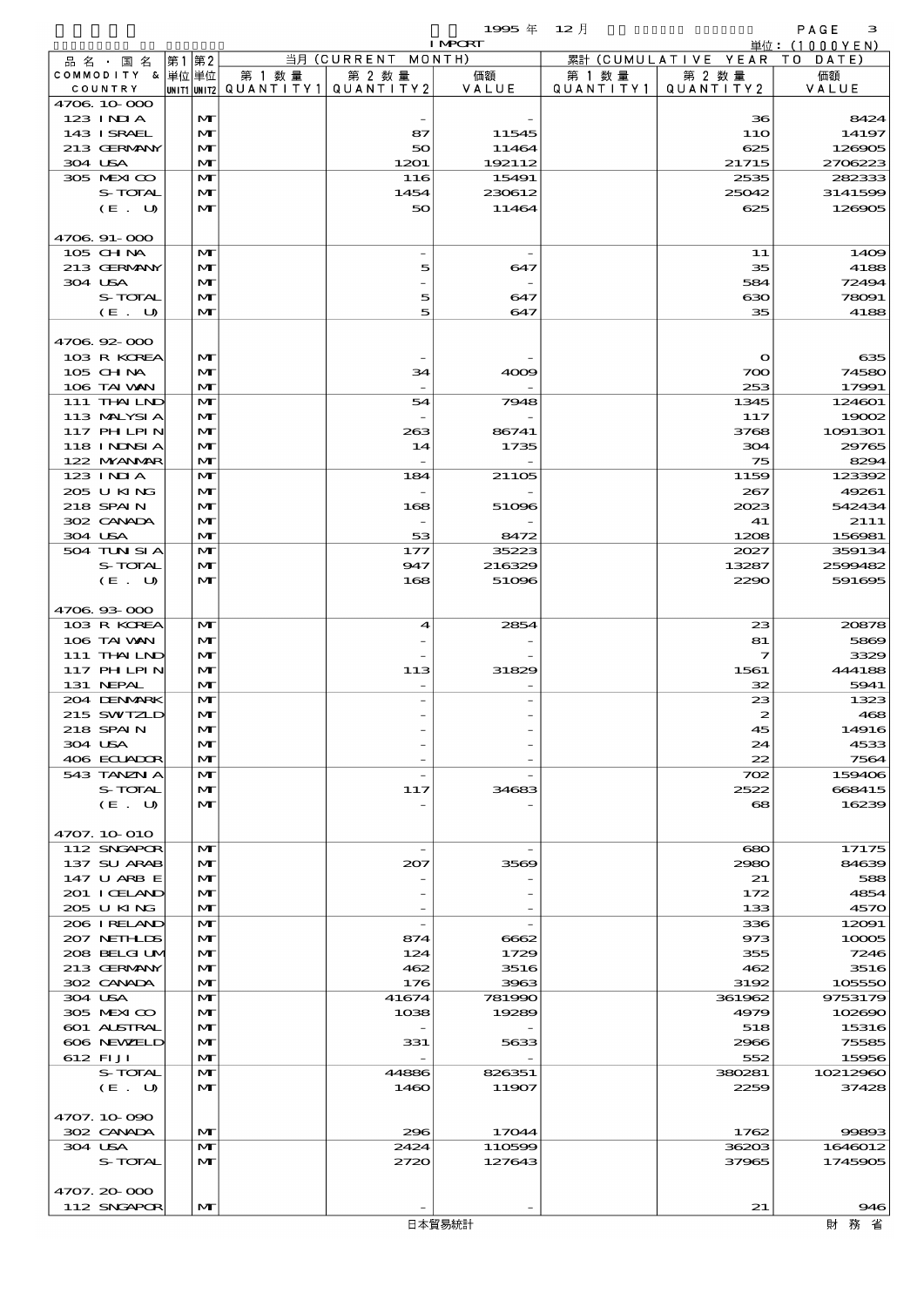$1995 \nless 12 \nless 12$ 

|                             |      |              |        |                                                  | <b>I MPORT</b>    |                      |                              | 単位: (1000YEN)       |
|-----------------------------|------|--------------|--------|--------------------------------------------------|-------------------|----------------------|------------------------------|---------------------|
| 品名・国名                       | 第1第2 |              |        | 当月 (CURRENT MONTH)                               |                   |                      | 累計 (CUMULATIVE YEAR TO DATE) |                     |
| COMMODITY & 単位単位<br>COUNTRY |      |              | 第 1 数量 | 第 2 数量<br> UNIT1 UNIT2  QUANT   TY1  QUANT   TY2 | 価額<br>VALUE       | 第 1 数 量<br>QUANTITY1 | 第 2 数量<br>QUANTITY 2         | 価額<br>VALUE         |
| 4707.20-000                 |      |              |        |                                                  |                   |                      |                              |                     |
| 302 CANADA                  |      | M            |        | 23                                               | 1090              |                      | 355                          | 22059               |
| 304 USA                     |      | M            |        | 3080                                             | 134272            |                      | 35625                        | 1961004             |
| 305 MEXICO                  |      | M            |        |                                                  |                   |                      | 19                           | 595                 |
| 316 JAMAICA                 |      | M            |        | 38                                               | 991               |                      | 38                           | 991                 |
| S-TOTAL                     |      | M            |        | 3141                                             | 136353            |                      | 36058                        | 1985595             |
| 4707.30 010                 |      |              |        |                                                  |                   |                      |                              |                     |
| 103 R KOREA                 |      | M            |        |                                                  |                   |                      | з                            | 668                 |
| 304 USA                     |      | M            |        | 448                                              | 8491              |                      | 7360                         | 184302              |
| 606 NEWELD                  |      | M            |        |                                                  |                   |                      | 1051                         | 23371               |
| S-TOTAL                     |      | M            |        | 448                                              | 8491              |                      | 8414                         | 208341              |
|                             |      |              |        |                                                  |                   |                      |                              |                     |
| 4707.30-090<br>103 R KOREA  |      | M            |        |                                                  |                   |                      | з                            | 326                 |
| 105 CHNA                    |      | M            |        |                                                  |                   |                      | $\infty$                     | <b>2310</b>         |
| 108 HG KONG                 |      | M            |        |                                                  |                   |                      | $\infty$                     | 547                 |
| 222 FINAND                  |      | M            |        |                                                  |                   |                      | $\boldsymbol{\infty}$        | 924                 |
| 302 CANADA                  |      | M            |        | 21                                               | 1125              |                      | 21                           | 1125                |
| 304 USA                     |      | M            |        | 1745                                             | 46176             |                      | 14222                        | 479182              |
| 316 JAMAICA                 |      | M            |        |                                                  |                   |                      | 40                           | 1520                |
| S-TOTAL                     |      | M            |        | 1766                                             | 47301             |                      | 14465                        | 485934              |
| (E. U)                      |      | M            |        |                                                  |                   |                      | $\infty$                     | 924                 |
| 4707.90-000                 |      |              |        |                                                  |                   |                      |                              |                     |
| 105 CHNA                    |      | $\mathbf{M}$ |        | $\bullet$                                        | 225               |                      | $\bullet$                    | 225                 |
| 106 TAI VAN                 |      | M            |        |                                                  |                   |                      | 75                           | 1579                |
| 304 USA                     |      | M            |        | 206                                              | 3037              |                      | 1465                         | 43080               |
| S-TOTAL                     |      | M            |        | 206                                              | 3262              |                      | 1540                         | 44884               |
|                             |      |              |        |                                                  |                   |                      |                              |                     |
| 4801. 00 011                |      |              |        |                                                  |                   |                      |                              |                     |
| 203 SVELEN<br>213 GERMANY   |      | M<br>M       |        | 997                                              | 73662             |                      | 8127<br>49                   | 534181<br>1121      |
| 222 FINAND                  |      | M            |        | 947                                              | 82682             |                      | 5978                         | 519622              |
| 302 CANADA                  |      | $\mathbf{M}$ |        | 13823                                            | 1324821           |                      | 181084                       | 17080415            |
| 304 USA                     |      | M            |        | 14296                                            | 1454348           |                      | 180891                       | 18201029            |
| S-TOTAL                     |      | M            |        | 30063                                            | 2935513           |                      | 376129                       | 36336368            |
| (E. U)                      |      | M            |        | 1944                                             | 156344            |                      | 14154                        | 1054924             |
|                             |      |              |        |                                                  |                   |                      |                              |                     |
| 4801. 00-019<br>111 THAILND |      | M            |        |                                                  |                   |                      | 9                            | 665                 |
| 202 NORWAY                  |      | M            |        | 334                                              | 31271             |                      | 334                          | 31271               |
| 203 SWEDEN                  |      | M            |        | 634                                              | 46897             |                      | 3612                         | 242643              |
| 210 FRANCE                  |      | M            |        |                                                  |                   |                      | 957                          | 59028               |
| 213 GERMANY                 |      | M            |        |                                                  |                   |                      | 20                           | 461                 |
| 222 FINAND                  |      | M            |        | 11O <sub>2</sub>                                 | 84420             |                      | 15911                        | 1186375             |
| 302 CANADA                  |      | M            |        | 6122                                             | 565614            |                      | 70702                        | 6293387             |
| 304 USA<br>S-TOTAL          |      | M<br>M       |        | 4993<br>13192                                    | 443307<br>1171509 |                      | 104288<br>195833             | 8363081<br>16176911 |
| (E. U)                      |      | M            |        | 1743                                             | 131317            |                      | 20500                        | 1488507             |
|                             |      |              |        |                                                  |                   |                      |                              |                     |
| 4801.00-090                 |      |              |        |                                                  |                   |                      |                              |                     |
| 202 NRWAY                   |      | M            |        | 505                                              | 48248             |                      | 505                          | 48248               |
| 203 SWIDEN                  |      | M            |        | 159                                              | 13623             |                      | 774                          | 64873               |
| 210 FRANCE<br>302 CANADA    |      | M<br>M       |        | $\overline{\phantom{a}}$<br>324                  | 26197             |                      | 40<br>6496                   | 2702<br>503924      |
| 304 USA                     |      | M            |        | з                                                | 351               |                      | 295                          | 26258               |
| S-TOTAL                     |      | M            |        | 991                                              | 88419             |                      | <b>8110</b>                  | 646005              |
| (E. U)                      |      | M            |        | 159                                              | 13623             |                      | 814                          | 67575               |
|                             |      |              |        |                                                  |                   |                      |                              |                     |
| 4802 10 000                 |      |              |        |                                                  |                   |                      |                              |                     |
| 103 R KOREA                 |      | KG           |        | 16018                                            | 20445             |                      | 154314                       | 202502              |
| 105 CH NA<br>106 TAI VAN    |      | KC<br>KG     |        | 163767<br>38412                                  | 138386<br>54442   |                      | 1581433<br>421170            | 1391317<br>529115   |
| 108 HG KONG                 |      | KC           |        |                                                  |                   |                      | 5090                         | 3571                |
| 111 THAILND                 |      | KG           |        | 8589                                             | 7591              |                      | 95671                        | 78309               |
| 117 PH LPIN                 |      | KG           |        | 8955                                             | 8816              |                      | 83801                        | 82457               |
| 147 U ARB E                 |      | KC           |        |                                                  |                   |                      | 71                           | 245                 |
| 205 U KING                  |      | KG           |        |                                                  |                   |                      | 307                          | 896                 |
| 210 FRANCE                  |      | KC           |        |                                                  |                   |                      | 25204                        | 10788               |
| 220 I TALY<br>304 USA       |      | KG<br>KC     |        |                                                  |                   |                      | 61<br>293                    | 375<br>520          |
| S-TOTAL                     |      | KС           |        | 235741                                           | 229680            |                      | 2367415                      | 2300095             |
| (E. U)                      |      | KС           |        |                                                  |                   |                      | 25572                        | 12059               |
|                             |      |              |        |                                                  |                   |                      |                              |                     |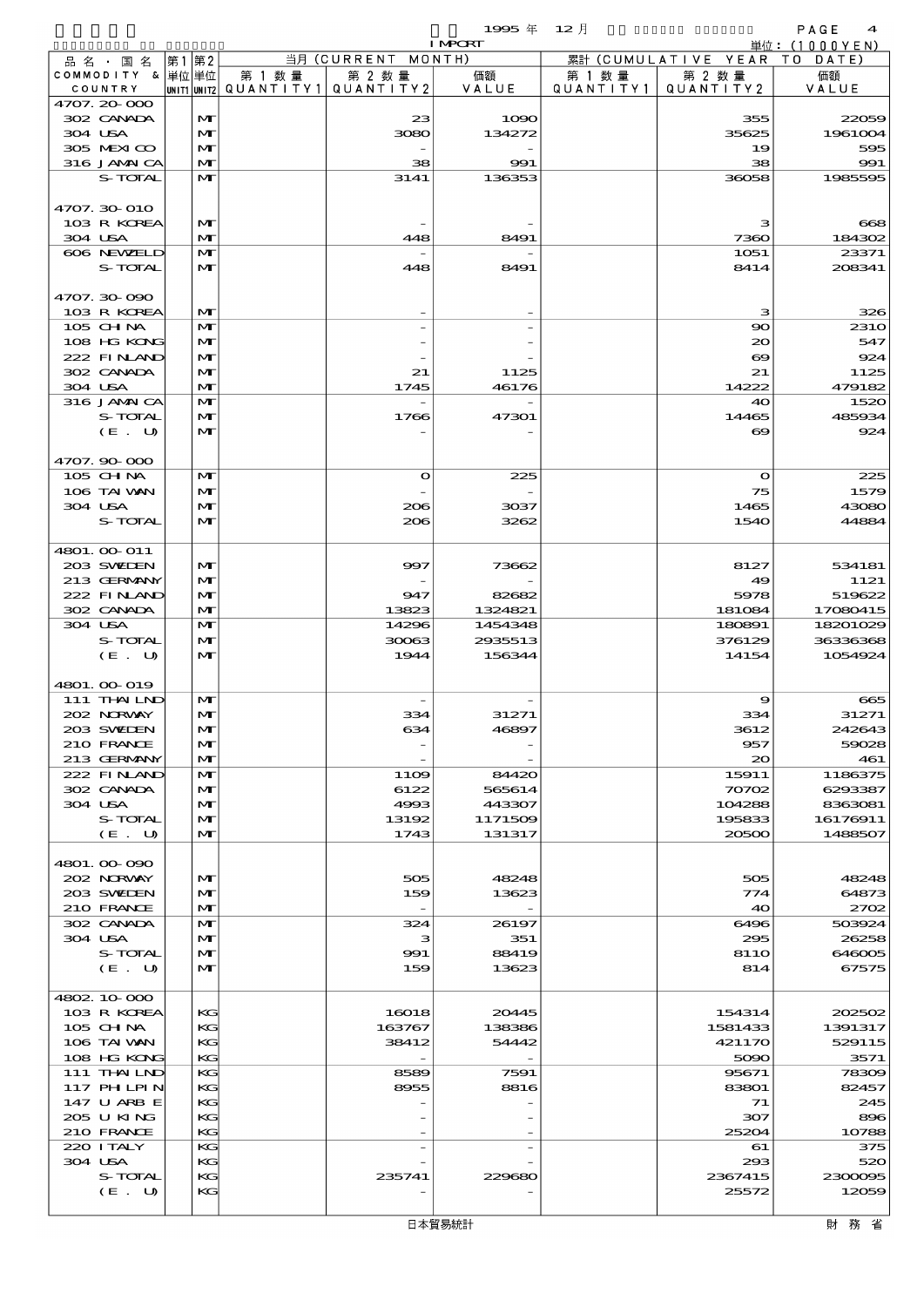|                             |                   |      |          |        |                                       | <b>I MPCRT</b>  |           |                              | 単位:(1000YEN)    |
|-----------------------------|-------------------|------|----------|--------|---------------------------------------|-----------------|-----------|------------------------------|-----------------|
| 品名・国名                       |                   | 第1第2 |          |        | 当月 (CURRENT MONTH)                    |                 |           | 累計 (CUMULATIVE YEAR TO DATE) |                 |
| COMMODITY & 単位単位            |                   |      |          | 第 1 数量 | 第 2 数量                                | 価額              | 第 1 数量    | 第 2 数量                       | 価額              |
| COUNTRY                     |                   |      |          |        | UNIT1 UNIT2  QUANT   TY1  QUANT   TY2 | VALUE           | QUANTITY1 | QUANTITY 2                   | VALUE           |
| 4802.20-000                 | 103 R KOREA       |      | KG       |        |                                       |                 |           | 9900                         | 3978            |
| 105 CH NA                   |                   |      | KG       |        | 3944                                  | 1606            |           | 37236                        | 15687           |
|                             | 108 HG KONG       |      | KG       |        |                                       |                 |           | 29                           | 306             |
| 111 THAILND                 |                   |      | KG       |        | 1896                                  | 2798            |           | 5596                         | 8604            |
| 118 INNSI A                 |                   |      | KG       |        | 94232                                 | 15005           |           | 2230211                      | 341746          |
| 207 NETHLIS                 |                   |      | KG       |        |                                       |                 |           | 4800                         | 920             |
| 210 FRANCE                  |                   |      | KG       |        | 647                                   | 462             |           | 1126                         | 1169            |
| 213 GERMANY                 |                   |      | KG       |        |                                       |                 |           | 1902                         | 4005            |
| 222 FINAND                  |                   |      | KG       |        |                                       |                 |           | 4380                         | 937             |
| 245 CZECH<br>304 USA        |                   |      | KG<br>KG |        | 9311                                  | 10550           |           | 15<br>69252                  | 330<br>42325    |
| 601 ALSTRAL                 |                   |      | KG       |        |                                       |                 |           | $\boldsymbol{\infty}$        | 581             |
|                             | S-TOTAL           |      | KG       |        | 110030                                | 30421           |           | 2364513                      | 420678          |
|                             | (E. U)            |      | KG       |        | 647                                   | 462             |           | 12208                        | 7121            |
|                             |                   |      |          |        |                                       |                 |           |                              |                 |
| 4802.30.000                 |                   |      |          |        |                                       |                 |           |                              |                 |
| 205 U KING                  |                   |      | KG       |        |                                       |                 |           | 13338                        | 2405            |
| 210 FRANCE                  |                   |      | KG       |        |                                       |                 |           | 4614                         | 2204            |
|                             | S-TOTAL           |      | KG       |        |                                       |                 |           | 17952                        | 4609            |
|                             | (E. U)            |      | KG       |        |                                       |                 |           | 17952                        | 4609            |
| 4802.40.000                 |                   |      |          |        |                                       |                 |           |                              |                 |
| 105 CH NA                   |                   |      | KG       |        |                                       |                 |           | 535                          | 227             |
| 205 U KING                  |                   |      | KG       |        |                                       |                 |           |                              | 797             |
| 210 FRANCE                  |                   |      | KG       |        |                                       |                 |           | 9158                         | 1794            |
| 213 GERMANY                 |                   |      | KG       |        |                                       |                 |           | 62186                        | 8068            |
| 222 FINAND                  |                   |      | KG       |        | 2603                                  | 422             |           | 33084                        | 5381            |
|                             | S-TOTAL           |      | KG       |        | 2603                                  | 422             |           | 104964                       | 16267           |
|                             | (E. U)            |      | KG       |        | 2003                                  | 422             |           | 104429                       | 16040           |
|                             |                   |      |          |        |                                       |                 |           |                              |                 |
| 4802. 51-000<br>103 R KOREA |                   |      | KG       |        |                                       |                 |           | 4250                         | 6326            |
| 118 INNSI A                 |                   |      | KG       |        |                                       |                 |           | 20867                        | 2128            |
| 205 U KING                  |                   |      | KG       |        |                                       |                 |           | 31481                        | 5652            |
| 304 USA                     |                   |      | KG       |        |                                       |                 |           | 2812                         | 1558            |
|                             | S-TOTAL           |      | KG       |        |                                       |                 |           | 5941O                        | 15664           |
|                             | (E. U)            |      | KG       |        |                                       |                 |           | 31481                        | 5652            |
|                             |                   |      |          |        |                                       |                 |           |                              |                 |
| 4802 52 000                 |                   |      |          |        |                                       |                 |           |                              |                 |
| 103 R KOREA<br>106 TAI VAN  |                   |      | KG<br>KG |        | 1113327<br>270521                     | 135765<br>28829 |           | 2236514<br>271132            | 280385<br>29115 |
| 111 THAILND                 |                   |      | KG       |        | 96189                                 | 12377           |           | 293858                       | 40900           |
|                             | 113 MALYSIA       |      | KG       |        | 756                                   | 245             |           | 1656                         | 547             |
| <b>118 INNSIA</b>           |                   |      | KG       |        | 1392177                               | 168744          |           | 4157682                      | 527176          |
| 203 SWIDEN                  |                   |      | KG       |        | 1470                                  | 948             |           | 400537                       | 39706           |
| 205 U KING                  |                   |      | KG       |        | 33806                                 | <b>7510</b>     |           | 388151                       | 70242           |
| 207 NETHLIS                 |                   |      | KG       |        |                                       |                 |           | 26517                        | 5501            |
| 210 FRANCE                  |                   |      | KG       |        | 14522                                 | 9701            |           | 164573                       | 87760           |
| 213 GERMANY                 |                   |      | KG       |        | 426154                                | 51855           |           | 1119263                      | 163835          |
| 215 SWIZLD<br>218 SPAIN     |                   |      | KG<br>KG |        |                                       |                 |           | 4724<br>136688               | 4102<br>23855   |
| 220 I TALY                  |                   |      | KG       |        | 4149                                  | 772             |           | 35685                        | 5311            |
|                             | 222 FINAND        |      | KG       |        | 375                                   | 246             |           | 31117                        | 5144            |
| 225 ALSTRIA                 |                   |      | KG       |        | 18433                                 | 4442            |           | 80064                        | 16341           |
| 302 CANADA                  |                   |      | KG       |        |                                       |                 |           | 5107                         | 1073            |
| 304 USA                     |                   |      | KG       |        | 3221975                               | 372713          |           | 22931273                     | 2588132         |
| 410 BRAZIL                  |                   |      | KG       |        | 2622067                               | 312964          |           | 7543624                      | 892273          |
|                             | S-TOTAL           |      | KG       |        | 9215921                               | 1107111         |           | 39828165                     | 4781398         |
|                             | (E. U)            |      | KG       |        | 498909                                | 75474           |           | 2382595                      | 417695          |
| 4802 53 000                 |                   |      |          |        |                                       |                 |           |                              |                 |
|                             | 103 R KOREA       |      | KG       |        |                                       |                 |           | 98509                        | 13357           |
|                             | <b>118 INNSIA</b> |      | KG       |        |                                       |                 |           | 57225                        | 5287            |
| 205 U KING                  |                   |      | KG       |        | 18033                                 | 7200            |           | 91882                        | 37612           |
| 207 NETHLIDS                |                   |      | KG       |        |                                       |                 |           | $\infty$                     | 363             |
|                             | 208 BELGI UM      |      | KG       |        |                                       |                 |           | 2698                         | 2220            |
| 210 FRANCE                  |                   |      | KG       |        | 17176                                 | 8785            |           | 89368                        | 56033           |
| 213 GERMANY                 |                   |      | KG       |        |                                       |                 |           | 33747                        | 18650           |
| 220 I TALY                  |                   |      | KG       |        | 9537                                  | 1488            |           | 341 <sub>00</sub>            | 5299            |
| 222 FINLAND<br>304 USA      |                   |      | KG<br>KG |        | 15779                                 | 6312            |           | 1791<br>241921               | 296<br>83852    |
|                             | S-TOTAL           |      | KG       |        | 60525                                 | 23785           |           | 651841                       | 222969          |
|                             | (E. U)            |      | KG       |        | 44746                                 | 17473           |           | 254186                       | 120473          |
|                             |                   |      |          |        |                                       |                 |           |                              |                 |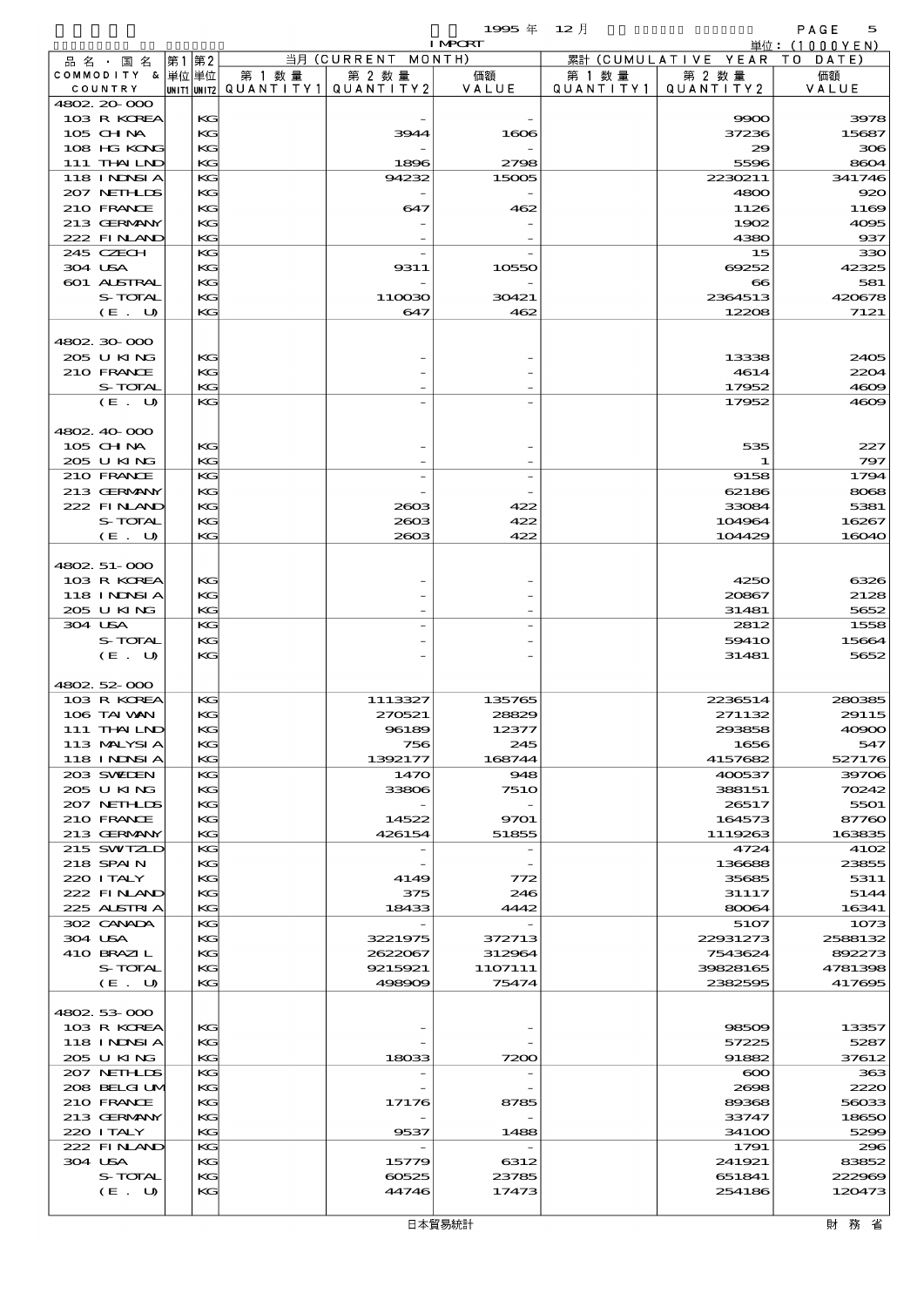|               |             |         |           |             | 1995 年         | $12$ 月       |                      | PAGE<br>6         |
|---------------|-------------|---------|-----------|-------------|----------------|--------------|----------------------|-------------------|
|               |             |         |           |             | <b>I MPCRT</b> |              |                      | 単位: (1<br>000YEN) |
| 品 名<br>国<br>名 | 第1          | 第2      |           | 当月(CURRENT  | MONTH)         |              | 累計 (CUMULATIVE YEAR) | DATE<br>т о       |
| COMMODITY     | & 単位単位      |         | 第<br>数 暈  | 第 2 数量      | 価額             | │ 数 暈<br>第 1 | 第 2 数量               | 価額                |
| COUNTRY       | UNIT1 UNIT2 |         | QUANTITY1 | QUANTITY 21 | VALUE          | QUANTITY1    | QUANTITY 2           | VALUE             |
| 4802 60 010   |             |         |           |             |                |              |                      |                   |
| 202 NRWAY     |             | $K$ $G$ |           | 537745      | 48950          |              | 15448951             | 1413888           |
| 203 SWEDEN    |             | KG      |           | 136047      | 12017          |              | 800446               | 6803              |

| 而 名 ・ 国 名         | 先    旡 ∠ |    |         |                                       |        |           | $\mathcal{R}_{\text{ell}}$ (COMOLATIVE TEAN TO DATE) |              |
|-------------------|----------|----|---------|---------------------------------------|--------|-----------|------------------------------------------------------|--------------|
| COMMODITY & 単位単位  |          |    | 第 1 数 量 | 第 2 数量                                | 価額     | 第 1 数 量   | 第 2 数量                                               | 価額           |
| COUNTRY           |          |    |         | UNIT1 UNIT2  QUANT   TY1  QUANT   TY2 | VALUE  | QUANTITY1 | QUANTITY 2                                           | VALUE        |
| 4802 60 010       |          |    |         |                                       |        |           |                                                      |              |
| 202 NORWAY        |          | KG |         | 537745                                | 48950  |           | 15448951                                             | 1413888      |
| 203 SWIDEN        |          | KG |         | 136047                                | 12017  |           | 800446                                               | 68030        |
| 222 FINLAND       |          | KG |         | 1958847                               | 190935 |           | 28719875                                             | 2699649      |
| 302 CANADA        |          | KG |         | 2100197                               | 183860 |           | 17889114                                             | 1548181      |
|                   |          |    |         |                                       |        |           |                                                      |              |
| 304 USA           |          | KG |         |                                       |        |           | 29777094                                             | 2647889      |
| S-TOTAL           |          | KG |         | 4732836                               | 435762 |           | 92635480                                             | 8377637      |
| (E. U)            |          | KG |         | 2094894                               | 202952 |           | 29520321                                             | 2767679      |
|                   |          |    |         |                                       |        |           |                                                      |              |
| 4802 60 020       |          |    |         |                                       |        |           |                                                      |              |
| 103 R KOREA       |          | КG |         |                                       |        |           | 2030                                                 | 3223         |
| 106 TAI VAN       |          | KG |         | 62502                                 | 6705   |           | 62502                                                | 6705         |
| $111$ THAILND     |          | KG |         | 63572                                 | 7844   |           | 345789                                               | 44012        |
|                   |          |    |         |                                       |        |           |                                                      |              |
| <b>118 INNSIA</b> |          | KG |         |                                       |        |           | 294426                                               | 29449        |
| 202 NORWAY        |          | KG |         | 257114                                | 22145  |           | 6888453                                              | 596447       |
| 203 SWIDEN        |          | KG |         | 20525                                 | 1583   |           | 520651                                               | 39065        |
| 205 U KING        |          | KG |         |                                       |        |           | 5142                                                 | 4718         |
| 207 NETHLIS       |          | KG |         |                                       |        |           | 5520                                                 | 121C         |
| 210 FRANCE        |          | KG |         |                                       |        |           | 1241                                                 | 1619         |
| 213 GERMANY       |          | KG |         |                                       |        |           | 23565                                                | 6282         |
| 215 SWIZLD        |          | KG |         | зо                                    | 223    |           | 30                                                   | 223          |
| 220 I TALY        |          | KG |         |                                       |        |           | 28173                                                | 8148         |
|                   |          |    |         |                                       |        |           |                                                      |              |
| 222 FINAND        |          | KG |         | 1342781                               | 134429 |           | 6869045                                              | 614887       |
| 225 ALSTRIA       |          | KG |         | 1195762                               | 125681 |           | 1200462                                              | 127572       |
| 302 CANADA        |          | KG |         | 976022                                | 89792  |           | 8809160                                              | 798985       |
| 304 USA           |          | KG |         | 2038874                               | 225461 |           | 4509492                                              | 549117       |
| 410 BRAZIL        |          | KG |         |                                       |        |           | 43835                                                | 519C         |
| S-TOTAL           |          | KG |         | 5957182                               | 613863 |           | 29609516                                             | 2836852      |
| (E. U)            |          | KG |         | 2559068                               | 261693 |           | 8653799                                              | 803501       |
|                   |          |    |         |                                       |        |           |                                                      |              |
|                   |          |    |         |                                       |        |           |                                                      |              |
| 4803 00 000       |          |    |         |                                       |        |           |                                                      |              |
| 103 R KOREA       |          | KG |         |                                       |        |           | 11825                                                | 227C         |
| 105 CH NA         |          | KG |         |                                       |        |           | $\infty$                                             | 1297         |
| 106 TAI VAN       |          | KG |         | 485                                   | 707    |           | 65911                                                | 19298        |
| 203 SWIEN         |          | KG |         |                                       |        |           | 12816                                                | 3371         |
| 207 NETHLIS       |          | KG |         |                                       |        |           | 432                                                  | 338          |
| 213 GERMANY       |          | KG |         | 109                                   | 702    |           | 21460                                                | 14479        |
| 220 I TALY        |          | KG |         | 3536                                  | 1275   |           | 23435                                                | 7997         |
| 242 SLOVEN        |          |    |         |                                       |        |           |                                                      | 1589         |
|                   |          | KG |         |                                       |        |           | 8780                                                 |              |
| 302 CANADA        |          | KG |         | 32056                                 | 10199  |           | 319712                                               | 96575        |
| 304 USA           |          | KG |         | 17983                                 | 10353  |           | 379604                                               | 110471       |
| S-TOTAL           |          | KG |         | 54169                                 | 23236  |           | 849975                                               | 257685       |
| (E. U)            |          | KG |         | 3645                                  | 1977   |           | 58143                                                | 26185        |
|                   |          |    |         |                                       |        |           |                                                      |              |
| 4804. 11-010      |          |    |         |                                       |        |           |                                                      |              |
| 106 TAI WAN       |          | КG |         | 931138                                | 46069  |           | 9878220                                              | 504938       |
| 203 SWIDEN        |          | KG |         | 22996                                 | 4878   |           | 22996                                                | 4878         |
| 222 FINAND        |          | KG |         |                                       |        |           | 98818                                                | 5514         |
|                   |          |    |         |                                       |        |           |                                                      |              |
| 245 CZECH         |          | KG |         |                                       |        |           | 14880                                                | 145C         |
| 302 CANADA        |          | KG |         | 811823                                | 48825  |           | 19944631                                             | 1133833      |
| 304 USA           |          | KG |         | 1794280                               | 94546  |           | 26294920                                             | 1377060      |
| S-TOTAL           |          | KG |         | 3560237                               | 194318 |           | 56254465                                             | 3027673      |
| (E. U)            |          | KG |         | 22996                                 | 4878   |           | 121814                                               | 10392        |
|                   |          |    |         |                                       |        |           |                                                      |              |
| 4804.11-020       |          |    |         |                                       |        |           |                                                      |              |
| 106 TAI WAN       |          | КG |         |                                       |        |           | 51340                                                | 2453         |
| 302 CANADA        |          | KG |         | 30131                                 | 1795   |           | 596127                                               | 34384        |
| 304 USA           |          | KG |         | 1859246                               | 126412 |           | 31955604                                             | 1924975      |
|                   |          |    |         |                                       |        |           |                                                      |              |
| S-TOTAL           |          | KG |         | 1889377                               | 128207 |           | 32603071                                             | 1961812      |
|                   |          |    |         |                                       |        |           |                                                      |              |
| 4804.19.010       |          |    |         |                                       |        |           |                                                      |              |
| 106 TAI WAN       |          | KG |         | 243647                                | 12705  |           | 1185921                                              | 62951        |
| <b>118 INNSIA</b> |          | KG |         |                                       |        |           | 3749                                                 | 21C          |
| 213 GERMANY       |          | KG |         |                                       |        |           | 38283                                                | 10847        |
| 222 FINAND        |          | KG |         |                                       |        |           | 1052131                                              | 112636       |
| 304 USA           |          | KG |         | 539717                                | 56530  |           | 5192885                                              | 459674       |
|                   |          |    |         |                                       |        |           |                                                      |              |
| S-TOTAL           |          | KG |         | 783364                                | 69235  |           | 7472969                                              | 646318       |
| (E. U)            |          | KG |         |                                       |        |           | 1090414                                              | 123483       |
|                   |          |    |         |                                       |        |           |                                                      |              |
| 4804.19-020       |          |    |         |                                       |        |           |                                                      |              |
| 222 FINLAND       |          | KС |         |                                       |        |           | 200724                                               | <b>23076</b> |
| 304 USA           |          | KG |         | 105176                                | 12538  |           | 2036449                                              | 201123       |
| S-TOTAL           |          | KG |         | 105176                                | 12538  |           | 2246173                                              | 22419e       |
| (E. U)            |          | KG |         |                                       |        |           | 209724                                               | 23076        |
|                   |          |    |         |                                       |        |           |                                                      |              |
|                   |          |    |         |                                       | 口卡密目统计 |           |                                                      | 日十 至ケ イジ     |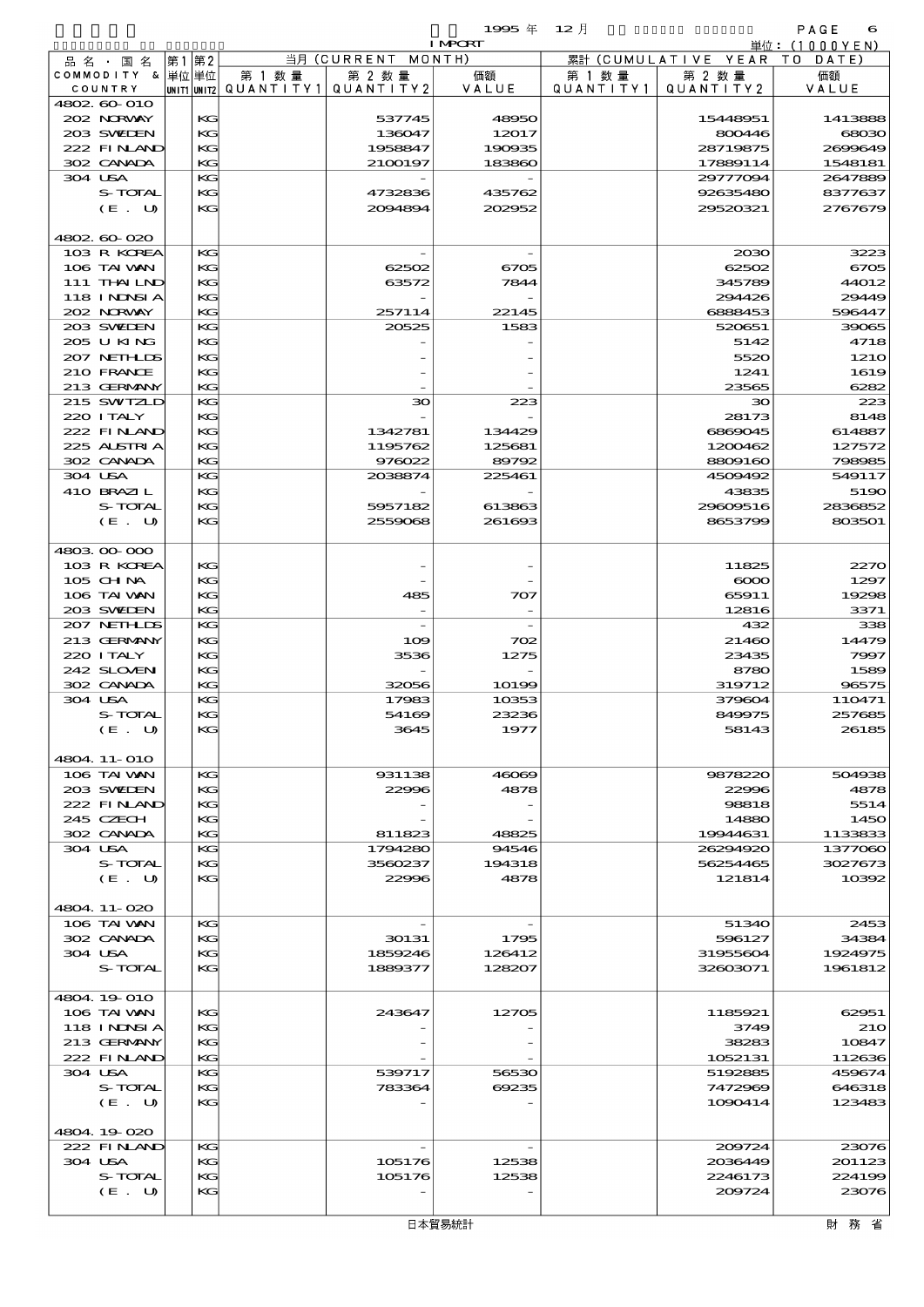|                             |    |          |        |                                                  | <b>I MPCRT</b> |                      |                              | 単位: (1000YEN)    |
|-----------------------------|----|----------|--------|--------------------------------------------------|----------------|----------------------|------------------------------|------------------|
| 品 名 ・ 国 名                   | 第1 | 第2       |        | 当月 (CURRENT MONTH)                               |                |                      | 累計 (CUMULATIVE YEAR TO DATE) |                  |
| COMMODITY & 単位単位<br>COUNTRY |    |          | 第 1 数量 | 第 2 数量<br> unit1 unit2  QUANT   TY1  QUANT   TY2 | 価額<br>VALUE    | 第 1 数 量<br>QUANTITY1 | 第 2 数量<br>QUANTITY 2         | 価額<br>VALUE      |
| 4804. 21-000                |    |          |        |                                                  |                |                      |                              |                  |
| 203 SWIEN                   |    | KG       |        | 200031                                           | 22855          |                      | 1351591                      | 116671           |
| 213 GERMANY                 |    | KG       |        |                                                  |                |                      | 304234                       | 26259            |
| 222 FINAND                  |    | KG       |        |                                                  |                |                      | 3622                         | 259              |
| 302 CANADA                  |    | KG       |        | 371154                                           | 27651          |                      | 6477120                      | 455186           |
| 304 USA<br>S-TOTAL          |    | KG<br>KG |        | 194771<br>766856                                 | 14618<br>65124 |                      | 2287975<br>10424542          | 148976<br>747351 |
| (E. U)                      |    | KG       |        | 200931                                           | 22855          |                      | 1659447                      | 143189           |
|                             |    |          |        |                                                  |                |                      |                              |                  |
| 4804 29 000                 |    |          |        |                                                  |                |                      |                              |                  |
| 203 SWIEN                   |    | KG       |        | 6108                                             | 749            |                      | 18959                        | 1802             |
| S-TOTAL                     |    | KG       |        | 6108                                             | 749            |                      | 18959                        | 1802             |
| (E. U)                      |    | KG       |        | 6108                                             | 749            |                      | 18959                        | 1802             |
| 4804. 31-000                |    |          |        |                                                  |                |                      |                              |                  |
| 103 R KOREA                 |    | KG       |        |                                                  |                |                      | 1173                         | 256              |
| $105$ CHNA                  |    | KG       |        | 3000                                             | 275            |                      | 70666                        | 14613            |
| 203 SWIEN                   |    | KG       |        | 43120                                            | 7856           |                      | 482143                       | 65344            |
| 210 FRANCE                  |    | KG       |        | 19697                                            | 2544           |                      | 63296                        | 6468             |
| 213 GERMANY                 |    | KG       |        | 132279                                           | 16246          |                      | 439978                       | 62609            |
| 222 FINAND                  |    | KG       |        | 22325                                            | 2497           |                      | 377128                       | 30452            |
| 225 ALSTRIA<br>302 CANADA   |    | KG<br>KG |        | 23802                                            | 1848           |                      | 132380<br>1368626            | 11252<br>94967   |
| 304 USA                     |    | KG       |        | 394580                                           | 34785          |                      | 13373052                     | 978607           |
| S-TOTAL                     |    | KG       |        | 638803                                           | 66051          |                      | 16308442                     | 1264568          |
| (E. U)                      |    | KG       |        | 217421                                           | 29143          |                      | 1494925                      | 176125           |
|                             |    |          |        |                                                  |                |                      |                              |                  |
| 4804.39-000                 |    |          |        |                                                  |                |                      |                              |                  |
| 103 R KOREA<br>203 SWIEN    |    | KG<br>KG |        | 80000                                            | 10653          |                      | 3999331<br>7166              | 495305           |
| 205 U KING                  |    | KG       |        |                                                  |                |                      | 3905                         | 79C<br>3046      |
| 208 BELGI UM                |    | KG       |        |                                                  |                |                      | 1483                         | 27C              |
| 210 FRANCE                  |    | KG       |        | 22651                                            | 5854           |                      | 192084                       | 43201            |
| 213 GERMANY                 |    | KG       |        |                                                  |                |                      | 87123                        | 13155            |
| 220 I TALY                  |    | KG       |        |                                                  |                |                      | 1379                         | 212              |
| 222 FINAND                  |    | KG       |        | 224965                                           | 30482          |                      | 2186647                      | 258053           |
| 302 CANADA<br>304 USA       |    | KG<br>KG |        | 37509                                            | 5594           |                      | 87345<br>514624              | 2981C<br>56228   |
| S-TOTAL                     |    | KG       |        | 365125                                           | 52583          |                      | 7081087                      | 900070           |
| (E. U)                      |    | KG       |        | 247616                                           | 36336          |                      | 2479787                      | 318727           |
|                             |    |          |        |                                                  |                |                      |                              |                  |
| 4804 41-000                 |    |          |        |                                                  |                |                      |                              |                  |
| 105 CHNA                    |    | KG       |        | 10644                                            | 2491           |                      | 313770                       | 62452            |
| 106 TAI VAN<br>108 HG KONG  |    | KG<br>KG |        | 273333                                           | 14083          |                      | 1985371                      | 100696<br>648    |
| 205 U KING                  |    | KG       |        |                                                  |                |                      | 3300<br>558                  | 1224             |
| 213 GERMANY                 |    | KG       |        |                                                  |                |                      | 40491                        | 2772             |
| 222 FINAND                  |    | KG       |        | 000000                                           | 52202          |                      | 6695721                      | 447049           |
| 304 USA                     |    | KG       |        | 1712244                                          | 131749         |                      | 11714383                     | 829239           |
| S-TOTAL                     |    | KG       |        | 2686781                                          | 200525         |                      | 20753594                     | 144408C          |
| (E. U)                      |    | KG       |        | 000000                                           | 52202          |                      | 6736770                      | 451045           |
| 4804, 42, 000               |    |          |        |                                                  |                |                      |                              |                  |
| 203 SWIDEN                  |    | KG       |        | 42958                                            | 4932           |                      | 1212591                      | 136208           |
| 222 FINAND                  |    | KG       |        |                                                  |                |                      | 836686                       | 81747            |
| 304 USA                     |    | KG       |        | 117984                                           | 11437          |                      | 830643                       | 76968            |
| S-TOTAL                     |    | KG       |        | 160942                                           | 16369          |                      | 2879920                      | 294923           |
| (E. U)                      |    | KG       |        | 42958                                            | 4932           |                      | 2049277                      | 217955           |
| 4804.49-000                 |    |          |        |                                                  |                |                      |                              |                  |
| 304 USA                     |    | KG       |        |                                                  |                |                      | 39831                        | 2449             |
| S-TOTAL                     |    | KG       |        |                                                  |                |                      | 39831                        | 2449             |
|                             |    |          |        |                                                  |                |                      |                              |                  |
| 4804 51-010                 |    |          |        |                                                  |                |                      |                              |                  |
| 103 R KOREA                 |    | KG<br>KG |        |                                                  |                |                      | 19835                        | 1195             |
| 105 CHNA<br>203 SWILEN      |    | KG       |        | 118572                                           | 1311O          |                      | 407399<br>1014449            | 76881<br>98329   |
| 215 SWIZLD                  |    | KG       |        |                                                  |                |                      | 53767                        | 4862             |
| 304 USA                     |    | KC       |        | 16205                                            | 1245           |                      | 229532                       | 44874            |
| S-TOTAL                     |    | KG       |        | 134777                                           | 14355          |                      | 1724982                      | 226141           |
| (E. U)                      |    | KG       |        | 118572                                           | 1311O          |                      | 1014449                      | 98329            |
|                             |    |          |        |                                                  |                |                      |                              |                  |
| 4804 51-020<br>105 CHNA     |    | KG       |        | 5528                                             | 1293           |                      | 26171                        | 4751             |
| 203 SVELEN                  |    | KG       |        |                                                  |                |                      | 25063                        | 6223             |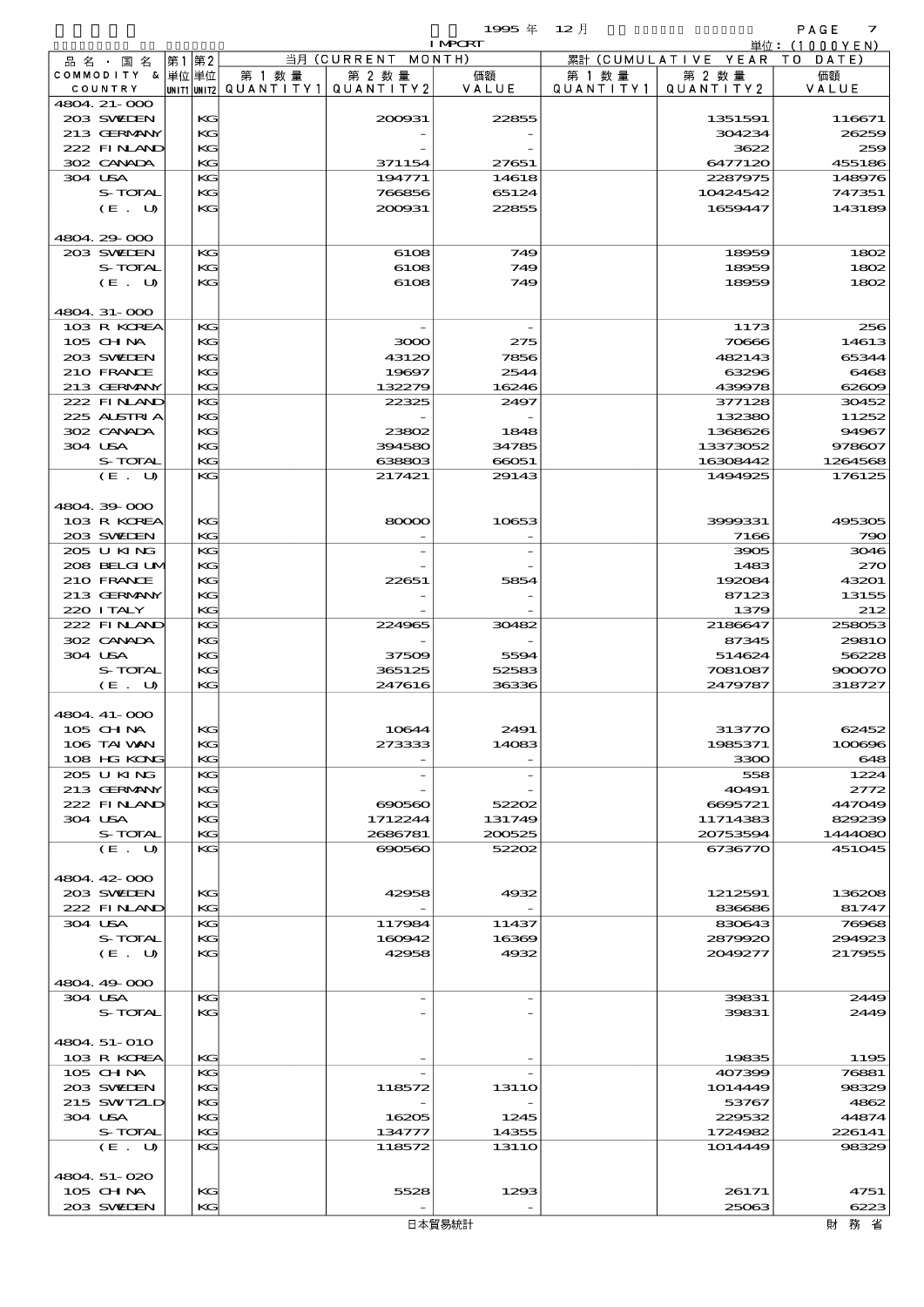$1995 \# 12$   $\frac{1}{2}$ 

|                           |      |          |                                       |                    | <b>I MPORT</b> |        |                              | 単位: (1000YEN) |
|---------------------------|------|----------|---------------------------------------|--------------------|----------------|--------|------------------------------|---------------|
| 品名・国名                     | 第1第2 |          |                                       | 当月 (CURRENT MONTH) |                |        | 累計 (CUMULATIVE YEAR TO DATE) |               |
| COMMODITY & 単位単位          |      |          | 第 1 数量                                | 第 2 数量             | 価額             | 第 1 数量 | 第 2 数量                       | 価額            |
| COUNTRY                   |      |          | UNIT1 UNIT2  QUANT   TY1  QUANT   TY2 |                    | VALUE          |        | QUANTITY1   QUANTITY2        | VALUE         |
| 4804.51-020<br>304 USA    |      | KG       |                                       | 82304              | 4827           |        | 576839                       | 32668         |
| S-TOTAL                   |      | KG       |                                       | 87832              | 6120           |        | 628073                       | 43642         |
| (E. U)                    |      | KG       |                                       |                    |                |        | 25063                        | 6223          |
|                           |      |          |                                       |                    |                |        |                              |               |
| 4804 52 010               |      |          |                                       |                    |                |        |                              |               |
| 203 SWIDEN                |      | KG       |                                       |                    |                |        | 1130404                      | 112074        |
| 222 FINAND                |      | KG       |                                       | 20498              | 2190           |        | 795267                       | 80045         |
| 304 USA                   |      | KG       |                                       |                    |                |        | 164705                       | 13563         |
| S-TOTAL                   |      | KG       |                                       | 20498              | 2190           |        | 2000376                      | 205682        |
| (E. U)                    |      | KG       |                                       | 20498              | 2190           |        | 1925671                      | 192119        |
|                           |      |          |                                       |                    |                |        |                              |               |
| 4804 52 020               |      |          |                                       |                    |                |        |                              |               |
| 222 FINAND                |      | KG       |                                       | 39467              | 4218           |        | 227570                       | 22599         |
| 302 CANADA                |      | KG       |                                       |                    |                |        | 8606                         | 1201          |
| 304 USA                   |      | KG       |                                       | 685322             | 71969          |        | 6960107                      | 680129        |
| S-TOTAL                   |      | KG       |                                       | 724789             | 76187          |        | 7196283                      | 703929        |
| (E. U)                    |      | KG       |                                       | 39467              | 4218           |        | 227570                       | 22599         |
|                           |      |          |                                       |                    |                |        |                              |               |
| 4804 59 010               |      |          |                                       |                    |                |        |                              |               |
| 203 SWIEN                 |      | KG       |                                       |                    |                |        | 725050                       | 75137         |
| 304 USA                   |      | KG       |                                       |                    |                |        | 1822                         | 682           |
| S-TOTAL                   |      | KG       |                                       |                    |                |        | 726872                       | 75819         |
| (E. U)                    |      | KG       |                                       |                    |                |        | 725050                       | 75137         |
| 4804 59 020               |      |          |                                       |                    |                |        |                              |               |
| 205 U KING                |      | KG       |                                       |                    |                |        | 1431                         | 268           |
| 222 FINAND                |      | KG       |                                       |                    |                |        | 197100                       | 15690         |
| 304 USA                   |      | KG       |                                       | 18                 | 379            |        | 4571                         | 1204          |
| S-TOTAL                   |      | KG       |                                       | 18                 | 379            |        | 203102                       | 17162         |
| (E. U)                    |      | KG       |                                       |                    |                |        | 198531                       | 15958         |
|                           |      |          |                                       |                    |                |        |                              |               |
| 4805.10.000               |      |          |                                       |                    |                |        |                              |               |
| 106 TAI VAN               |      | KG       |                                       | 184794             | 7223           |        | 556040                       | 22248         |
| 222 FINAND                |      | KG       |                                       |                    |                |        | 79133                        | 5334          |
| 551 S AFRCA               |      | KG       |                                       | 6931O              | 3276           |        | 652902                       | 29036         |
| S-TOTAL                   |      | KG       |                                       | 254104             | 10499          |        | 1288075                      | 56618         |
| (E. U)                    |      | KG       |                                       |                    |                |        | 79133                        | 5334          |
|                           |      |          |                                       |                    |                |        |                              |               |
| 4805, 21-000              |      |          |                                       |                    |                |        |                              |               |
| 220 I TALY                |      | KG       |                                       |                    |                |        | 27300                        | 5245          |
| 302 CANADA                |      | KG       |                                       |                    |                |        | 65646                        | 6004          |
| 304 USA                   |      | KG       |                                       | 207629             | 23616          |        | 3261756                      | 313753        |
| S-TOTAL                   |      | KС       |                                       | 207629             | 23616          |        | 3354702                      | 325002        |
| (E. U)                    |      | KG       |                                       |                    |                |        | 27300                        | 5245          |
|                           |      |          |                                       |                    |                |        |                              |               |
| 4805 22 090<br>205 U KING |      | KG       |                                       | 299210             | 19122          |        | 4350145                      | 270813        |
| 222 FINAND                |      | KG       |                                       |                    |                |        |                              |               |
| 304 USA                   |      | KG       |                                       |                    |                |        | 11890<br>118280              | 1272<br>6959  |
| S-TOTAL                   |      | KG       |                                       | 299210             | 19122          |        | 4480315                      | 279044        |
| (E. U)                    |      | KG       |                                       | 299210             | 19122          |        | 4362035                      | 272085        |
|                           |      |          |                                       |                    |                |        |                              |               |
| 4805, 23-000              |      |          |                                       |                    |                |        |                              |               |
| 106 TAI VAN               |      | KG       |                                       | 15680              | 1038           |        | 31360                        | 2072          |
| S-TOTAL                   |      | KG       |                                       | 15680              | 1038           |        | 31360                        | 2072          |
|                           |      |          |                                       |                    |                |        |                              |               |
| 4805 29 011               |      |          |                                       |                    |                |        |                              |               |
| 105 CH NA                 |      | КG       |                                       |                    |                |        | 544719                       | 20468         |
| 106 TAI VAN               |      | KG       |                                       | 1102539            | 53945          |        | 12957107                     | 644427        |
| 304 USA                   |      | KG       |                                       |                    |                |        | 34200                        | 1756          |
| S-TOTAL                   |      | KG       |                                       | 1102539            | 53945          |        | 13536026                     | 666651        |
|                           |      |          |                                       |                    |                |        |                              |               |
| 4805.29-019               |      |          |                                       |                    |                |        |                              |               |
| 105 CHNA                  |      | KG       |                                       |                    |                |        | 3873                         | 242           |
| 106 TAI VAN               |      | KG       |                                       | 22716              | 834            |        | 271987                       | 11256         |
| $111$ THAILND             |      | KG       |                                       |                    |                |        | 43650                        | 2149          |
| 222 FINAND                |      | KG       |                                       |                    |                |        | 1750                         | 230           |
| S-TOTAL                   |      | KG<br>KG |                                       | 22716              | 834            |        | 321260                       | 13877         |
| (E. U)                    |      |          |                                       |                    |                |        | 1750                         | 230           |
| 4805.29 090               |      |          |                                       |                    |                |        |                              |               |
| 103 R KOREA               |      | KG       |                                       |                    |                |        | 1985                         | 571           |
| 106 TAI VAN               |      | KG       |                                       | 208085             | 10305          |        | 1076912                      | 53633         |
| 213 GERMANY               |      | KG       |                                       |                    |                |        | 520                          | 344           |
|                           |      |          |                                       |                    | 日本貿易統計         |        |                              | 財務省           |
|                           |      |          |                                       |                    |                |        |                              |               |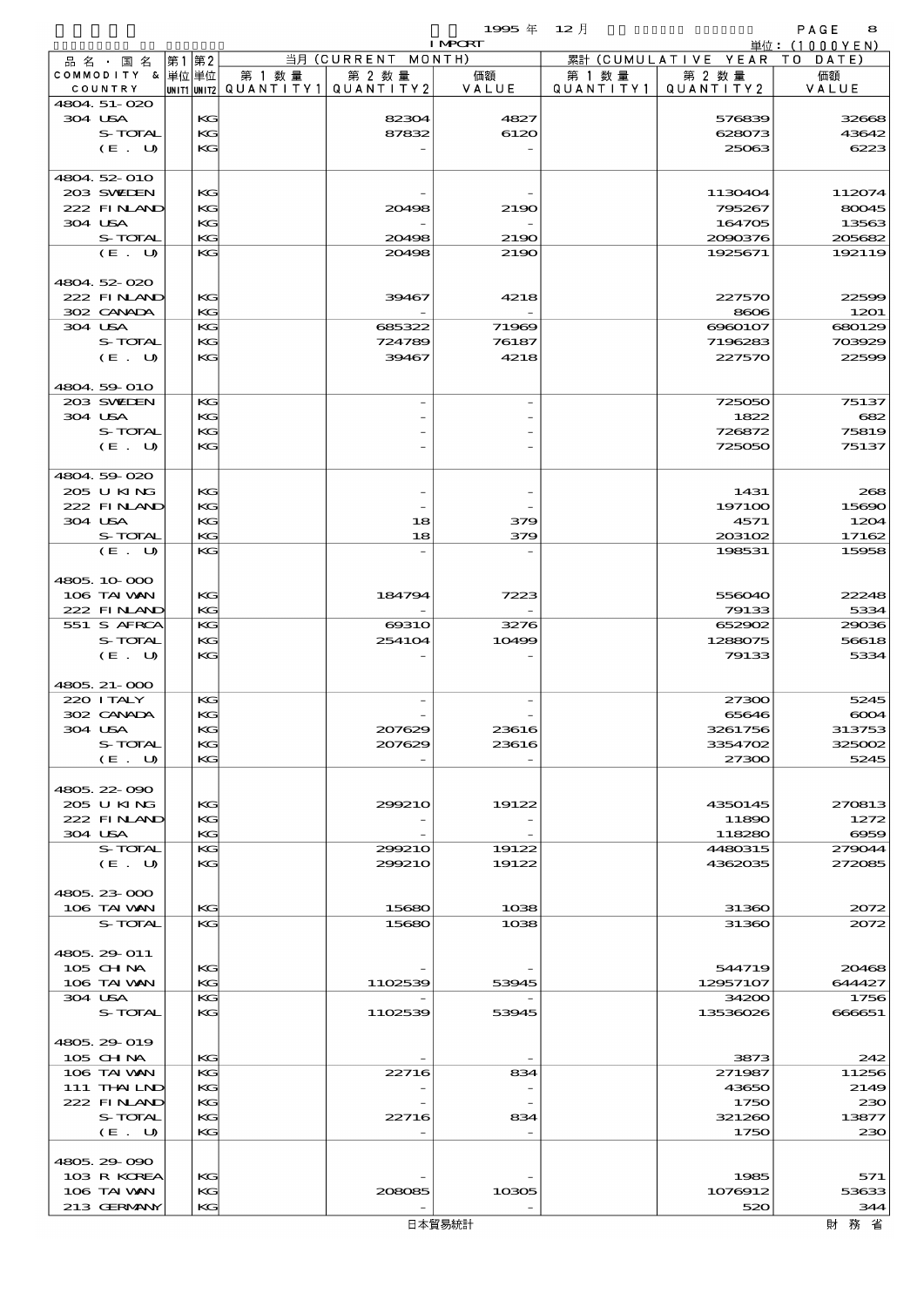| $12$ 月    |                              | PAGE<br>9    |
|-----------|------------------------------|--------------|
|           |                              | 単位:(1000YEN) |
|           | 累計 (CUMULATIVE YEAR TO DATE) |              |
| 第 1 数量    | 第 2 数量                       | 価額           |
| QUANTITY1 | QUANTITY2                    | VALUE        |
|           |                              |              |
|           | 2357                         | 1304         |
|           | 1081774                      | 55852        |
|           | 520                          | 344          |
|           |                              |              |
|           |                              |              |

|                             |      |         |                                                  | 1995年 12月      |         |                                 | PAGE<br>$\bullet$ |
|-----------------------------|------|---------|--------------------------------------------------|----------------|---------|---------------------------------|-------------------|
|                             |      |         |                                                  | <b>I MPORT</b> |         | 累計 (CUMULATIVE YEAR TO DATE)    | 単位: (1000 Y E N ) |
| 品名・国名                       | 第1第2 |         | 当月 (CURRENT MONTH)                               |                |         |                                 |                   |
| COMMODITY & 単位単位<br>COUNTRY |      | 第 1 数 量 | 第 2 数量<br> UNIT1 UNIT2  QUANT   TY1  QUANT   TY2 | 価額<br>VALUE    | 第 1 数 量 | 第 2 数量<br>QUANTITY1   QUANTITY2 | 価額<br>VALUE       |
| 4805.29 090                 |      |         |                                                  |                |         |                                 |                   |
| 304 USA                     | KG   |         |                                                  |                |         | 2357                            | 1304              |
| S-TOTAL                     | KG   |         |                                                  |                |         |                                 |                   |
|                             |      |         | 208085                                           | 10305          |         | 1081774                         | 55852             |
| (E. U)                      | KG   |         |                                                  |                |         | 520                             | 34<               |
|                             |      |         |                                                  |                |         |                                 |                   |
| 4805, 30, 000               |      |         |                                                  |                |         |                                 |                   |
| 106 TAI VAN                 | КG   |         | 450                                              | 497            |         | 450                             | 497               |
| 205 U KING                  | KG   |         |                                                  |                |         | 130                             | 200               |
| 304 USA                     | KG   |         | 648                                              | 421            |         | 648                             | 421               |
| S-TOTAL                     | KG   |         | 1098                                             | 918            |         | 1228                            | 1120              |
| (E. U)                      | KG   |         |                                                  |                |         | 130                             | 200               |
|                             |      |         |                                                  |                |         |                                 |                   |
| 4805, 40 010                |      |         |                                                  |                |         |                                 |                   |
| 103 R KOREA                 | KG   |         | 37790                                            | 12602          |         | 373824                          | 113960            |
| 205 U KING                  | KG   |         |                                                  |                |         | 4017                            | 5265              |
| 213 GERMANY                 | KG   |         |                                                  |                |         | 398                             | 527               |
| 304 USA                     | KG   |         | 10302                                            | 3490           |         | 32646                           | 22624             |
| S-TOTAL                     | KG   |         | 48092                                            | 16092          |         | 410885                          | 142376            |
| (E. U)                      | KG   |         |                                                  |                |         | 4415                            | 5792              |
|                             |      |         |                                                  |                |         |                                 |                   |
| 4805.40-020                 |      |         |                                                  |                |         |                                 |                   |
| 103 R KOREA                 | КG   |         | 4794                                             | 1277           |         | 90199                           | 32900             |
| 105 CH NA                   | KG   |         |                                                  |                |         | 1447                            | 2723              |
| 106 TAI WAN                 | KG   |         |                                                  |                |         | 1909                            | 207               |
| 108 HG KONG                 | KG.  |         |                                                  |                |         | 18                              | 1349              |
| 205 U KING                  | KG   |         | 3513                                             | 4608           |         | 13466                           | 20000             |
| 210 FRANCE                  | KG   |         |                                                  |                |         | 35992                           | 38527             |
| 213 GERMANY                 | KG   |         | 356                                              | 1400           |         | 4602                            | 4721              |
| 215 SWIZLD                  | KG   |         | 38149                                            | 7837           |         | 183626                          | 33820             |
| 302 CANADA                  | KG   |         |                                                  |                |         | 1000                            | 917               |
| 304 USA                     | KG   |         | 195                                              | 551O           |         | 14059                           | 25411             |
| S-TOTAL                     | KG   |         | 47007                                            | 20632          |         | 346318                          | 161566            |
| (E. U)                      | KG   |         | 3869                                             | $\cos$         |         | 54060                           | 64234             |
|                             |      |         |                                                  |                |         |                                 |                   |
| 4805 50 010                 |      |         |                                                  |                |         |                                 |                   |
|                             |      |         |                                                  |                |         |                                 |                   |
| 103 R KOREA                 | KG   |         | 2000                                             | 676            |         | 2000                            | 676               |
| S-TOTAL                     | KG   |         | 2000                                             | 676            |         | 2000                            | 676               |
|                             |      |         |                                                  |                |         |                                 |                   |
| 4805, 60-010                |      |         |                                                  |                |         |                                 |                   |
| 103 R KOREA                 | KG   |         |                                                  |                |         | 60450                           | 2204              |
| 105 CH NA                   | KG   |         |                                                  |                |         | 201870                          | 7674              |
| 106 TAI VAN                 | KG   |         | 1114980                                          | 40432          |         | 4387993                         | 172006            |
| 111 THAILND                 | KG   |         |                                                  |                |         | 10283                           | 618               |
| 118 INDSIA                  | KG   |         |                                                  |                |         | 27344                           | 1559              |
| 601 ALSTRAL                 | KG   |         | 97592                                            | 5003           |         | 4534527                         | 182945            |
| S-TOTAL                     | KG   |         | 1212572                                          | 45435          |         | 9222467                         | 367099            |
|                             |      |         |                                                  |                |         |                                 |                   |
| 4805,60-090                 |      |         |                                                  |                |         |                                 |                   |
| 103 R KOREA                 | KС   |         |                                                  |                |         | 734                             | 2153              |
| 105 CHNA                    | KG   |         |                                                  |                |         | 222011                          | 32423             |
| 106 TAI VAN                 | KG   |         |                                                  |                |         | 1020                            | 220               |
| 111 THAILND                 | KG   |         | 4956                                             | 6722           |         | 24330                           | 32434             |
| 112 SNGAPOR                 | KG   |         |                                                  |                |         | 220                             | 20 <sup>2</sup>   |
| 118 I NJNSI A               | KG   |         |                                                  |                |         | 4461 10                         | 44532             |
| 202 NORWAY                  | KG   |         |                                                  |                |         | 853                             | 258               |
| 203 SWILEN                  | KG   |         |                                                  |                |         | 22963                           | 3296              |
| 205 U KING                  | KG   |         |                                                  |                |         | 450                             | 496               |
| 210 FRANCE                  | KG   |         | 6243                                             | 7015           |         | 163407                          | 132518            |
| 213 GERMANY                 | KG   |         |                                                  |                |         | 79138                           | 14518             |
| 220 I TALY                  | KG   |         |                                                  |                |         | 5769                            | $\infty$          |
| 302 CANADA                  | KG   |         | 7052                                             | 2286           |         | 28045                           | 8894              |
|                             |      |         |                                                  |                |         |                                 |                   |

| ----              |         | ----    | ----     | $\sim$   | -----    |
|-------------------|---------|---------|----------|----------|----------|
| (E. U)            | KG      | 3869    | $\infty$ | 54060    | 64234    |
| 4805, 50 010      |         |         |          |          |          |
| 103 R KOREA       | KG      | 2000    | 676      | 2000     | 676      |
| S-TOTAL           | KG      | 2000    | 676      | 2000     | 676      |
|                   |         |         |          |          |          |
| 4805, 60-010      |         |         |          |          |          |
| 103 R KOREA       | KG      |         |          | 60450    | 2204     |
| 105 CHNA          | KG      |         |          | 201870   | 7674     |
| 106 TAI VAN       | KG      | 1114980 | 40432    | 4387993  | 172099   |
| 111 THAILND       | KG      |         |          | 10283    | 618      |
| <b>118 INDSIA</b> | KG      |         |          | 27344    | 1559     |
| 601 ALSTRAL       | KG      | 97592   | 5003     | 4534527  | 182945   |
| S-TOTAL           | KG      | 1212572 | 45435    | 9222467  | 367099   |
|                   |         |         |          |          |          |
| 4805.60-090       |         |         |          |          |          |
| 103 R KOREA       | KG      |         |          | 734      | 2153     |
| 105 CHNA          | KG      |         |          | 222011   | 32423    |
| 106 TAI VAN       | KG      |         |          | 1020     | 220      |
| 111 THAILND       | $K$ $G$ | 4956    | 6722     | 24330    | 32434    |
| 112 SNGAPOR       | KG      |         |          | 220      | 204      |
| 118 INNSI A       | KG      |         |          | 44611O   | 44532    |
| 202 NRWAY         | KG.     |         |          | 853      | 258      |
| 203 SWIEN         | KG      |         |          | 22963    | 3296     |
| 205 U KING        | KG      |         |          | 450      | 496      |
| 210 FRANCE        | KG      | 6243    | 7015     | 163407   | 132518   |
| 213 GERMANY       | KG      |         |          | 79138    | 14518    |
| 220 I TALY        | KG      |         |          | 5769     | $\infty$ |
| 302 CANADA        | KG      | 7052    | 2286     | 28045    | 8894     |
| 304 USA           | KG      | 218506  | 150846   | 1481304  | 951822   |
| S-TOTAL           | KG.     | 236757  | 166869   | 2476354  | 1224379  |
| (E. U)            | KG      | 6243    | 7015     | 271727   | 151439   |
|                   |         |         |          |          |          |
| 4805.70-000       |         |         |          |          |          |
| 103 R KOREA       | KG      |         |          | 2688     | 200      |
| 106 TAI WAN       | KG      | 434724  | 20899    | 4609964  | 224654   |
| 112 SNGAPOR       | KG      |         |          | 22273    | 1111     |
| 205 U KING        | KG      |         |          | 877671   | 51507    |
| 210 FRANCE        | $K$ $G$ | 854     | 624      | 29657    | 10973    |
| 213 GERMANY       | KG      |         |          | 17118    | 5439     |
| 304 USA           | KG      | 3020    | 1658     | 89403    | 19386    |
| 601 ALSTRAL       | KG      | 248894  | 13622    | 5033725  | 249900   |
| S-TOTAL           | KG      | 687492  | 36803    | 10682499 | 563175   |
|                   |         |         | 日本貿易統計   |          | 財務省      |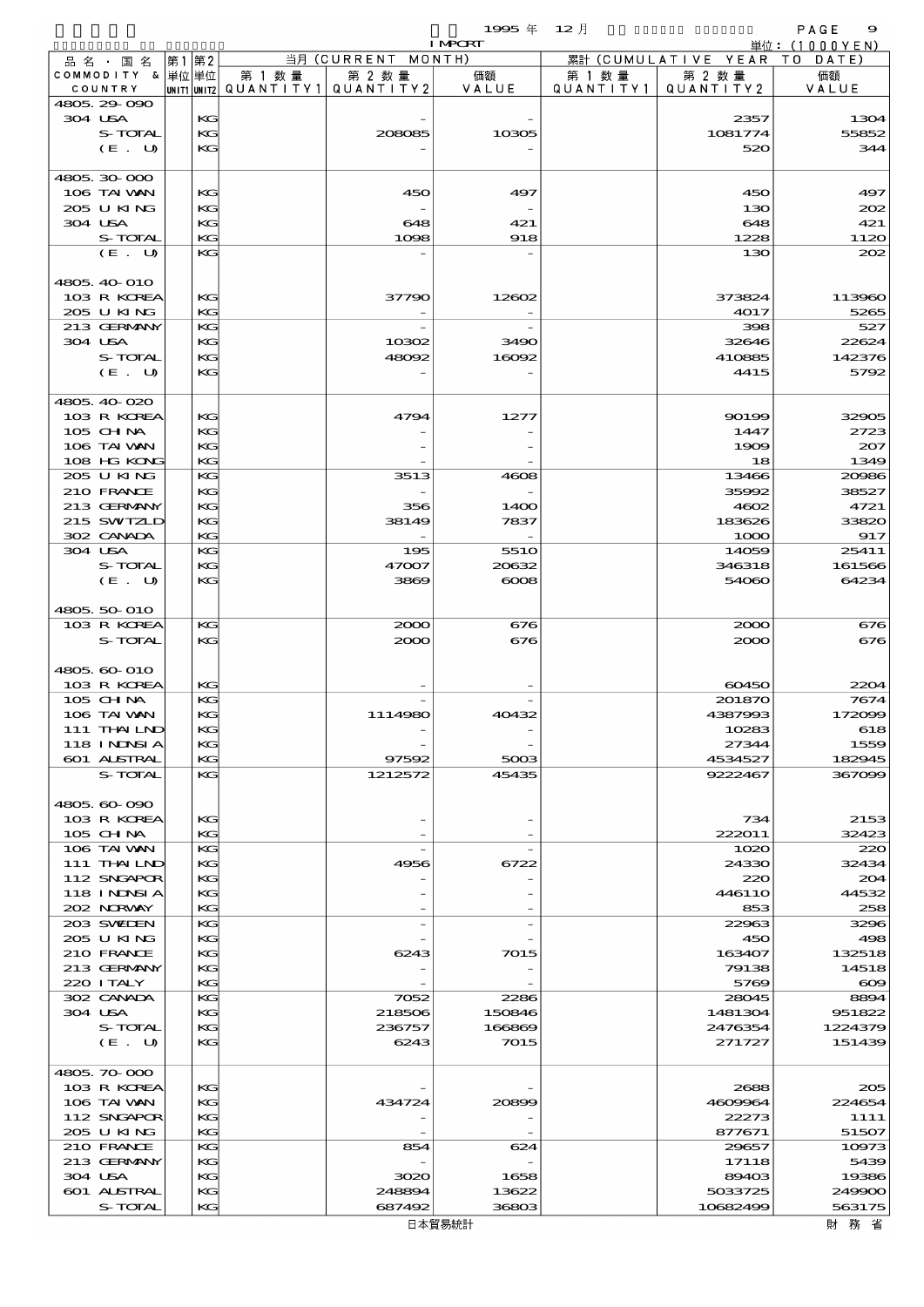|                  |    |    |                          |                    | 1995年          | $12$ 月    |                              | PAGE<br>10    |
|------------------|----|----|--------------------------|--------------------|----------------|-----------|------------------------------|---------------|
|                  |    |    |                          |                    | <b>I MPCRT</b> |           |                              | 単位: (1000YEN) |
| 品名・国名            | 第1 | 第2 |                          | 当月 (CURRENT MONTH) |                |           | 累計 (CUMULATIVE YEAR TO DATE) |               |
| COMMODITY & 単位単位 |    |    | 第 1 数量                   | 第 2 数量             | 価額             | 第 1 数 量   | 第 2 数量                       | 価額            |
| COUNTRY          |    |    | unit1 unit2  Q∪ANT   TY1 | QUANTITY 2         | VALUE          | QUANTITY1 | QUANTITY 2                   | VALUE         |
| 4805.70.000      |    |    |                          |                    |                |           |                              |               |
| (E. U)           |    | KG |                          | 854                | 624            |           | 924446                       | 67919         |
|                  |    |    |                          |                    |                |           |                              |               |
| 4805.80-000      |    |    |                          |                    |                |           |                              |               |
| 103 R KOREA      |    | KG |                          |                    |                |           | 408403                       | 20618         |
| $105$ CHNA       |    | KG |                          | 1236               | 377            |           | 53236                        | 1306          |
| 106 TAI VAN      |    | KG |                          |                    |                |           | 23209                        | 1874          |
| 112 SNGAPOR      |    | KG |                          |                    |                |           | 23119                        | 1696          |
| 203 SWIDEN       |    | KG |                          |                    |                |           | 75589                        | 8107          |
| 210 FRANCE       |    | KG |                          | 6683               | 4976           |           | 23435                        | 18602         |
|                  |    | KG |                          |                    |                |           |                              |               |
| 213 GERMANY      |    |    |                          | 146                | 215            |           | 11502                        | 4576          |
| 222 FINAND       |    | KG |                          |                    |                |           | 120498                       | 7599          |
| 304 USA          |    | KG |                          | 3206               | 1082           |           | 56201                        | 11186         |
| S-TOTAL          |    | KG |                          | 11271              | 6650           |           | 795192                       | 75564         |
| (E. U)           |    | KG |                          | 6829               | 5191           |           | 231024                       | 38884         |
|                  |    |    |                          |                    |                |           |                              |               |
| 4806.10-000      |    |    |                          |                    |                |           |                              |               |
| 202 NORWAY       |    | KG |                          |                    |                |           | 22268                        | 5821          |
| 210 FRANCE       |    | KG |                          |                    |                |           | 3273                         | 1114          |
| 213 GERMANY      |    | KG |                          |                    |                |           | 409                          | 226           |
| 218 SPAIN        |    | KG |                          |                    |                |           | 225                          | 255           |
| 220 I TALY       |    | KG |                          | 2240               | 1437           |           | 24262                        | 13299         |
| 304 USA          |    | KG |                          |                    |                |           | 5259                         | 2816          |
| S-TOTAL          |    | KG |                          | 2240               | 1437           |           | 55696                        | 23531         |
|                  |    |    |                          |                    |                |           |                              |               |
| (E. U)           |    | KG |                          | 2240               | 1437           |           | 28169                        | 14894         |
|                  |    |    |                          |                    |                |           |                              |               |
| 4806 20 000      |    |    |                          |                    |                |           |                              |               |
| 202 NORWAY       |    | KG |                          |                    |                |           | 7936                         | 2856          |
| 213 GERMANY      |    | KG |                          |                    |                |           | 13                           | 343           |
| 222 FINAND       |    | KG |                          |                    |                |           | 385                          | 234           |
| 304 USA          |    | KG |                          |                    |                |           | 18871                        | 5486          |
| S-TOTAL          |    | KG |                          |                    |                |           | 27205                        | 8919          |
| (E. U)           |    | KG |                          |                    |                |           | 398                          | 577           |
|                  |    |    |                          |                    |                |           |                              |               |
| 4806 30 000      |    |    |                          |                    |                |           |                              |               |
| 111 THAILND      |    | KG |                          |                    |                |           | 1500                         | 472           |
| 205 U KING       |    | KG |                          | 123306             | 49789          |           | 1463029                      | 554366        |
| 210 FRANCE       |    | KG |                          | 59928              | 22382          |           |                              |               |
|                  |    |    |                          |                    |                |           | 514737                       | 185235        |
| 213 GERMANY      |    | KG |                          |                    |                |           | <b>92910</b>                 | 43687         |
| 215 SWIZLD       |    | KG |                          |                    |                |           | 187003                       | 105490        |
| 218 SPAIN        |    | KG |                          |                    |                |           | 652                          | 1096          |
| 220 I TALY       |    | KG |                          |                    |                |           | 15181                        | 12575         |
| 230 GREECE       |    | KG |                          |                    |                |           | 4528                         | 1744          |
| 304 USA          |    | KG |                          | 1085               | 1269           |           | 28257                        | 24962         |
| S-TOTAL          |    | KG |                          | 184319             | 73440          |           | 2307797                      | 929627        |
| (E. U)           |    | KG |                          | 183234             | 72171          |           | 2091037                      | 798703        |
|                  |    |    |                          |                    |                |           |                              |               |
| 4806 40 000      |    |    |                          |                    |                |           |                              |               |
| 105 CH NA        |    | KC |                          |                    |                |           | 6840                         | 1476          |
| 111 THAILND      |    | KG |                          |                    |                |           | 105                          | 201           |
| 205 U KING       |    | KG |                          |                    |                |           | 123                          | 477           |
| 208 BELGI UM     |    | KG |                          | 121738             | 30081          |           | 1832557                      | 460041        |
| 210 FRANCE       |    | KG |                          |                    |                |           | 154091                       | 28386         |
|                  |    |    |                          |                    |                |           |                              |               |
| 213 GERMANY      |    | KG |                          | 47725              | 6732           |           | 113302                       | 23921         |
| 220 I TALY       |    | KG |                          | 130                | 276            |           | 37144                        | 7881          |
| 222 FINAND       |    | KG |                          | 58866              | 13792          |           | 1377247                      | 320914        |
| 304 USA          |    | KG |                          | 5                  | 324            |           | 12301                        | 56956         |
| S-TOTAL          |    | KG |                          | 228464             | 51205          |           | 3533710                      | 900253        |
| (E. U)           |    | KG |                          | 228459             | 50881          |           | 3514464                      | 841620        |
|                  |    |    |                          |                    |                |           |                              |               |
| 4807.99 000      |    |    |                          |                    |                |           |                              |               |
| 105 CHNA         |    | KG |                          |                    |                |           | 14800                        | 702           |
| 106 TAI VAN      |    | КC |                          | 6616               | 1994           |           | 27858                        | 6725          |
| 205 U KING       |    | KG |                          | 14049              | 15316          |           | 32738                        | 33876         |
| 207 NETHLIS      |    | KG |                          | 354539             | 25348          |           | 2479784                      | 182079        |
| 213 GERMANY      |    | KG |                          |                    |                |           | <b>20810</b>                 | 1916          |
| 220 I TALY       |    | KG |                          | 1121               | 818            |           | 1121                         | 818           |
| 304 USA          |    | KG |                          | 9793               | 6213           |           | 229942                       | 70711         |
| S-TOTAL          |    | KG |                          | 386118             | 49689          |           | 2807053                      | 296827        |
|                  |    |    |                          |                    |                |           |                              |               |
| (E. U)           |    | KG |                          | 369709             | 41482          |           | 2534453                      | 218689        |
|                  |    |    |                          |                    |                |           |                              |               |
| 4808 10 000      |    |    |                          |                    |                |           |                              |               |
| $105$ CHNA       |    | KG |                          |                    |                |           | 2200                         | 707           |
| 106 TAI VAN      |    | KG |                          | 32533              | 1370           |           | 70457                        | 2999          |
| 215 SWIZLD       |    | KG |                          |                    |                |           | 1160                         | 1576          |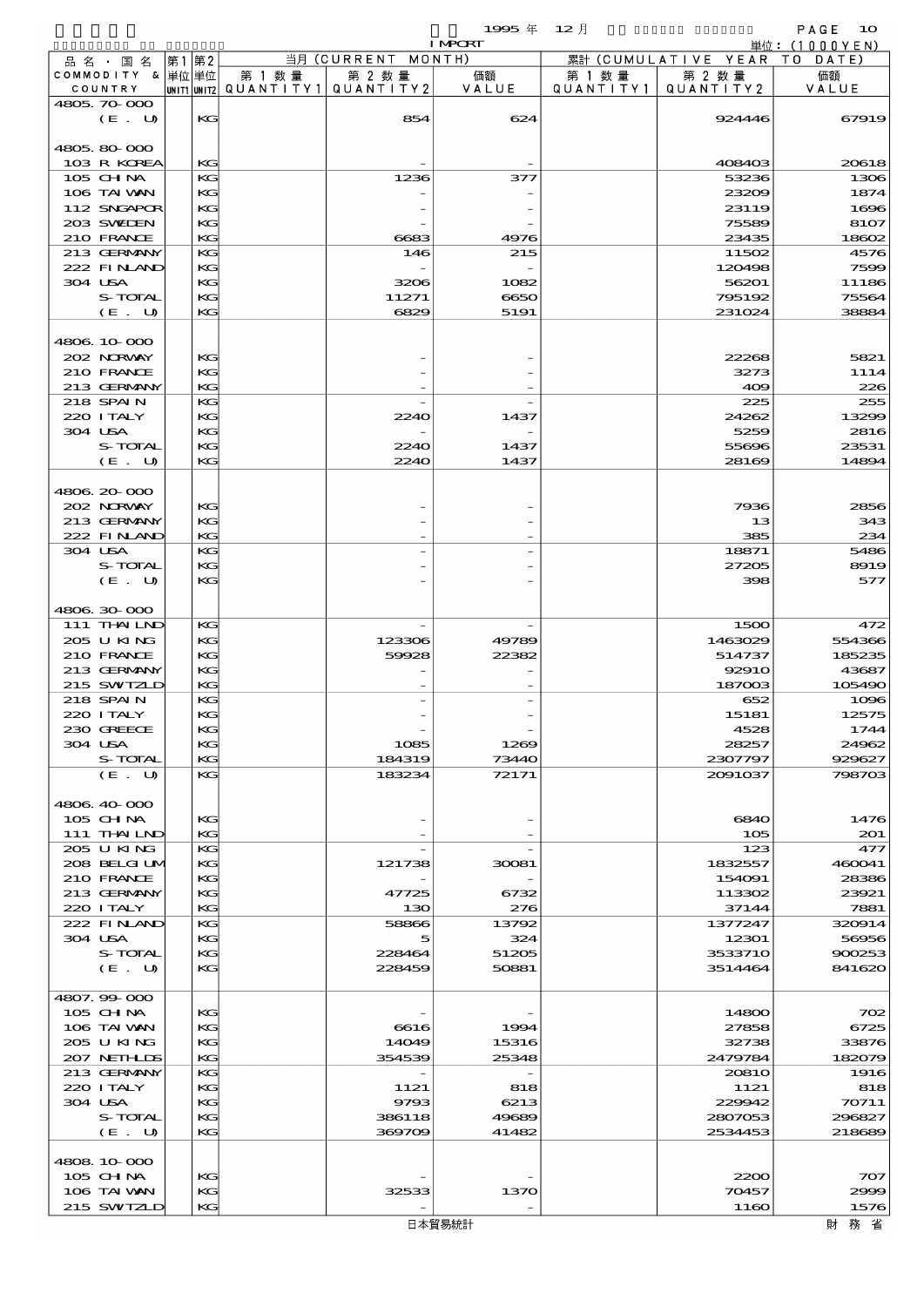品別国別表 輸 入 1995 12 確定 (Fixed Annual) 11

 $1995 \text{ } \# \quad 12 \text{ } \frac{1}{2}$  I MPORT

| 品 名 ・ 国 名                  | 第1第2 |          |                                       | 当月 (CURRENT MONTH) | <b>TMCKT</b>  |           | 累計 (CUMULATIVE YEAR TO DATE) | - 単位:(IUUUYEN <i>)</i> |
|----------------------------|------|----------|---------------------------------------|--------------------|---------------|-----------|------------------------------|------------------------|
| COMMODITY & 単位単位           |      |          | 第 1 数 量                               | 第 2 数量             | 価額            | 第 1 数 量   | 第 2 数量                       | 価額                     |
| COUNTRY                    |      |          | UNIT1 UNIT2  QUANT   TY1  QUANT   TY2 |                    | VALUE         | QUANTITY1 | QUANTITY 2                   | VALUE                  |
| 4808 10 000                |      |          |                                       |                    |               |           |                              |                        |
| 304 USA<br>S-TOTAL         |      | KG<br>KG |                                       | 249<br>32782       | 1715<br>3085  |           | 77170<br>150987              | 18670<br>23952         |
|                            |      |          |                                       |                    |               |           |                              |                        |
| 4808 20 000                |      |          |                                       |                    |               |           |                              |                        |
| 203 SWIEN                  |      | КG       |                                       | 3551O              | 4431          |           | 82901                        | 9539                   |
| S-TOTAL                    |      | KG       |                                       | 3551O              | 4431          |           | 82901                        | 9539                   |
| (E. U)                     |      | KG       |                                       | 3551O              | 4431          |           | 82901                        | 9539                   |
| 4808 30 000                |      |          |                                       |                    |               |           |                              |                        |
| 103 R KOREA                |      | KG       |                                       |                    |               |           | 139                          | 781                    |
| 106 TAI VAN                |      | KG       |                                       |                    |               |           | 80                           | 434                    |
| 210 FRANCE                 |      | KG       |                                       |                    |               |           | 27149                        | 15369                  |
| 213 GERMANY                |      | KG       |                                       |                    |               |           | 1999                         | 742                    |
| 218 SPAIN                  |      | KG       |                                       |                    |               |           | 200                          | 283                    |
| 304 USA<br><b>S-TOTAL</b>  |      | KG<br>KG |                                       | 11593<br>11593     | 6191<br>6191  |           | 64043<br>93619               | 33475<br>51084         |
| (E. U)                     |      | KG       |                                       |                    |               |           | 29357                        | 16394                  |
|                            |      |          |                                       |                    |               |           |                              |                        |
| 4808 90 000                |      |          |                                       |                    |               |           |                              |                        |
| 103 R KOREA                |      | KG       |                                       | 374                | 336           |           | 374                          | 336                    |
| 106 TAI VAN                |      | KG       |                                       |                    |               |           | $\infty$                     | 1443                   |
| 205 U KING<br>210 FRANCE   |      | KG       |                                       | 8196               | 2591          |           | 52963                        | 16658                  |
| 304 USA                    |      | KG<br>KG |                                       | 6746<br>30161      | 2378<br>10293 |           | 26045<br>135795              | 8876<br>42620          |
| S-TOTAL                    |      | KG       |                                       | 45477              | 15598         |           | 215868                       | 00033                  |
| (E. U)                     |      | KG       |                                       | 14942              | 4969          |           | 79008                        | 25534                  |
|                            |      |          |                                       |                    |               |           |                              |                        |
| 4809.10-010                |      |          |                                       |                    |               |           |                              |                        |
| 105 CHNA                   |      | KG       |                                       |                    |               |           | 17660                        | 2826                   |
| 112 SNGAPOR                |      | KG       |                                       |                    |               |           | 17660                        | 2812                   |
| 220 I TALY                 |      | KG       |                                       |                    |               |           | 12                           | 224                    |
| 304 USA<br>S-TOTAL         |      | KG<br>KG |                                       | 35<br>35           | 211           |           | 240                          | 712                    |
| (E. U)                     |      | KG       |                                       |                    | 211           |           | 35572<br>12                  | 6574<br>224            |
|                            |      |          |                                       |                    |               |           |                              |                        |
| 4809.10-020                |      |          |                                       |                    |               |           |                              |                        |
| 105 CHNA                   |      | KG       |                                       | 4000               | 748           |           | 4000                         | 748                    |
| 111 THAILND                |      | KG       |                                       |                    |               |           | 6500                         | 2430                   |
| 210 FRANCE                 |      | KG       |                                       |                    |               |           | 204                          | 342                    |
| 220 I TALY                 |      | KG       |                                       |                    |               |           | 245                          | 604                    |
| 304 USA<br>S-TOTAL         |      | KG<br>KG |                                       | 4000               | 748           |           | 1400<br>12349                | 1669<br>5793           |
| (E. U)                     |      | KG       |                                       |                    |               |           | 449                          | 946                    |
|                            |      |          |                                       |                    |               |           |                              |                        |
| 4809.20-000                |      |          |                                       |                    |               |           |                              |                        |
| 105 CH NA                  |      | KG       |                                       |                    |               |           | 7777                         | 1002                   |
| 112 SNGAPOR                |      | KG       |                                       | 670                | 535           |           | 13914                        | 8490                   |
| 210 FRANCE                 |      | KG       |                                       |                    |               |           | 133                          | 239                    |
| 213 GERMANY<br>304 USA     |      | KG<br>KG |                                       | 241                | 3204          |           | 1363<br>26202                | 326<br>30437           |
| S-TOTAL                    |      | KG       |                                       | 911                | 3739          |           | 49389                        | 40584                  |
| $(E_U U)$                  |      | KG       |                                       |                    |               |           | 1496                         | 565                    |
|                            |      |          |                                       |                    |               |           |                              |                        |
| 4809.90-000                |      |          |                                       |                    |               |           |                              |                        |
| 103 R KOREA                |      | KG       |                                       | 3708               | 2386          |           | 90094                        | 62818                  |
| $105$ CHNA                 |      | KG       |                                       |                    |               |           | 1680                         | 238                    |
| 113 MALYSIA<br>204 DENMARK |      | KG<br>KG |                                       |                    |               |           | 2294<br>544                  | 658<br>974             |
| 205 U KING                 |      | KG       |                                       |                    |               |           | 10742                        | 8753                   |
| 207 NETHLIS                |      | KG       |                                       |                    |               |           | 1121                         | 485                    |
| 208 BELGI UM               |      | KG       |                                       | 2090               | 3664          |           | 34553                        | 56395                  |
| 210 FRANCE                 |      | KG       |                                       | 120                | 503           |           | 3804                         | 8275                   |
| 213 GERMANY                |      | KG       |                                       | 31755              | 32894         |           | 338499                       | 353060                 |
| 215 SWIZLD                 |      | KG       |                                       |                    |               |           | 1175                         | 706                    |
| 220 I TALY                 |      | KG       |                                       | 358                | 1245          |           | 5586                         | 14994                  |
| 304 USA                    |      | KG       |                                       | 541                | 1407          |           | 15519                        | 41632                  |
| 410 BRAZIL<br>S-TOTAL      |      | KG<br>KG |                                       | 38572              | 42099         |           | 18500<br>524111              | 2344<br>551332         |
| (E. U)                     |      | KG       |                                       | 34323              | 38306         |           | 394849                       | 442936                 |
|                            |      |          |                                       |                    |               |           |                              |                        |
| 4810 11-000                |      |          |                                       |                    |               |           |                              |                        |
| 103 R KOREA                |      | KG       |                                       | 848631             | 104158        |           | 2185809                      | 275239                 |
| $105$ CHNA                 |      | KG       |                                       |                    |               |           | 1503                         | 813                    |
| 106 TAI VAN                |      | KG       |                                       | 81631              | 9708          |           | 436191                       | 52495                  |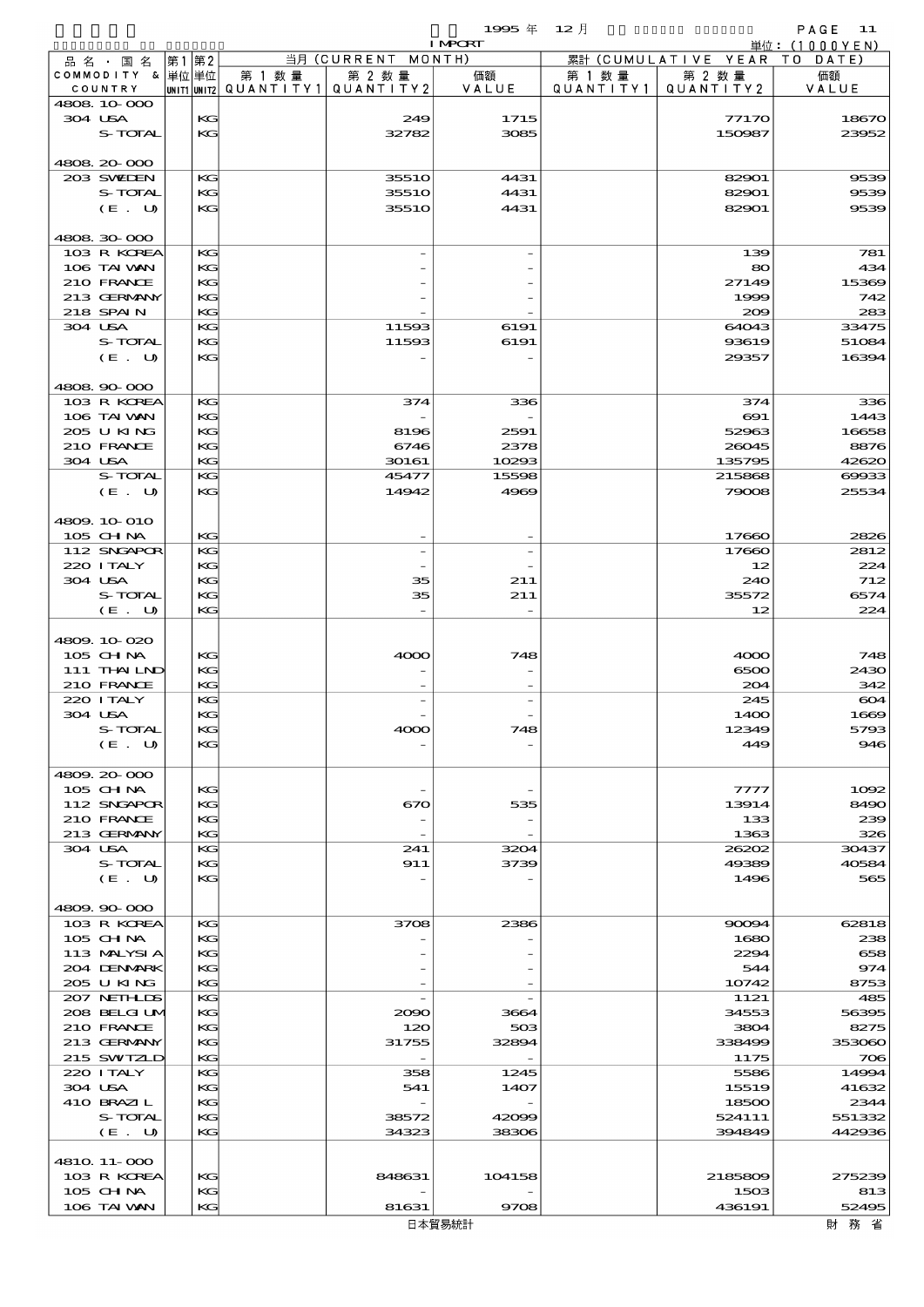$1995 \nsubseteq 12$   $\uparrow$  PAGE 12

|                            |          |        |                                       | <b>I MPCRT</b> |           |                              | 単位: (1000YEN)     |
|----------------------------|----------|--------|---------------------------------------|----------------|-----------|------------------------------|-------------------|
| 品名・国名                      | 第1 第2    |        | 当月 (CURRENT MONTH)                    |                |           | 累計 (CUMULATIVE YEAR TO DATE) |                   |
| COMMODITY & 単位単位           |          | 第 1 数量 | 第 2 数量                                | 価額             | 第 1 数 量   | 第 2 数量                       | 価額                |
| COUNTRY                    |          |        | UNIT1 UNIT2  QUANT   TY1  QUANT   TY2 | VALUE          | QUANTITY1 | QUANTITY 2                   | VALUE             |
| 4810 11-000                |          |        |                                       |                |           |                              |                   |
| 108 HG KONG                | KG       |        |                                       |                |           | 138                          | 201               |
| 111 THAILND                | KG       |        | 103992                                | 13560          |           | 103992                       | 13560             |
| 118 I NJNSI A              | KG       |        |                                       |                |           | 3938                         | 694               |
| 203 SWIEN                  | KG       |        |                                       |                |           | 107725                       | 14203             |
| 205 U KING<br>207 NETH LIS | KG       |        | 524                                   | 337            |           | 10514                        | 4670              |
|                            | KG       |        | 3223417                               | 373695         |           | 5504583                      | 665577            |
| 208 BELGI UM               | KG       |        | 506277                                | 59980          |           | 3536666                      | 437563            |
| 210 FRANCE<br>213 GERMANY  | KG       |        | 544478                                |                |           | 338914                       | 117545            |
|                            | KG       |        |                                       | 68544          |           | 5112266<br>1607691           | 642841            |
| 215 SWIZLD<br>218 SPAIN    | KG<br>KG |        | 845940                                | 108637         |           |                              | 225341            |
| 220 I TALY                 | KG       |        | 38368                                 | 7223           |           | 191528                       | 29017             |
| 222 FINAND                 | KG       |        | 3005010                               | 353425         |           | 288518<br>9540719            | 35508             |
| 225 ALSTRIA                | KG       |        | 6111O1                                | 84471          |           | 1185533                      | 1103281<br>155544 |
| 302 CANADA                 | KG       |        |                                       |                |           | 99642                        | 11658             |
| 304 USA                    | KG       |        | <b>72510</b>                          | 10289          |           | 10068169                     | 1207457           |
| S-TOTAL                    | KG       |        | 9881879                               | 1194027        |           | 40324039                     | 4993207           |
| (E. U)                     | KG       |        | 7929175                               | 947675         |           | 25816966                     | 3205749           |
|                            |          |        |                                       |                |           |                              |                   |
| 4810 12 000                |          |        |                                       |                |           |                              |                   |
| 103 R KOREA                | KG       |        | 13423                                 | 741            |           | 824559                       | 45745             |
| 203 SWIEN                  | KG       |        | 57456                                 | 7209           |           | 185014                       | 22024             |
| 205 U KING                 | KG       |        |                                       |                |           | 74970                        | 9462              |
| 208 BELGI UM               | KG       |        |                                       |                |           | 93795                        | 10583             |
| 213 GERMANY                | KG       |        | 39833                                 | 7390           |           | 367441                       | 67002             |
| 218 SPAIN                  | KG       |        |                                       |                |           | 1188                         | 550               |
| 222 FINAND                 | KG       |        |                                       |                |           | 1492607                      | 171804            |
| 225 ALSTRIA                | KG       |        |                                       |                |           | 5104                         | 640               |
| 304 USA                    | KG       |        | 1432191                               | 170175         |           | 26341428                     | 2876442           |
| S-TOTAL                    | KG       |        | 1542903                               | 185515         |           | 29386106                     | 3204252           |
| (E. U)                     | KG       |        | 97289                                 | 14599          |           | 2220119                      | 282065            |
|                            |          |        |                                       |                |           |                              |                   |
| 4810 21-000                |          |        |                                       |                |           |                              |                   |
| 203 SWIEN                  | KG       |        | 1301424                               | 177690         |           | 9293054                      | 1145907           |
| 205 U KING                 | KG       |        | 39908                                 | 5101           |           | 690345                       | 66258             |
| 207 NETHLIS                | KG       |        |                                       |                |           | 9791O                        | 9206              |
| 208 BELGI UM               | KG       |        | 60945                                 | 7069           |           | 80569                        | 9401              |
| 210 FRANCE                 | KG       |        | 43896                                 | 5536           |           | 1935938                      | 175707            |
| 213 GERMANY                | KG       |        | 552730                                | 71083          |           | 2049442                      | 238230            |
| 215 SWIZLD                 | KG       |        |                                       |                |           | 1582                         | 748               |
| 220 I TALY                 | KG       |        |                                       |                |           | 353475                       | 43133             |
| 222 FINAN                  | KG       |        | 12073136                              | 1324920        |           | 120428271                    | 11552367          |
| 225 ALSTRIA                | КG       |        | 948416                                | 102481         |           | 948416                       | 102481            |
| 304 USA                    | KG       |        | 107357                                | 15419          |           | 4189490                      | 442587            |
| 410 BRAZIL                 | KG       |        |                                       |                |           | 499418                       | 60550             |
| S-TOTAL                    | KG       |        | 15127812                              | 1709299        |           | 140567910                    | 13846575          |
| (E. U)                     | KG       |        | 15020455                              | 1693880        |           | 135877420                    | 13342690          |
|                            |          |        |                                       |                |           |                              |                   |
| 4810.29.000                |          |        |                                       |                |           |                              |                   |
| 103 R KOREA                | KG       |        | 215905                                | 25588          |           | 327718                       | 38575             |
| 113 MALYSIA                | KG       |        |                                       |                |           | 240                          | 280               |
| 203 SWIDEN                 | KG       |        | 1584320                               | 197448         |           | 1735135                      | 212170            |
| 205 U KING                 | KG       |        | 39928                                 | 5242           |           | 1013047                      | 114274            |
| 207 NETHLIS                | KG       |        | 104466                                | 12356          |           | 165330                       | 17859             |
| 208 BELGI UM               | КG       |        | 493017                                | 63380          |           | 2404960                      | 282971            |
| 210 FRANCE                 | KG       |        | 1203303                               | 150128         |           | 6164437                      | 634886            |
| 213 GERMANY                | KG       |        | 60244                                 | 19797          |           | 4185744                      | 590436            |
| 215 SWIZLD                 | KG       |        | 64                                    | 242            |           | 2281                         | 2656              |
| 220 I TALY                 | KG       |        | 739754                                | 99248          |           | 4084273                      | 526613            |
| 222 FINAND                 | KG       |        | 1537496                               | 168375         |           | 10122168                     | 1040201           |
| 225 ALSTRIA                | KG       |        | 724                                   | 242            |           | 1014                         | $\bf{601}$        |
| 304 USA                    | KG       |        | 1669027                               | 195742         |           | 16427314                     | 1731940           |
| S-TOTAL                    | KG       |        | 7648248                               | 937788         |           | 46633661                     | 5193462           |
| (E. U)                     | KG       |        | 5763252                               | 716216         |           | 29876108                     | 3420011           |
|                            |          |        |                                       |                |           |                              |                   |
| 4810 31-000                |          |        |                                       |                |           |                              |                   |
| 213 GERMANY                | KG       |        |                                       |                |           | 5077                         | 1439              |
| 220 I TALY                 | KG       |        |                                       |                |           | 561                          | 572               |
| 222 FINAND                 | KG       |        |                                       |                |           | 22836                        | 2462              |
| 304 USA                    | КG       |        | 45728                                 | 7429           |           | 241613                       | 40350             |
| S-TOTAL                    | KG       |        | 45728                                 | 7429           |           | 270087                       | 44823             |
| (E. U)                     | KG       |        |                                       |                |           | 28474                        | 4473              |
|                            |          |        |                                       |                |           |                              |                   |
| 4810.32-000                |          |        |                                       |                |           |                              |                   |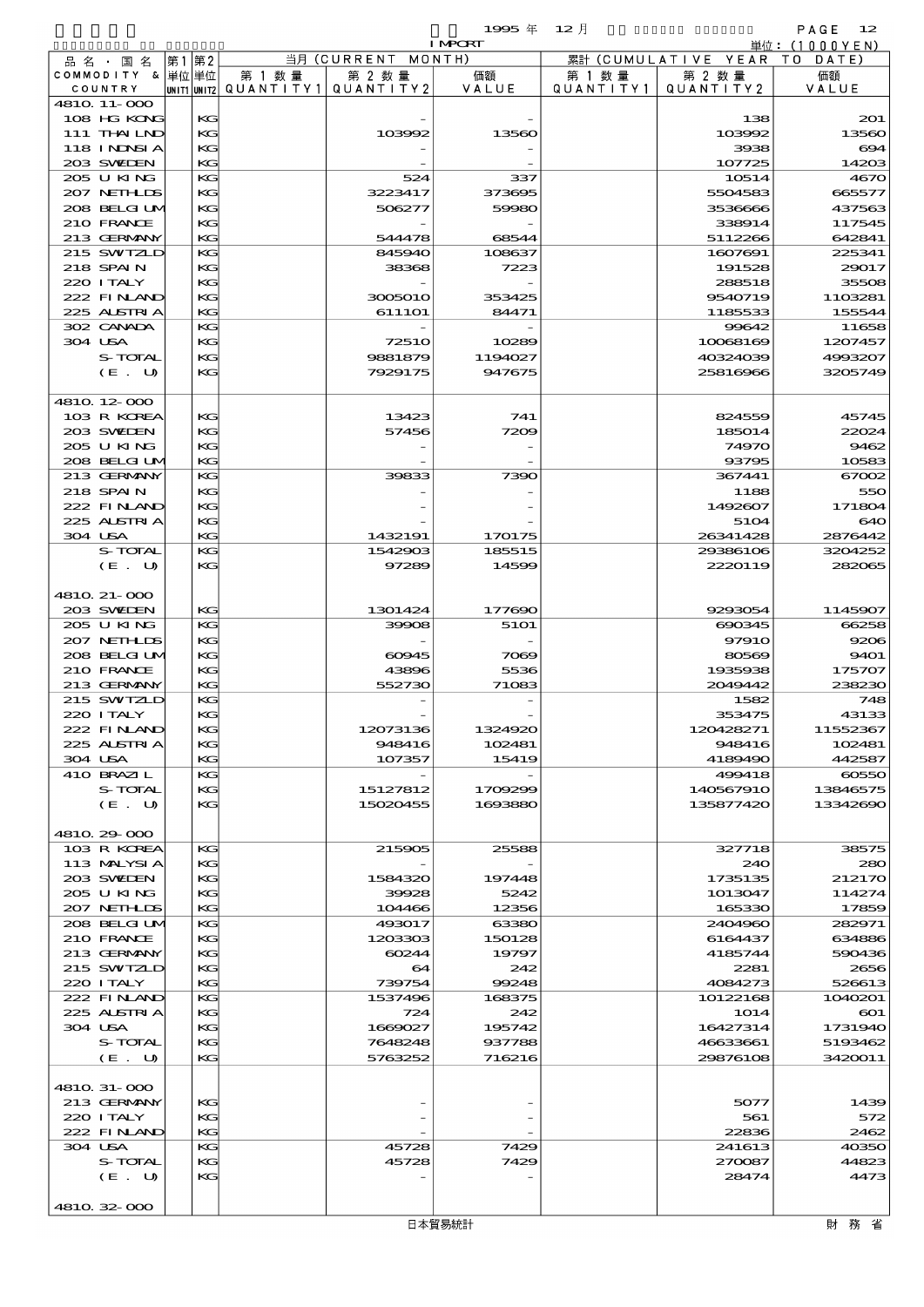| 1995年 12月 |                               | $PAGF = 13$  |
|-----------|-------------------------------|--------------|
|           |                               | 単位:(1000YEN) |
|           | 要註 (CHMILLATIVE VEAD TO DATE) |              |

|                           |          |        |                                       | <b>I MPORT</b> |           |                        | 単位:(1000YEN)       |
|---------------------------|----------|--------|---------------------------------------|----------------|-----------|------------------------|--------------------|
| 品 名 ・ 国 名                 | 第1 第2    |        | 当月 (CURRENT MONTH)                    |                |           | 累計 (CUMULATIVE YEAR TO | DATE               |
| COMMODITY & 単位単位          |          | 第 1 数量 | 第 2 数量                                | 価額             | 第 1 数 量   | 第 2 数量                 | 価額                 |
| COUNTRY                   |          |        | UNIT1 UNIT2  QUANT   TY1  QUANT   TY2 | VALUE          | QUANTITY1 | QUANTITY 2             | VALUE              |
| 4810 32 000               |          |        |                                       |                |           |                        |                    |
| 203 SWIEN                 | KG       |        |                                       |                |           | 26088                  | 10548              |
| 205 U KING                | KG       |        |                                       |                |           | 19673                  | 2296               |
| 220 I TALY                | KG       |        |                                       |                |           | 2701                   | 1166               |
| 222 FINLAND               | KG       |        |                                       |                |           | 81792                  | 9314               |
| 304 USA<br>S-TOTAL        | KG       |        | 504350<br>504350                      | 57634          |           | 12322241<br>12452495   | 1261575<br>1284899 |
| (E. U)                    | KG<br>KG |        |                                       | 57634          |           | 130254                 | 23324              |
|                           |          |        |                                       |                |           |                        |                    |
| 4810.39-000               |          |        |                                       |                |           |                        |                    |
| 105 CHNA                  | KG       |        |                                       |                |           | 53850                  | 8377               |
| 108 HG KONG               | KG       |        |                                       |                |           | 19589                  | 1644               |
| 203 SWIEN                 | KG       |        |                                       |                |           | 25216                  | 2381               |
| 304 USA                   | KG       |        | 223116                                | 15497          |           | 20357271               | 1345732            |
| 606 NEWELD                | KG       |        |                                       |                |           | 330638                 | 22091              |
| S-TOTAL                   | KG       |        | 223116                                | 15497          |           | 20786564               | 1380225            |
| (E. U)                    | КG       |        |                                       |                |           | 25216                  | 2381               |
|                           |          |        |                                       |                |           |                        |                    |
| 4810 91-000               |          |        |                                       |                |           |                        |                    |
| 103 R KOREA               | KG       |        |                                       |                |           | 166132                 | 9458               |
| 106 TAI VAN               | KG       |        |                                       |                |           | 20227                  | 1612               |
| 108 HG KONG               | KG       |        |                                       |                |           | 87417                  | 5580               |
| 113 MALYSIA               | KG       |        |                                       |                |           | 1907                   | 915                |
| 118 I NJNSI A             | KG       |        |                                       |                |           | 217380                 | 13972              |
| 203 SWIDEN                | KG       |        |                                       |                |           | 16542                  | 1758               |
| 205 U KING                | KG       |        |                                       |                |           | 2095                   | 420                |
| 222 FINAND                | КG       |        | 101446                                | 12703          |           | 1844464                | 219476             |
| 304 USA                   | KG       |        |                                       |                |           | 406                    | 1065               |
| 601 ALSTRAL               | KG       |        |                                       |                |           | 214210                 | 12697              |
| 606 NEWELD                | KG       |        |                                       |                |           | 507278                 | 38453              |
| S-TOTAL                   | KG       |        | 101446                                | 12703          |           | 3078058                | 305406             |
| (E. U)                    | КG       |        | 101446                                | 12703          |           | 1863101                | 221654             |
|                           |          |        |                                       |                |           |                        |                    |
| 4810 99 000               |          |        |                                       |                |           |                        |                    |
| 103 R KOREA               | KG       |        | 2200                                  | 278            |           | <b>41O1</b>            | 541                |
| 105 CHNA                  | KG       |        |                                       |                |           | 45000                  | 2303               |
| 111 THAILND               | КG       |        |                                       |                |           | 157896                 | 20499              |
| 112 SNGAPOR               | KG       |        |                                       |                |           | 21912                  | 7682               |
| 118 I NJNSI A             | KG       |        |                                       |                |           | 9086                   | 7190               |
| 203 SWIDEN                | KG       |        | 4440                                  | 2902           |           | 71783                  | 28859              |
| 210 FRANCE                | KG       |        |                                       |                |           | 25                     | 267                |
| 213 GERMANY               | КG       |        |                                       |                |           | 6193                   | 8502               |
| 218 SPAIN                 | $K$ .    |        |                                       |                |           | 7124                   | 3289               |
| 222 FINLAND               | KG       |        |                                       |                |           | 1065                   | 734                |
| 225 ALSTRIA               | KG       |        |                                       |                |           | 128                    | 277                |
| 304 USA                   | KG       |        | 41384                                 | 6736           |           | 354880                 | 71554              |
| 517 GHANA                 | КG       |        |                                       |                |           | 50                     | 329                |
| S-TOTAL                   | KG       |        | 48024                                 | 9916           |           | 679243                 | 152026             |
| (E. U)                    | KG       |        | <b>4440</b>                           | 2902           |           | 86318                  | 41928              |
|                           |          |        |                                       |                |           |                        |                    |
| 4811.10.000               |          |        |                                       |                |           |                        |                    |
| 113 MALYSIA<br>205 U KING | КG<br>KG |        |                                       |                |           | 16410<br>1600          | 1821<br>436        |
| 213 GERMANY               | KG       |        |                                       |                |           | 31040                  | 9133               |
| 302 CANADA                | KG       |        |                                       |                |           | 7335                   | 288                |
| 304 USA                   | KG       |        |                                       |                |           | 2269                   | 395                |
| S-TOTAL                   | КG       |        |                                       |                |           | 58654                  | 12073              |
| (E. U)                    | KG       |        |                                       |                |           | 32640                  | 9569               |
|                           |          |        |                                       |                |           |                        |                    |
| 4811. 21-000              |          |        |                                       |                |           |                        |                    |
| 103 R KOREA               | KG       |        | 10091                                 | 2856           |           | 246537                 | 54252              |
| 105 CHNA                  | КG       |        |                                       |                |           | 22323                  | 22606              |
| 106 TAI VAN               | KG       |        | 5714                                  | 1658           |           | 56367                  | 2211O              |
| 111 THAILND               | KG       |        |                                       |                |           | 1644                   | 347                |
| 112 SNGAPOR               | KG       |        | 4160                                  | 3198           |           | 13520                  | 8712               |
| 113 MALYSIA               | KG       |        |                                       |                |           | 22268                  | 6559               |
| 118 I NDSI A              | КG       |        |                                       |                |           | 12078                  | 3859               |
| 205 U KING                | KG       |        | 176                                   | 735            |           | 3798                   | 9381               |
| 213 GERMANY               | KС       |        | 3023                                  | 4386           |           | 201878                 | 106529             |
| 215 SWIZLD                | KG       |        |                                       |                |           | 406                    | 650                |
| 222 FINAND                | KG       |        |                                       |                |           | 5761                   | 2198               |
| 302 CANADA                | КG       |        |                                       |                |           | 31435                  | 16825              |
| 304 USA                   | KG       |        | 172298                                | 73105          |           | 1667276                | 744838             |
| 410 BRAZIL                | KG       |        |                                       |                |           | 240                    | 532                |
| S-TOTAL                   | KG       |        | 195462                                | 85938          |           | 2285531                | 999398             |
|                           |          |        |                                       | 日本留見納計         |           |                        |                    |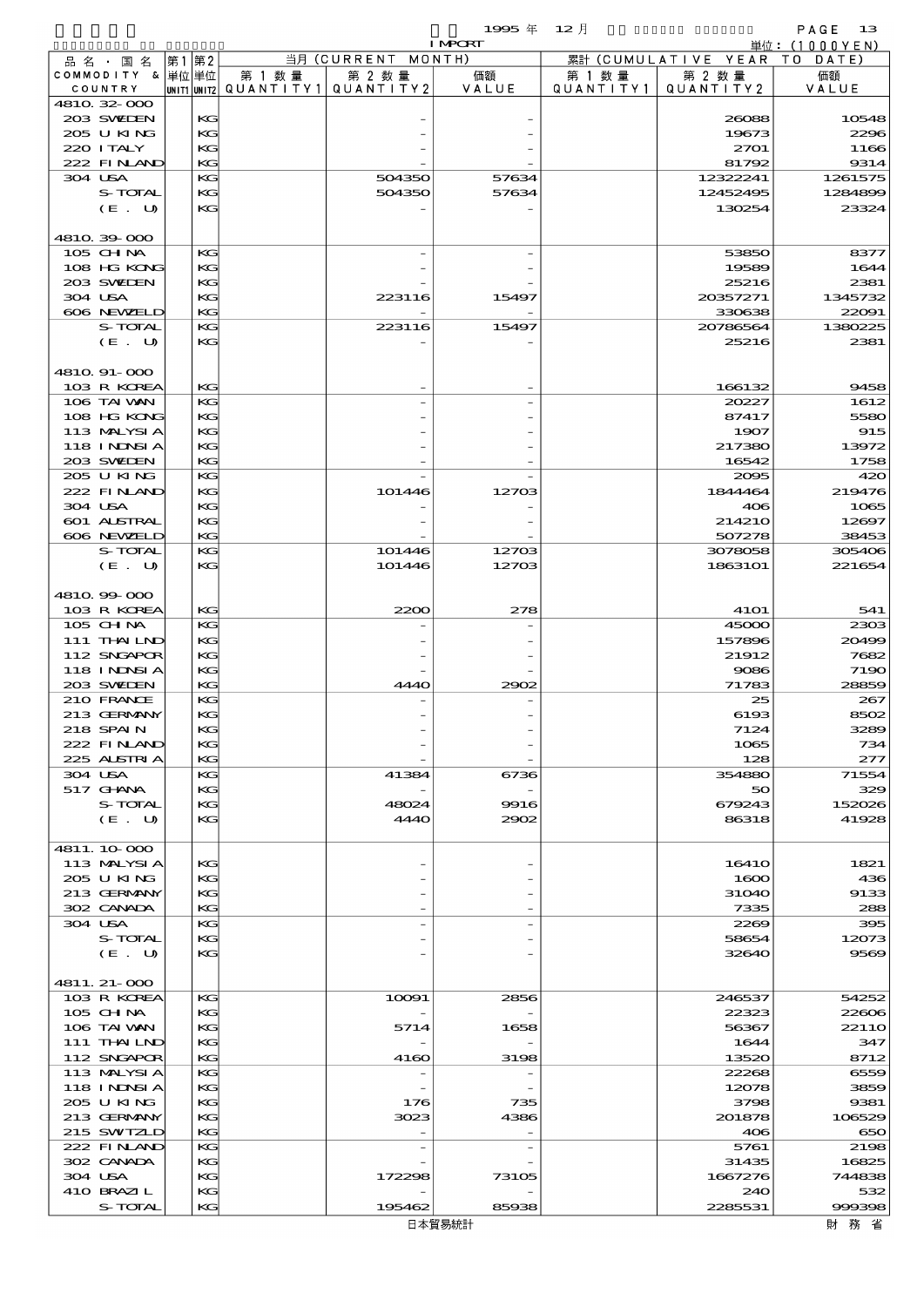$1995 \nrightarrow 12 \nrightarrow 12$ 

|                            |       |          |                                       |                    | <b>I MPORT</b> |           |                              | 単位: (1000YEN)    |
|----------------------------|-------|----------|---------------------------------------|--------------------|----------------|-----------|------------------------------|------------------|
| 品 名 ・ 国 名                  | 第1 第2 |          |                                       | 当月 (CURRENT MONTH) |                |           | 累計 (CUMULATIVE YEAR TO DATE) |                  |
| COMMODITY & 単位単位           |       |          | 第 1 数量                                | 第 2 数量             | 価額             | 第 1 数量    | 第 2 数量                       | 価額               |
| COUNTRY<br>4811. 21-000    |       |          | UNIT1 UNIT2  QUANT I TY1  QUANT I TY2 |                    | VALUE          | QUANTITY1 | QUANTITY 2                   | VALUE            |
| (E. U)                     |       | KG       |                                       | 3199               | 5121           |           | 211437                       | 118108           |
|                            |       |          |                                       |                    |                |           |                              |                  |
| 4811.29-000                |       |          |                                       |                    |                |           |                              |                  |
| 103 R KOREA                |       | KG       |                                       |                    |                |           | 7118                         | 9430             |
| 105 CH NA                  |       | KG       |                                       |                    |                |           | 7401                         | 2963             |
| 106 TAI VAN<br>108 HG KONG |       | КC<br>KG |                                       | 2100               | 1600           |           | 9417<br>159                  | 6359<br>521      |
| $123$ INIA                 |       | КC       |                                       |                    |                |           | 285                          | 218              |
| 204 DENMARK                |       | KG       |                                       |                    |                |           | 1185                         | 1436             |
| 205 U KING                 |       | KG       |                                       | 100                | 326            |           | 3117                         | 7537             |
| 207 NETHLIS                |       | КC       |                                       |                    |                |           | 1933                         | 1540             |
| 213 GERMANY                |       | KG       |                                       |                    |                |           | 40                           | 481              |
| 304 USA                    |       | КC       |                                       | 2888               | 3042           |           | 43658                        | 26472            |
| 410 BRAZIL                 |       | KG       |                                       | 720                | 1615           |           | 3828                         | 8559             |
| S-TOTAL<br>(E. U)          |       | KG<br>KG |                                       | 5808<br>100        | 6583<br>326    |           | 78141<br>6275                | 65516<br>10994   |
|                            |       |          |                                       |                    |                |           |                              |                  |
| 4811.31-010                |       |          |                                       |                    |                |           |                              |                  |
| 103 R KOREA                |       | KG       |                                       |                    |                |           | 80473                        | 14648            |
| 105 CH NA                  |       | KG       |                                       |                    |                |           | 675350                       | 90977            |
| 106 TAI VAN                |       | KG       |                                       |                    |                |           | 63407                        | 30980            |
| 112 SNGAPOR                |       | KG       |                                       |                    |                |           | 320054                       | 192159           |
| 202 NORVAY                 |       | КC       |                                       |                    |                |           | 2829                         | 638              |
| 203 SWIDEN                 |       | KG       |                                       |                    |                |           | 5465                         | 2950             |
| 207 NETHLIS<br>213 GERMANY |       | KG<br>KG |                                       | 25734              | 16675          |           | 82415<br>103115              | 53728<br>11415   |
| 222 FINAND                 |       | KG       |                                       | 2182623            | 255021         |           | 18766081                     | 1977069          |
| 302 CANADA                 |       | КC       |                                       |                    |                |           | 120337                       | 70672            |
| 304 USA                    |       | KG       |                                       | 13264587           | 1690490        |           | 199718149                    | 2249751O         |
| 601 ALSTRAL                |       | KG       |                                       |                    |                |           | 7365                         | 5345             |
| S-TOTAL                    |       | KG       |                                       | 15472944           | 1962186        |           | 219945040                    | 24948091         |
| (E. U)                     |       | KG       |                                       | 2208357            | 271696         |           | 18957076                     | 2045162          |
|                            |       |          |                                       |                    |                |           |                              |                  |
| 4811.31-090<br>103 R KOREA |       | KG       |                                       | 298662             | 16563          |           | 2455845                      | 138305           |
| 105 CH NA                  |       | KG       |                                       |                    |                |           | 3645                         | 1558             |
| 106 TAI VAN                |       | KG       |                                       |                    |                |           | 3044                         | 2328             |
| 108 HG KONG                |       | КC       |                                       | 3908               | 1703           |           | 4262                         | 2053             |
| 203 SWIDEN                 |       | KG       |                                       | 14700              | 2531           |           | 20664                        | 4679             |
| 205 U KING                 |       | KG       |                                       | 386                | 441            |           | 21675                        | 20815            |
| 207 NETHLIS                |       | KG       |                                       |                    |                |           | 4732                         | 2956             |
| 213 GERMANY                |       | KG       |                                       | 40900              | 19897          |           | 290744                       | 123851           |
| 220 I TALY<br>222 FINAND   |       | KG<br>KG |                                       | 266401             | 33644          |           | 121035<br>9696740            | 11061<br>1159010 |
| 225 ALSTRIA                |       | KG       |                                       | 810                | 1081           |           | 810                          | 1081             |
| 302 CANADA                 |       | KG       |                                       |                    |                |           | 24641                        | 1771             |
| 304 USA                    |       | KG       |                                       | 1812488            | 222174         |           | 16053801                     | 1671202          |
| 606 NEWELD                 |       | КC       |                                       | 21408              | 2609           |           | 200996                       | 21431            |
| S-TOTAL                    |       | KG       |                                       | 2459663            | 300643         |           | 28902634                     | 3162101          |
| (E. U)                     |       | KG       |                                       | 323197             | 57594          |           | 10156400                     | 1323453          |
| 4811.39-010                |       |          |                                       |                    |                |           |                              |                  |
| 103 R KOREA                |       | KG       |                                       |                    |                |           | 7456                         | 1511             |
| 106 TAI VAN                |       | KG       |                                       |                    |                |           | 142609                       | 69912            |
| 112 SNGAPOR                |       | KG       |                                       | 539410             | 216014         |           | 7797479                      | 2762366          |
| 203 SWIDEN                 |       | KG       |                                       |                    |                |           | 7165                         | 3909             |
| 207 NETHLIS                |       | KG       |                                       |                    |                |           | 200431                       | 105906           |
| 215 SWIZLD                 |       | КC       |                                       | 962                | 1073           |           | 38856                        | 31358            |
| 302 CANADA                 |       | KG       |                                       | 104538             | 64947          |           | 1556895                      | 760444           |
| 304 USA<br>601 ALSTRAL     |       | KG<br>KG |                                       |                    |                |           | 66147<br>27021               | 22784<br>12087   |
| S-TOTAL                    |       | KG       |                                       | 644910             | 282034         |           | 9844059                      | 3770277          |
| (E. U)                     |       | КC       |                                       |                    |                |           | 207596                       | 109815           |
|                            |       |          |                                       |                    |                |           |                              |                  |
| 4811.39-090                |       |          |                                       |                    |                |           |                              |                  |
| 103 R KOREA                |       | KG       |                                       | 13856              | 1406           |           | 413962                       | 52568            |
| $105$ CHNA                 |       | KG       |                                       |                    |                |           | 495                          | 402              |
| 106 TAI VAN                |       | КC       |                                       |                    |                |           | 13980                        | 9025             |
| 108 HG KONG<br>111 THAILND |       | KG<br>KG |                                       | 18681              | 8164           |           | 26699<br>83086               | 9874             |
| 112 SNGAPOR                |       | KG       |                                       |                    |                |           | 5935                         | 10449<br>3538    |
| 113 MALYSIA                |       | KG       |                                       |                    |                |           | 15243                        | 5871             |
| 118 I NDSI A               |       | KG       |                                       | 1953               | 3866           |           | 1953                         | 3866             |
| 157 GEORGIA                |       | KG       |                                       |                    |                |           | 1O114                        | 9854             |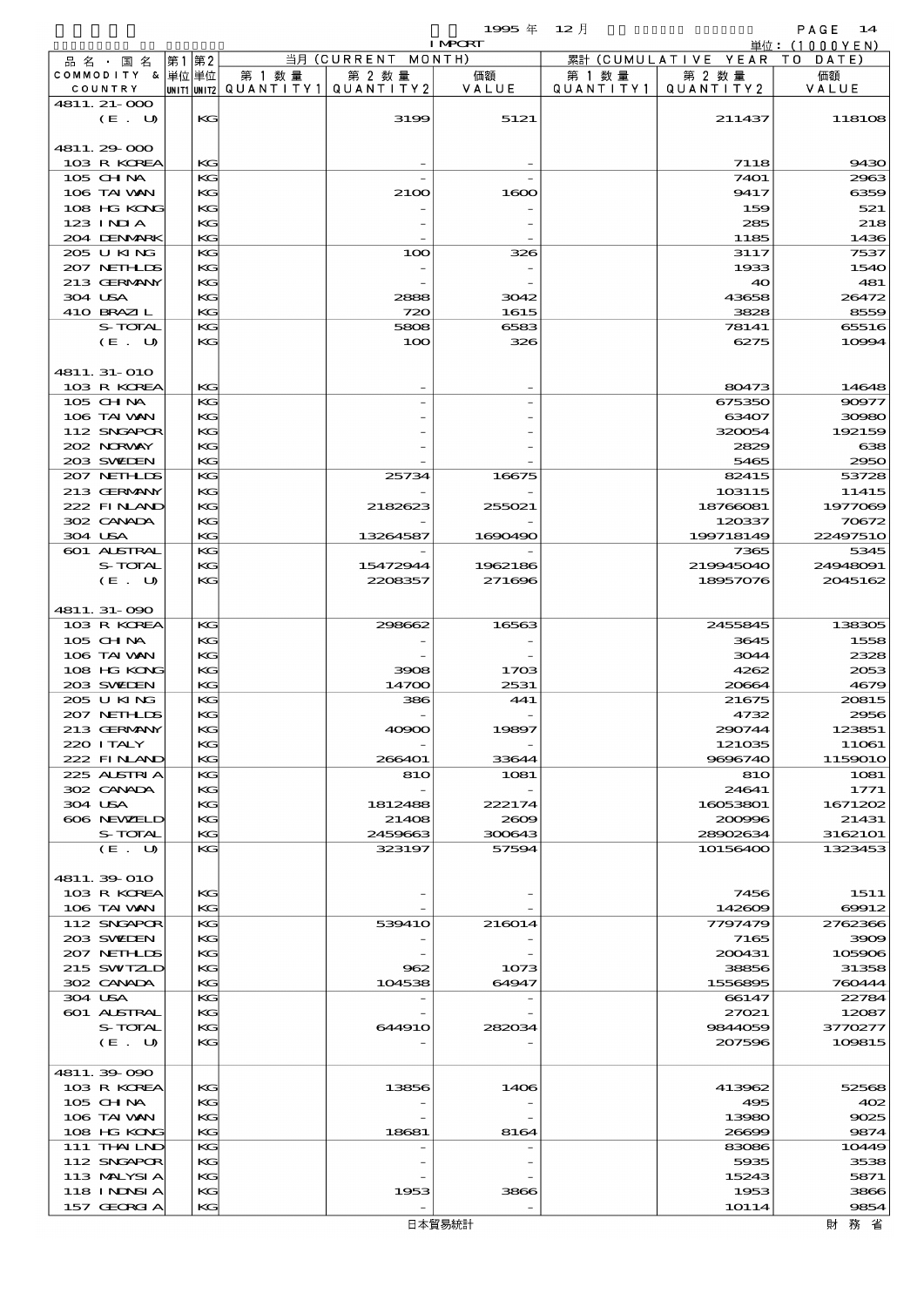|                            |          |                                       |                    | <b>I MPORT</b> |           |                              | 単位: $(1000YEN)$  |
|----------------------------|----------|---------------------------------------|--------------------|----------------|-----------|------------------------------|------------------|
| 品 名 ・ 国 名                  | 第1第2     |                                       | 当月 (CURRENT MONTH) |                |           | 累計 (CUMULATIVE YEAR TO DATE) |                  |
| COMMODITY & 単位単位           |          | 第 1 数量                                | 第 2 数量             | 価額             | 第 1 数 量   | 第 2 数量                       | 価額               |
| COUNTRY                    |          | UNIT1 UNIT2  QUANT   TY1  QUANT   TY2 |                    | VALUE          | QUANTITY1 | QUANTITY 2                   | VALUE            |
| 4811.39-090<br>202 NORWAY  |          |                                       |                    | 5462           |           |                              | 19598            |
| 203 SWIEN                  | KС<br>KG |                                       | 17638              |                |           | 60214<br>80130               | 19368            |
| 205 U KING                 | KG       |                                       | 23972              | 16950          |           | 365988                       | 258386           |
| 207 NETHLIS                | KG       |                                       |                    |                |           | 79758                        | 24521            |
| 208 BELGI UM               | KG       |                                       |                    |                |           | 14121                        | 8648             |
| 210 FRANCE                 | KG       |                                       |                    |                |           | 5577                         | 3789             |
| 213 GERMANY                | KG       |                                       | 24301              | 18827          |           | 461760                       | 281183           |
| 215 SWIZLD                 | KG       |                                       | 500                | 776            |           | 56772                        | 36990            |
| 220 I TALY<br>222 FINAND   | KG<br>KG |                                       |                    |                |           | 16617                        | 5524             |
| 225 ALSTRIA                | KG       |                                       | 75025              | 26615          |           | 749318<br>80                 | 264510<br>213    |
| 302 CANADA                 | KG       |                                       | 9754               | 3323           |           | 586461                       | 152533           |
| 304 USA                    | KG       |                                       | 317995             | 147453         |           | 4806971                      | 1411563          |
| 601 ALSTRAL                | KG       |                                       | 19742              | 8286           |           | 314496                       | 144531           |
| S-TOTAL                    | KG       |                                       | 523417             | 241128         |           | 8169730                      | 2736804          |
| (E. U)                     | KG       |                                       | 123298             | 62392          |           | 1773349                      | 866142           |
|                            |          |                                       |                    |                |           |                              |                  |
| 4811. 40 O10               |          |                                       |                    |                |           |                              |                  |
| 106 TAI VAN<br>113 MALYSIA | KG<br>KG |                                       |                    |                |           | 147<br>651                   | 257<br>2853      |
| 203 SWIEN                  | KG       |                                       | <b>14310</b>       | 4732           |           | 42930                        | 141 <sub>0</sub> |
| 204 DENMARK                | KG       |                                       |                    |                |           | 250                          | 295              |
| 210 FRANCE                 | KG       |                                       |                    |                |           | 500                          | 318              |
| 213 GERMANY                | KG       |                                       | 295                | 255            |           | 4254                         | 4527             |
| 222 FINAND                 | KG       |                                       |                    |                |           | 783                          | 394              |
| 304 USA                    | KG       |                                       | 23229              | 13373          |           | 168703                       | 99462            |
| S-TOTAL                    | KG       |                                       | 37834              | 18360          |           | 218218                       | 122206           |
| (E. U)                     | KG       |                                       | 14605              | 4987           |           | 48717                        | 19634            |
| 4811.40 020                |          |                                       |                    |                |           |                              |                  |
| 202 NORWAY                 | KG       |                                       |                    |                |           | 207                          | 223              |
| 205 U KING                 | KG       |                                       |                    |                |           | 2159                         | 835              |
| 210 FRANCE                 | KG       |                                       | 30250              | 8691           |           | 194033                       | 60553            |
| 304 USA                    | KG       |                                       |                    |                |           | 20990                        | 9385             |
| S-TOTAL                    | KG       |                                       | 30250              | 8691           |           | 217389                       | 70996            |
| (E. U)                     | KG       |                                       | 30250              | 8691           |           | 196192                       | 61388            |
|                            |          |                                       |                    |                |           |                              |                  |
| 4811.90 000<br>103 R KOREA | KG       |                                       | 32295              | 8377           |           | 341448                       | 89209            |
| 105 CHNA                   | KG       |                                       | 49276              | 7759           |           | 187340                       | 26840            |
| 106 TAI VAN                | KG       |                                       | 3184               | 1237           |           | 48081                        | 16864            |
| 108 HG KONG                | KG       |                                       |                    |                |           | 6708                         | 3157             |
| 111 THAILND                | KG       |                                       |                    |                |           | 136391                       | 24349            |
| 112 SNGAPOR                | KG       |                                       |                    |                |           | 28558                        | 11041            |
| 113 MALYSIA                | KG       |                                       |                    |                |           | 17471                        | 7342             |
| 117 PHLPIN                 | KG       |                                       | 194                | 1274           |           | 910                          | 2439             |
| 204 DENMARK<br>205 U KING  | KG<br>KG |                                       | 8718               | 7758           |           | 3477<br>291890               | 3446<br>112223   |
| 207 NETHLIS                | KG       |                                       |                    |                |           | 2377                         | 2356             |
| 208 BELGI UM               | KG       |                                       | 1173               | 2238           |           | 17250                        | 18555            |
| 210 FRANCE                 | KG       |                                       | 17171              | 6325           |           | 271627                       | 85320            |
| 213 GERMANY                | KG       |                                       | 14454              | 9599           |           | 341362                       | 181611           |
| 215 SWIZLD                 | KG       |                                       | 3955               | 2625           |           | 103403                       | 80612            |
| 217 PORTUGL                | KG       |                                       |                    |                |           | 788                          | 748              |
| 218 SPAIN                  | KG       |                                       | 1057               | 898            |           | 35977                        | 33540            |
| 220 I TALY<br>222 FINAND   | KG<br>KG |                                       | 1917               | 1686           |           | 45176<br><b>1O4O</b>         | 25853<br>813     |
| 242 SLOVEN                 | KG       |                                       |                    |                |           | 8900                         | 1832             |
| 304 USA                    | KG       |                                       | 283528             | 53378          |           | 3793873                      | 792715           |
| 601 ALSTRAL                | KG       |                                       | 4480               | 4043           |           | 36820                        | 32979            |
| S-TOTAL                    | KG       |                                       | 421402             | 107197         |           | 5720867                      | 1553844          |
| (E. U)                     | KG       |                                       | 44490              | 28504          |           | 1010964                      | 464465           |
|                            |          |                                       |                    |                |           |                              |                  |
| 4812 00 000                |          |                                       |                    |                |           |                              |                  |
| 204 DENMARK<br>205 U KING  | KG<br>KG |                                       | 8563               | 7983           |           | 73258<br>22                  | 59663<br>238     |
| 210 FRANCE                 | KG       |                                       |                    |                |           | 742                          | 952              |
| 213 GERMANY                | KG       |                                       | 525                | 443            |           | 32476                        | 18245            |
| 304 USA                    | KG       |                                       |                    |                |           | 11566                        | 3320             |
| S-TOTAL                    | KG       |                                       | 9088               | 8426           |           | 118064                       | 82418            |
| (E. U)                     | KG       |                                       | 9088               | 8426           |           | 106498                       | 79098            |
|                            |          |                                       |                    |                |           |                              |                  |
| 4813 10 000                |          |                                       |                    |                |           |                              |                  |
| 210 FRANCE                 | KG       |                                       |                    |                |           | 46864                        | 34886            |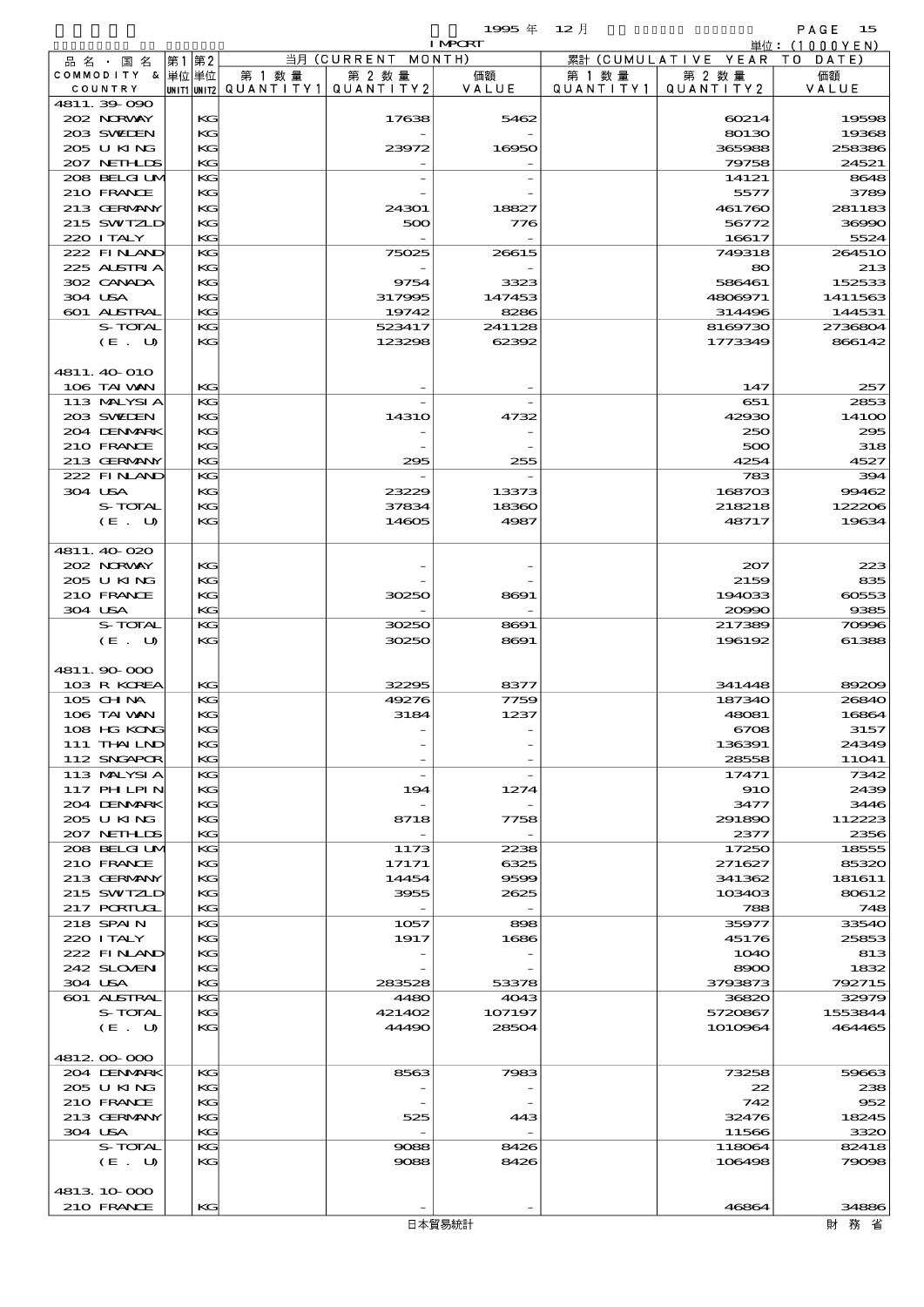|                               |       |          |                                       |                    | 1995 $#$       | $12$ 月    |                     | PAGE<br>$\bf 16$          |
|-------------------------------|-------|----------|---------------------------------------|--------------------|----------------|-----------|---------------------|---------------------------|
|                               |       |          |                                       | 当月 (CURRENT MONTH) | <b>I MPORT</b> |           | 累計 (CUMULATIVE YEAR | 単位: (1000YEN)<br>TO DATE) |
| 品 名 ・ 国 名<br>COMMODITY & 単位単位 | 第1 第2 |          | 第 1 数量                                | 第 2 数量             | 価額             | 第 1 数 量   | 第 2 数量              | 価額                        |
| COUNTRY                       |       |          | unit1 unit2  Q∪ANT   TY1  Q∪ANT   TY2 |                    | VALUE          | QUANTITY1 | QUANTITY2           | VALUE                     |
| 4813 10 000                   |       |          |                                       |                    |                |           |                     |                           |
| S-TOTAL                       |       | KG       |                                       |                    |                |           | 46864               | 34886                     |
| (E. U)                        |       | KG       |                                       |                    |                |           | 46864               | 34886                     |
| 4813 20 000                   |       |          |                                       |                    |                |           |                     |                           |
| 210 FRANCE                    |       | KG       |                                       | 23167              | 13897          |           | 123560              | 69891                     |
| 304 USA                       |       | KG       |                                       | 115206             | 52418          |           | 683529              | 285663                    |
| S-TOTAL                       |       | KG       |                                       | 138373             | 66315          |           | 807089              | 355554                    |
| (E. U)                        |       | KG       |                                       | 23167              | 13897          |           | 123560              | 69891                     |
|                               |       |          |                                       |                    |                |           |                     |                           |
| 4813.90-000<br>210 FRANCE     |       | KG       |                                       | 25286              | 21690          |           | 58111               | 47569                     |
| 304 USA                       |       | KG       |                                       |                    |                |           | 1749                | 883                       |
| S-TOTAL                       |       | KG       |                                       | 25286              | 21690          |           | 59860               | 48452                     |
| (E. U)                        |       | KG       |                                       | 25286              | 21690          |           | 58111               | 47569                     |
|                               |       |          |                                       |                    |                |           |                     |                           |
| 4814 10 000                   |       |          |                                       |                    |                |           |                     |                           |
| 213 GERMANY                   |       | KG       |                                       | 4900               | 1704           |           | 14172               | 4391                      |
| 304 USA<br>S-TOTAL            |       | KG<br>KG |                                       | 4900               | 1704           |           | 80<br>14252         | 461<br>4852               |
| (E. U)                        |       | KG       |                                       | 4900               | 1704           |           | 14172               | 4391                      |
|                               |       |          |                                       |                    |                |           |                     |                           |
| 4814.20-000                   |       |          |                                       |                    |                |           |                     |                           |
| 103 R KOREA                   |       | KG       |                                       | 4060               | 1657           |           | 20260               | 8269                      |
| 105 CHNA                      |       | KG       |                                       |                    |                |           | 182                 | 2300                      |
| 106 TAI VAN                   |       | KG       |                                       | 3643               | 1518           |           | 268152              | 118480                    |
| 112 SNGAPOR                   |       | KG       |                                       |                    |                |           | 825                 | 40 <sup>3</sup>           |
| 113 MALYSIA<br>203 SWIEN      |       | KG<br>KG |                                       | ട്കാ               | 750            |           | 1620<br>260         | 1230<br>344               |
| 205 U KING                    |       | KG       |                                       | 13994              | 14911          |           | 524245              | 487386                    |
| 206 I RELAND                  |       | KG       |                                       |                    |                |           | 27                  | 362                       |
| 207 NETHLIS                   |       | KG       |                                       |                    |                |           | 4961                | 2881                      |
| 208 BELGI UM                  |       | KG       |                                       | 4952               | 2754           |           | 20105               | 18275                     |
| 210 FRANCE                    |       | KG       |                                       | 5667               | 5517           |           | 32870               | 43755                     |
| 213 GERMANY                   |       | KG       |                                       | 27477              | 22335          |           | 183848              | 160306                    |
| 215 SWIZLD<br>220 I TALY      |       | KG<br>KG |                                       | 29265              | 12282          |           | 190<br>180075       | 306<br>81761              |
| 302 CANADA                    |       | KG       |                                       | 269                | 758            |           | 4862                | 7013                      |
| 304 USA                       |       | KG       |                                       | 12460              | 12488          |           | 91093               | 100513                    |
| 606 NEWELD                    |       | KG       |                                       |                    |                |           | 2923                | 2661                      |
| S-TOTAL                       |       | KG       |                                       | 102747             | 74970          |           | 1336498             | 1036245                   |
| (E. U)                        |       | KG       |                                       | 81355              | 57799          |           | 946391              | 795070                    |
|                               |       |          |                                       |                    |                |           |                     |                           |
| 4814 30 000<br>105 CH NA      |       | KG       |                                       | 507                | 1005           |           | 845                 | 1651                      |
| 205 U KING                    |       | KG       |                                       | 830                | 829            |           | 830                 | 829                       |
| 208 BELGI UM                  |       | KG       |                                       | 240                | 1053           |           | 2404                | 5496                      |
| 220 I TALY                    |       | KG       |                                       | 145                | 217            |           | 353                 | 479                       |
| 304 USA                       |       | KG       |                                       | 210                | 234            |           | 876                 | 1348                      |
| S-TOTAL                       |       | KG       |                                       | 1932               | 3338           |           | 5308                | 9803                      |
| (E. U)                        |       | KG       |                                       | 1215               | 2000           |           | 3587                | 6804                      |
| 4814.90.000                   |       |          |                                       |                    |                |           |                     |                           |
| $105$ CHNA                    |       | KG       |                                       |                    |                |           | 379                 | 3250                      |
| 106 TAI VAN                   |       | KG       |                                       |                    |                |           | 80                  | 306                       |
| 203 SWIDEN                    |       | KG       |                                       | 408                | 464            |           | 938                 | 1206                      |
| 204 DENMARK                   |       | KG       |                                       |                    |                |           | 270                 | 266                       |
| 205 U KING                    |       | KG       |                                       | 3276               | 3250           |           | 28228               | 33943                     |
| 207 NETHLIS                   |       | KG       |                                       |                    |                |           | 868                 | 1033                      |
| 208 BELGI UM<br>210 FRANCE    |       | KG<br>KG |                                       | 135                | 553            |           | 250<br>917          | 1002<br>2492              |
| 213 GERMANY                   |       | KG       |                                       | 2388               | 2329           |           | 17534               | 11973                     |
| 215 SWIZLD                    |       | KG       |                                       |                    |                |           | 298                 | 1148                      |
| 218 SPAIN                     |       | KG       |                                       | 337                | 205            |           | 337                 | 205                       |
| 220 I TALY                    |       | KG       |                                       | 1917               | 1318           |           | 13597               | 12317                     |
| 222 FINAND                    |       | KG       |                                       | 28437              | 4265           |           | 74211               | 12077                     |
| 302 CANADA<br>304 USA         |       | KG<br>KG |                                       | 1319               | 2661           |           | 2328<br>18271       | 4631<br>38970             |
| S-TOTAL                       |       | KG       |                                       | 38217              | 15045          |           | 158506              | 124819                    |
| (E. U)                        |       | KG       |                                       | 36898              | 12384          |           | 137150              | 76514                     |
|                               |       |          |                                       |                    |                |           |                     |                           |
| 4815.00-000                   |       |          |                                       |                    |                |           |                     |                           |
| 210 FRANCE                    |       | КG       |                                       |                    |                |           | 630                 | 3177                      |
| 222 FINAND                    |       | KG       |                                       |                    |                |           | 127                 | 650                       |
| 304 USA                       |       | KG       |                                       |                    |                |           | 1116                | 221                       |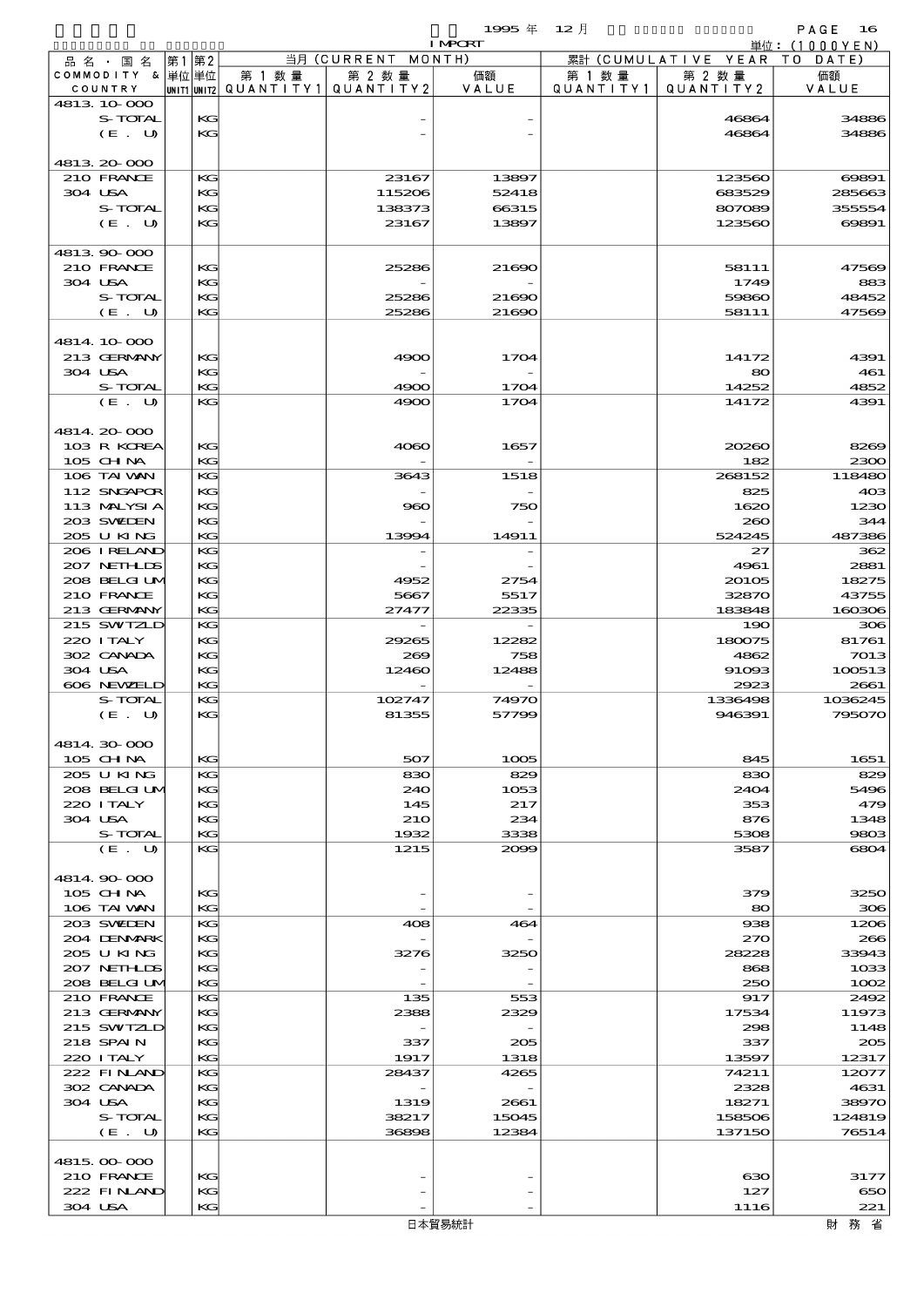$1995 \nrightarrow 12 \nrightarrow 12$ 

|                            |    |          |        |                                       | <b>I MPCRT</b> |           |                              | 単位: (1000YEN) |
|----------------------------|----|----------|--------|---------------------------------------|----------------|-----------|------------------------------|---------------|
| 品名・国名                      | 第1 | 第2       |        | 当月 (CURRENT MONTH)                    |                |           | 累計 (CUMULATIVE YEAR TO DATE) |               |
| COMMODITY & 単位単位           |    |          | 第 1 数量 | 第 2 数量                                | 価額             | 第 1 数量    | 第 2 数量                       | 価額            |
| COUNTRY<br>4815 00 000     |    |          |        | UNIT1 UNIT2  QUANT I TY1  QUANT I TY2 | VALUE          | QUANTITY1 | QUANTITY 2                   | VALUE         |
| S-TOTAL                    |    | KG       |        |                                       |                |           | 1873                         | 4048          |
| (E. U)                     |    | KG       |        |                                       |                |           | 757                          | 3827          |
|                            |    |          |        |                                       |                |           |                              |               |
| 4816 10 000                |    |          |        |                                       |                |           |                              |               |
| 103 R KOREA                |    | KG       |        |                                       |                |           | 57171                        | 5562          |
| 105 CH NA                  |    | KG       |        | 1248                                  | 3287           |           | 1706                         | 5282          |
| 112 SNGAPOR                |    | KG       |        |                                       |                |           | 1594                         | 530           |
| 203 SWIDEN<br>213 GERMANY  |    | KG<br>KG |        | 88<br>50                              | 825<br>948     |           | 361<br>61                    | 2918          |
| 304 USA                    |    | KG       |        | 100                                   | 1419           |           | 7714                         | 1182<br>20065 |
| S-TOTAL                    |    | KG       |        | 1486                                  | 6479           |           | 68607                        | 35539         |
| (E. U)                     |    | KG       |        | 138                                   | 1773           |           | 422                          | 4100          |
|                            |    |          |        |                                       |                |           |                              |               |
| 4816 20 000                |    |          |        |                                       |                |           |                              |               |
| 103 R KOREA                |    | KG       |        |                                       |                |           | 218                          | 217           |
| 213 GERMANY                |    | KG       |        |                                       |                |           | 300                          | 634           |
| 304 USA                    |    | KG       |        |                                       |                |           | 52645                        | 13577         |
| S-TOTAL<br>$(E_U U)$       |    | KG<br>KG |        |                                       |                |           | 53163                        | 14428         |
|                            |    |          |        |                                       |                |           | 300                          | 634           |
| 4816.90.000                |    |          |        |                                       |                |           |                              |               |
| 113 MALYSI A               |    | KG       |        |                                       |                |           | 39185                        | 5072          |
| 118 INNSI A                |    | KG       |        |                                       |                |           | 68691                        | 21481         |
| 205 U KING                 |    | KG       |        | 480                                   | 225            |           | 650                          | 1542          |
| 207 NETHLIS                |    | KG       |        |                                       |                |           | 50                           | 1048          |
| 208 BELGI UM               |    | KG       |        | 8057                                  | 14738          |           | 139053                       | 225019        |
| 210 FRANCE                 |    | KG       |        |                                       |                |           | 35                           | 346           |
| 213 GERMANY                |    | KG       |        |                                       |                |           | 3394                         | 2649          |
| 215 SWIZLD                 |    | KG<br>KG |        |                                       |                |           | 120                          | 224           |
| 222 FINAND<br>304 USA      |    | KG       |        | 300                                   | 368            |           | 48336<br>20082               | 7963<br>14078 |
| 410 BRAZIL                 |    | KG       |        |                                       |                |           | 44040                        | 5604          |
| S-TOTAL                    |    | KG       |        | 8846                                  | 15331          |           | 364536                       | 285026        |
| (E. U)                     |    | KG       |        | 8537                                  | 14963          |           | 191518                       | 238567        |
|                            |    |          |        |                                       |                |           |                              |               |
| 4817.10-000                |    |          |        |                                       |                |           |                              |               |
| 103 R KOREA                |    | KG       |        | 23                                    | 280            |           | 9021                         | 5650          |
| 105 CH NA                  |    | KG       |        | 4393                                  | 2939           |           | 62136                        | 30507         |
| 106 TAI VAN                |    | KG       |        |                                       |                |           | 3991<br>22582                | 6976          |
| 108 HG KONG<br>111 THAILND |    | KG<br>KG |        | 792<br>$\tau$                         | 1577<br>486    |           | 77                           | 11885<br>486  |
| 112 SNGAPOR                |    | KG       |        | 18341                                 | 4876           |           | 41714                        | 15820         |
| 113 MALYSIA                |    | KG       |        |                                       |                |           | 28560                        | 36855         |
| 118 INNSI A                |    | KG       |        | 19500                                 | 6464           |           | 36708                        | 13256         |
| 123 INIA                   |    | KG       |        |                                       |                |           | 526                          | 1133          |
| 127 BANCLA                 |    | KG       |        |                                       |                |           | 1000                         | 918           |
| 204 DENMARK                |    | KG       |        |                                       |                |           | $\infty$                     | 205           |
| 205 U KING                 |    | KG       |        | 1290                                  | 925            |           | 9090                         | 7862          |
| 210 FRANCE                 |    | KG       |        | 115                                   | 510            |           | 3767                         | 6544          |
| 213 GERMANY<br>215 SWIZLD  |    | KG<br>KG |        | $\overline{\phantom{a}}$<br>869       | 628            |           | 11146<br>1705                | 8415<br>1554  |
| 220 I TALY                 |    | KG       |        |                                       |                |           | 289                          | 1365          |
| 225 ALSTRIA                |    | KG       |        | 778                                   | 587            |           | 1856                         | 1328          |
| 302 CANADA                 |    | KG       |        | 124                                   | 374            |           | 184                          | 642           |
| 304 USA                    |    | KG       |        | 3939                                  | 5309           |           | 187224                       | 111797        |
| 551 S AFRCA                |    | KG       |        |                                       |                |           | 2562                         | 2246          |
| 601 ALSTRAL                |    | KG       |        |                                       |                |           | 5409                         | 4325          |
| S-TOTAL                    |    | KG       |        | 50241                                 | 24955          |           | 429637                       | 269769        |
| (E. U)                     |    | KG       |        | 2183                                  | 2022           |           | 26238                        | 25719         |
| 4817.20000                 |    |          |        |                                       |                |           |                              |               |
| 103 R KOREA                |    | KG       |        | 2134                                  | 8867           |           | 19009                        | 46755         |
| $105$ CHNA                 |    | KG       |        |                                       |                |           | 6443                         | 7939          |
| 106 TAI VAN                |    | KG       |        |                                       |                |           | 1455                         | 1773          |
| 108 HG KONG                |    | KG       |        | $\overline{\phantom{a}}$              |                |           | 340                          | 345           |
| 111 THAILND                |    | KG       |        | 40                                    | 334            |           | 99                           | 1163          |
| 113 MALYSIA                |    | KG       |        |                                       |                |           | 2000                         | 1505          |
| 117 PH LPIN                |    | KG       |        |                                       |                |           | 642                          | 1915          |
| 123 INIA                   |    | KG       |        |                                       |                |           | $_{\rm \bf 33}$              | 224           |
| 131 NEPAL                  |    | KG       |        |                                       |                |           | 400                          | $\infty$      |
| 204 DENMARK<br>205 U KING  |    | KG       |        |                                       |                |           | 130                          | 438           |
| 207 NETHLIDS               |    | KG<br>КC |        |                                       |                |           | 1039<br>ဆဓ                   | 4311<br>1772  |
| 210 FRANCE                 |    | KG       |        |                                       |                |           | 2876                         | 18629         |
|                            |    |          |        |                                       |                |           |                              |               |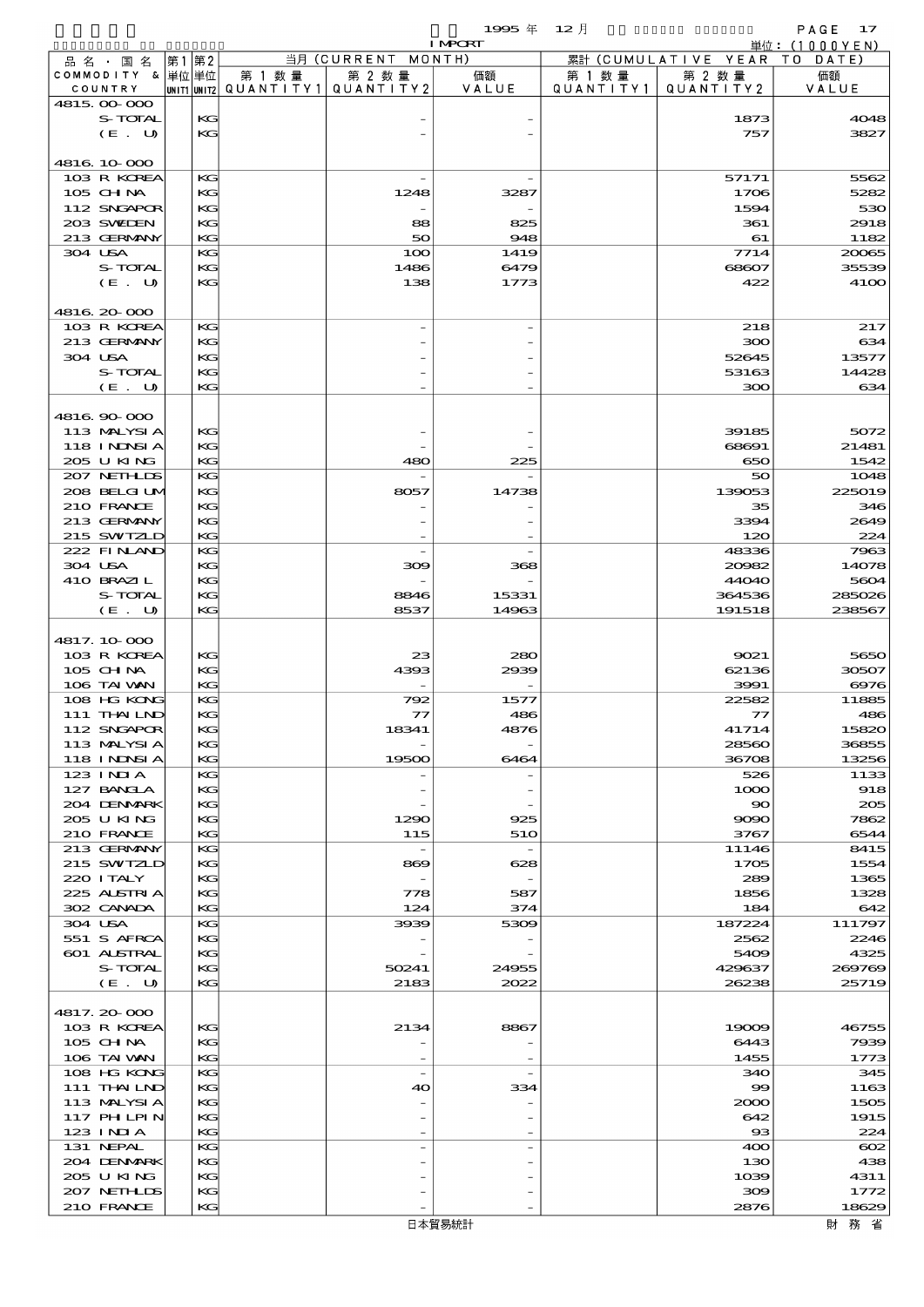|                               |         |       |          |                          |              | 1995 $#$                 | $12$ 月    |                      | PAGE<br>18        |
|-------------------------------|---------|-------|----------|--------------------------|--------------|--------------------------|-----------|----------------------|-------------------|
|                               |         |       |          |                          | 当月(CURRENT   | <b>I MPCRT</b><br>MONTH) |           | 累計 (CUMULATIVE YEAR  | 単位: $(1000YEN)$   |
| 品 名 ・ 国 名<br>COMMODITY & 単位単位 |         | 第1 第2 |          | 第 1 数 量                  | 第 2 数量       | 価額                       | 第 1 数 量   | 第 2 数量               | T O<br>DATE<br>価額 |
| COUNTRY                       |         |       |          | UNIT1 UNIT2  Q∪ANT   TY1 | QUANTITY2    | VALUE                    | QUANTITY1 | QUANTITY2            | VALUE             |
| 4817.20000                    |         |       |          |                          |              |                          |           |                      |                   |
| 213 GERMANY<br>215 SWIZLD     |         |       | KG<br>KG |                          |              |                          |           | 1667<br>145          | 6691<br>439       |
| 220 I TALY                    |         |       | KG       |                          |              |                          |           | 295                  | 746               |
| 302 CANADA                    |         |       | KG       |                          |              |                          |           | 159                  | 959               |
| 304 USA                       |         |       | KG       |                          | 2818         | 1643                     |           | 61071                | 82615             |
| 601 ALSTRAL                   | S-TOTAL |       | KG<br>KG |                          | 4992         | 10844                    |           | 169<br>98341         | 322<br>179143     |
|                               | (E. U)  |       | KG       |                          |              |                          |           | 6316                 | 32587             |
|                               |         |       |          |                          |              |                          |           |                      |                   |
| 4817.30 000                   |         |       |          |                          |              | 4238                     |           |                      |                   |
| 103 R KOREA<br>$105$ CHNA     |         |       | KG<br>KG |                          | 9300<br>1264 | 3132                     |           | 93390<br>15396       | 69416<br>12632    |
| 106 TAI VAN                   |         |       | KG       |                          |              |                          |           | 13658                | $\Theta$ 10       |
| 108 HG KONG                   |         |       | KG       |                          |              |                          |           | 3432                 | 3194              |
| 111 THAILND                   |         |       | KG       |                          | 427          | 339                      |           | 1273                 | 2319              |
| 117 PHLPIN<br>131 NEPAL       |         |       | KG<br>KG |                          | 79           | 206                      |           | 1384<br>241          | 3867<br>340       |
| 204 DENMARK                   |         |       | KG       |                          |              |                          |           | 248                  | 921               |
| 205 U KING                    |         |       | KG       |                          | 140          | 493                      |           | 5641                 | 15170             |
| 207 NETHLIS                   |         |       | KG       |                          |              |                          |           | 248                  | 717               |
| 210 FRANCE<br>213 GERMANY     |         |       | KG<br>KG |                          | 24<br>266    | 278<br>1774              |           | 1088<br>2100         | 3721<br>15881     |
| 215 SWIZLD                    |         |       | KG       |                          |              |                          |           | 173                  | 239               |
| 218 SPAIN                     |         |       | KG       |                          |              |                          |           | 616                  | 3400              |
| 220 I TALY                    |         |       | KG       |                          |              |                          |           | 3027                 | 9614              |
| 304 USA                       |         |       | KG       |                          | <b>11O4</b>  | 2336                     |           | 42097                | 76398             |
| 546 MADACAS<br>601 ALSTRAL    |         |       | KG<br>KG |                          | 1250         | 1424                     |           | 35<br>2050           | 301<br>2976       |
|                               | S-TOTAL |       | KG       |                          | 13854        | 14220                    |           | 186097               | 228016            |
|                               | (E. U)  |       | KG       |                          | 430          | 2545                     |           | 12968                | 49424             |
|                               |         |       |          |                          |              |                          |           |                      |                   |
| 4818 10 000                   |         |       |          |                          |              |                          |           |                      |                   |
| 105 CHNA<br>113 MALYSIA       |         |       | KC<br>KG |                          | 47402        | 9874                     |           | 20565<br>463947      | 1935<br>78497     |
| 302 CANADA                    |         |       | KG       |                          |              |                          |           | 8797                 | 1820              |
| 304 USA                       |         |       | KG       |                          |              |                          |           | 1366                 | 1196              |
| <b>601 ALSTRAL</b>            |         |       | KG       |                          | 4680         | 658                      |           | 4680                 | 658               |
|                               | S-TOTAL |       | KG       |                          | 52082        | 10532                    |           | 499355               | 84106             |
| 4818 20 000                   |         |       |          |                          |              |                          |           |                      |                   |
| 105 CH NA                     |         |       | KG       |                          |              |                          |           | 10744                | 2392              |
| 106 TAI VAN                   |         |       | KG       |                          | 5937         | 2801                     |           | 624210               | 148040            |
| 112 SNGAPOR<br>143 ISRAEL     |         |       | KC<br>KC |                          | 15390        | 4586                     |           | 61650<br>390         | 17446<br>421      |
| 203 SWIDEN                    |         |       | KG       |                          | 9350         | 3030                     |           | 149467               | 55938             |
| 204 DENMARK                   |         |       | KC       |                          |              |                          |           | 517                  | 531               |
| 205 U KING                    |         |       | KC       |                          | 1760         | 647                      |           | 4012                 | 2288              |
| 207 NETHLIS<br>210 FRANCE     |         |       | KC<br>KC |                          | 24139        | 8121                     |           | 106606<br>31130      | 41206<br>16374    |
| 213 GERMANY                   |         |       | KC       |                          | 4703         | 5240                     |           | 131636               | 88324             |
| 215 SWIZLD                    |         |       | KC       |                          | 3584         | 5277                     |           | 12866                | 18511             |
| 220 I TALY                    |         |       | KG       |                          |              |                          |           | 32                   | 836               |
| 302 CANADA<br>304 USA         |         |       | KC<br>KC |                          | 59305        | 19459                    |           | 697987<br>655752     | 132708<br>189885  |
| 606 NEWELD                    |         |       | KC       |                          | 2801         | 217                      |           | 2801                 | 217               |
|                               | S-TOTAL |       | KC       |                          | 126969       | 49378                    |           | 2489800              | 715117            |
|                               | (E. U)  |       | KC       |                          | 39952        | 17038                    |           | 423400               | 205497            |
| 4818 30 000                   |         |       |          |                          |              |                          |           |                      |                   |
| 105 CHNA                      |         |       | KG       |                          |              |                          |           | 160                  | 700               |
| 106 TAI VAN                   |         |       | KG       |                          |              |                          |           | 10920                | 2520              |
| 113 MALYSIA                   |         |       | KC       |                          | 272138       | 56159                    |           | 1817667              | 321666            |
| 203 SWIDEN                    |         |       | KC       |                          |              |                          |           | 146196               | 51414             |
| 204 DENMARK<br>205 U KING     |         |       | KC<br>KC |                          |              |                          |           | 522<br>748           | 539<br>1856       |
| 207 NETHLIS                   |         |       | KC       |                          | 1404         | 1485                     |           | 4192                 | 5906              |
| 208 BELGI UM                  |         |       | KG       |                          |              |                          |           | 2414                 | 2621              |
| 210 FRANCE                    |         |       | KC       |                          |              |                          |           | 969                  | 4827              |
| 213 GERMANY<br>215 SWIZLD     |         |       | KC<br>KC |                          | 253          | 243                      |           | 24514<br><b>4510</b> | 23130<br>3600     |
| 220 I TALY                    |         |       | KC       |                          | 776          | 614                      |           | 3827                 | $\sim$ 8078       |
| 302 CANADA                    |         |       | KG       |                          |              |                          |           | 15317                | 5153              |
| 304 USA                       |         |       | KC       |                          | 3396         | 1930                     |           | 47571                | 24267             |
|                               | S-TOTAL |       | KG       |                          | 277967       | 60431                    |           | 2079527              | 454277            |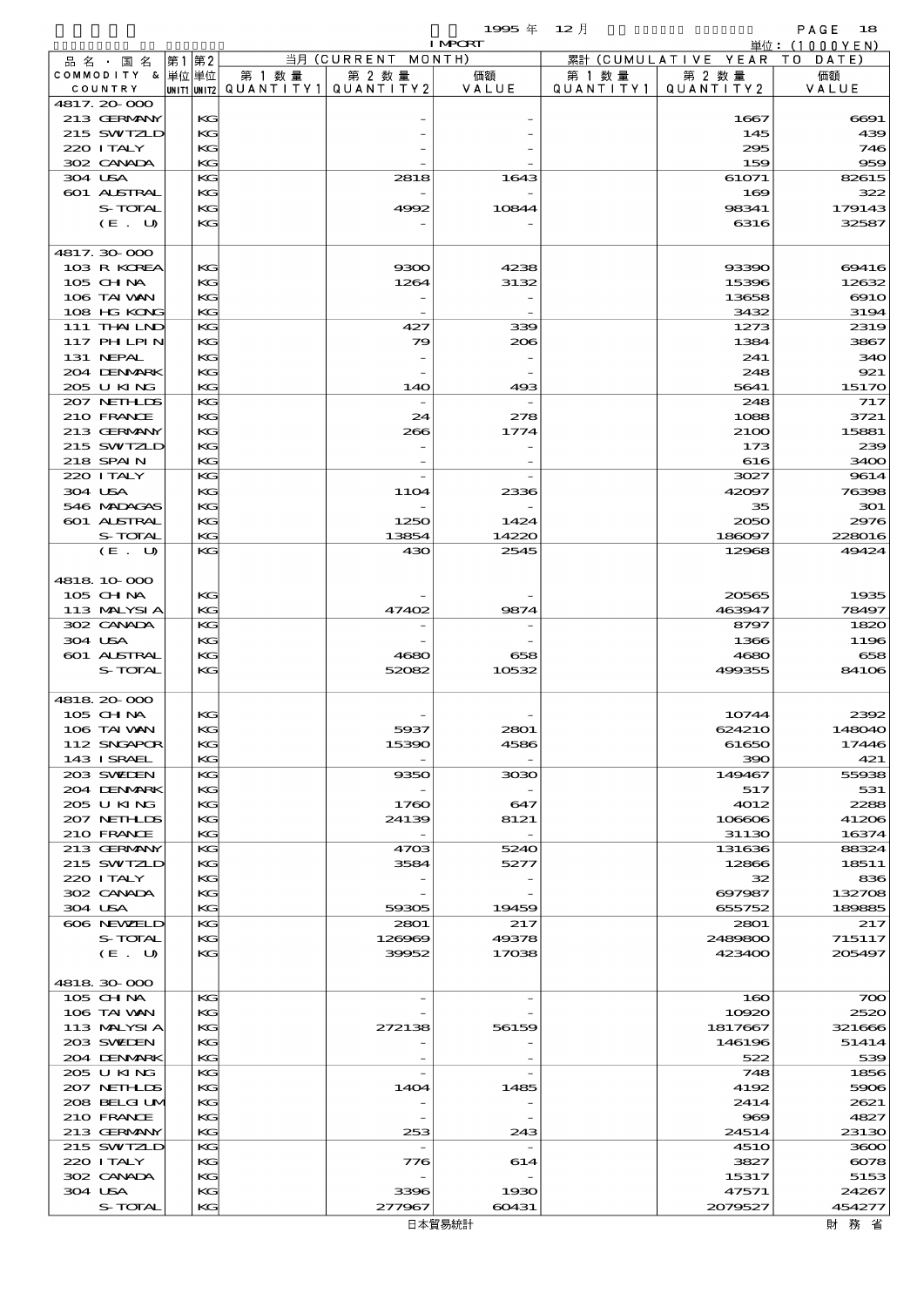$1995 \nless 12 \nless 12$ 

|         |                          |    |               |        |                                       | <b>I MPORT</b> |           |                              | 単位: (1000YEN) |
|---------|--------------------------|----|---------------|--------|---------------------------------------|----------------|-----------|------------------------------|---------------|
|         | 品名・国名                    | 第1 | 第2            |        | 当月 (CURRENT MONTH)                    |                |           | 累計 (CUMULATIVE YEAR TO DATE) |               |
|         | COMMODITY & 単位単位         |    |               | 第 1 数量 | 第 2 数量                                | 価額             | 第 1 数 量   | 第 2 数量                       | 価額            |
|         | COUNTRY                  |    |               |        | unit1 unit2  QUANT   TY1  QUANT   TY2 | VALUE          | QUANTITY1 | QUANTITY 2                   | VALUE         |
|         | 4818 30 000              |    |               |        |                                       |                |           |                              |               |
|         | (E. U)                   |    | KG            |        | 2433                                  | 2342           |           | 183382                       | 96371         |
|         |                          |    |               |        |                                       |                |           |                              |               |
|         | 4818 40 010              |    |               |        |                                       |                |           |                              |               |
|         | 103 R KOREA              |    | $K$ $G$       |        |                                       |                |           | 72869                        | 35666         |
|         | 106 TAI VAN              |    | KG            |        | 35649                                 | 12337          |           | 353289                       | 117769        |
|         | 112 SNGAPOR              |    | KG            |        |                                       |                |           | 60857                        | 14725         |
|         | 202 NORWAY               |    | KG            |        |                                       |                |           | 432                          | 207           |
|         | 203 SWIEN                |    | KG            |        | 2907                                  | 1258           |           | 16827                        | 6596          |
|         | 207 NETHLIS              |    | KG.           |        | 8513                                  | 3254           |           | 272975                       | 108765        |
|         | 210 FRANCE               |    | KG            |        | 23264                                 | 7695           |           | 260668                       | 69074         |
|         | 213 GERMANY              |    | KG            |        |                                       |                |           | 18757                        | 8693          |
|         | 220 I TALY               |    | KG            |        |                                       |                |           | 149                          | 240           |
|         | 304 USA                  |    | KG<br>KG.     |        | 17660                                 | 7189           |           | 1377330                      | 595167        |
|         | 305 MEXICO               |    |               |        |                                       |                |           | 5186                         | 1822          |
|         | S-TOTAL                  |    | KG<br>$K$ $G$ |        | 87993<br>34684                        | 31733<br>12207 |           | 2439339<br>569376            | 958724        |
|         | (E. U)                   |    |               |        |                                       |                |           |                              | 193368        |
|         |                          |    |               |        |                                       |                |           |                              |               |
|         | 4818 40 090<br>105 CH NA |    | $K$ $G$       |        | 1786                                  | 1446           |           | 3851                         | 3431          |
|         | 106 TAI VAN              |    | KG            |        |                                       |                |           | 54759                        | 43212         |
|         | 204 DENMARK              |    | KG            |        |                                       |                |           | 776                          | 3547          |
| 304 USA |                          |    | KG            |        | 6843                                  | 2572           |           | 80065                        | 31404         |
|         | S-TOTAL                  |    | KG            |        | 8629                                  | 4018           |           | 139451                       | 81594         |
|         | (E. U)                   |    | KG            |        |                                       |                |           | 776                          | 3547          |
|         |                          |    |               |        |                                       |                |           |                              |               |
|         | 4818 50 000              |    |               |        |                                       |                |           |                              |               |
|         | 103 R KOREA              |    | KG            |        |                                       |                |           | 348                          | 591           |
|         | 105 CH NA                |    | KG            |        | 38520                                 | 57018          |           | 400823                       | 610171        |
|         | 108 HG KONG              |    | KG.           |        | 10499                                 | 14607          |           | 124172                       | 198387        |
|         | 111 THAILND              |    | KG            |        | 2815                                  | 3563           |           | 12170                        | 16760         |
|         | 112 SNGAPOR              |    | $K$ $G$       |        | $\infty$                              | 213            |           | 190                          | 528           |
|         | 113 MALYSIA              |    | KG            |        | 19081                                 | 31099          |           | 336059                       | 556122        |
|         | <b>117 PHLPIN</b>        |    | KG            |        | 1147                                  | 810            |           | 15444                        | 7951          |
|         | 118 I NDSI A             |    | KG.           |        | 481                                   | 1894           |           | 481                          | 1894          |
|         | 205 U KING               |    | KG            |        |                                       |                |           | 45                           | 805           |
|         | 207 NETHLIS              |    | $K$ $G$       |        |                                       |                |           | 2145                         | <b>910</b>    |
|         | 208 BELGI UM             |    | KG            |        |                                       |                |           | 680                          | 1779          |
|         | 210 FRANCE               |    | KG            |        | зо                                    | 208            |           | 340                          | 1620          |
|         | 220 I TALY               |    | KG            |        |                                       |                |           | 504                          | 1025          |
| 304 USA |                          |    | KG            |        |                                       |                |           | 10247                        | 7011          |
|         | S-TOTAL                  |    | KG            |        | 72643                                 | 109412         |           | 903648                       | 1405554       |
|         | (E. U)                   |    | KG            |        | 30                                    | 208            |           | 3714                         | 6139          |
|         |                          |    |               |        |                                       |                |           |                              |               |
|         | 4818.90-000              |    |               |        |                                       |                |           |                              |               |
|         | 105 CH NA                |    | KG            |        | 3058                                  | 3763           |           | 8813                         | 9314          |
|         | 106 TAI VAN              |    | $K$ $G$       |        | 1166                                  | 1834           |           | 19071                        | 26929         |
|         | 113 MALYSIA              |    | KG            |        | 550                                   | 1152           |           | 4985                         | 11546         |
|         | 203 SWIDEN               |    | KG            |        | 2150                                  | 5358           |           | 16847                        | 33363         |
|         | 204 DENMARK              |    | KG            |        |                                       |                |           | <b>31O</b>                   | 936           |
|         | 205 U KING               |    | KG            |        |                                       |                |           | 1573                         | 2989          |
|         | 207 NETHLIS              |    | $K$ $G$       |        |                                       |                |           | 1103                         | 1089          |
|         | 210 FRANCE               |    | KG            |        |                                       |                |           | 365                          | 1399          |
|         | 213 GERMANY              |    | KG            |        | 963                                   | 1886           |           | 13719                        | 20267         |
|         | 215 SWIZLD               |    | KG            |        | 473                                   | $\infty$       |           | 473                          | $\bf{696}$    |
| 304 USA |                          |    | KG            |        | 8958                                  | 6056           |           | 137566                       | 128906        |
|         | 410 BRAZIL               |    | KG            |        |                                       |                |           | 2237                         | 758           |
|         | S-TOTAL                  |    | KG            |        | 17318                                 | 20745          |           | 207062                       | 238172        |
|         | (E. U)                   |    | KG            |        | 3113                                  | 7244           |           | 33917                        | 60023         |
|         |                          |    |               |        |                                       |                |           |                              |               |
|         | 4819.10-000              |    |               |        |                                       |                |           |                              |               |
|         | 103 R KOREA              |    | KG            |        | 38360                                 | 9109           |           | 598646                       | 119153        |
|         | 105 CH NA                |    | KG            |        | 62266                                 | 21986          |           | 705448                       | 199796        |
|         | 106 TAI VAN              |    | KG            |        | 22087                                 | 7939           |           | 432663                       | 105219        |
|         | 108 HG KONG              |    | KG            |        | 4957                                  | 1856           |           | 43228                        | 14399         |
|         | 111 THAILND              |    | KG            |        | 12449                                 | 3019           |           | 292957                       | 46336         |
|         | 112 SNGAPOR              |    | KG            |        | 6978                                  | 3502           |           | 58445                        | 27501         |
|         | 113 MALYSIA              |    | KG            |        | 25070                                 | 5637           |           | 196764                       | 60658         |
|         | 117 PHLPIN               |    | KG            |        | $\infty$                              | 215            |           | 5120                         | 2001          |
|         | 118 I NDSI A             |    | KG            |        | 46754                                 | 4408           |           | 501208                       | 70809         |
|         | 143 ISRAEL               |    | KG            |        |                                       |                |           | 640                          | 770           |
|         | 203 SWIDEN               |    | KG            |        |                                       |                |           | 4075                         | 4426          |
|         | 204 DENMARK              |    | KG            |        |                                       |                |           | 7427                         | 8235          |
|         | 205 U KING               |    | KG            |        | 3219                                  | 1146           |           | 20060                        | 10106         |
|         | 206 IRELAND              |    | KG            |        |                                       |                |           | 3216                         | 1957          |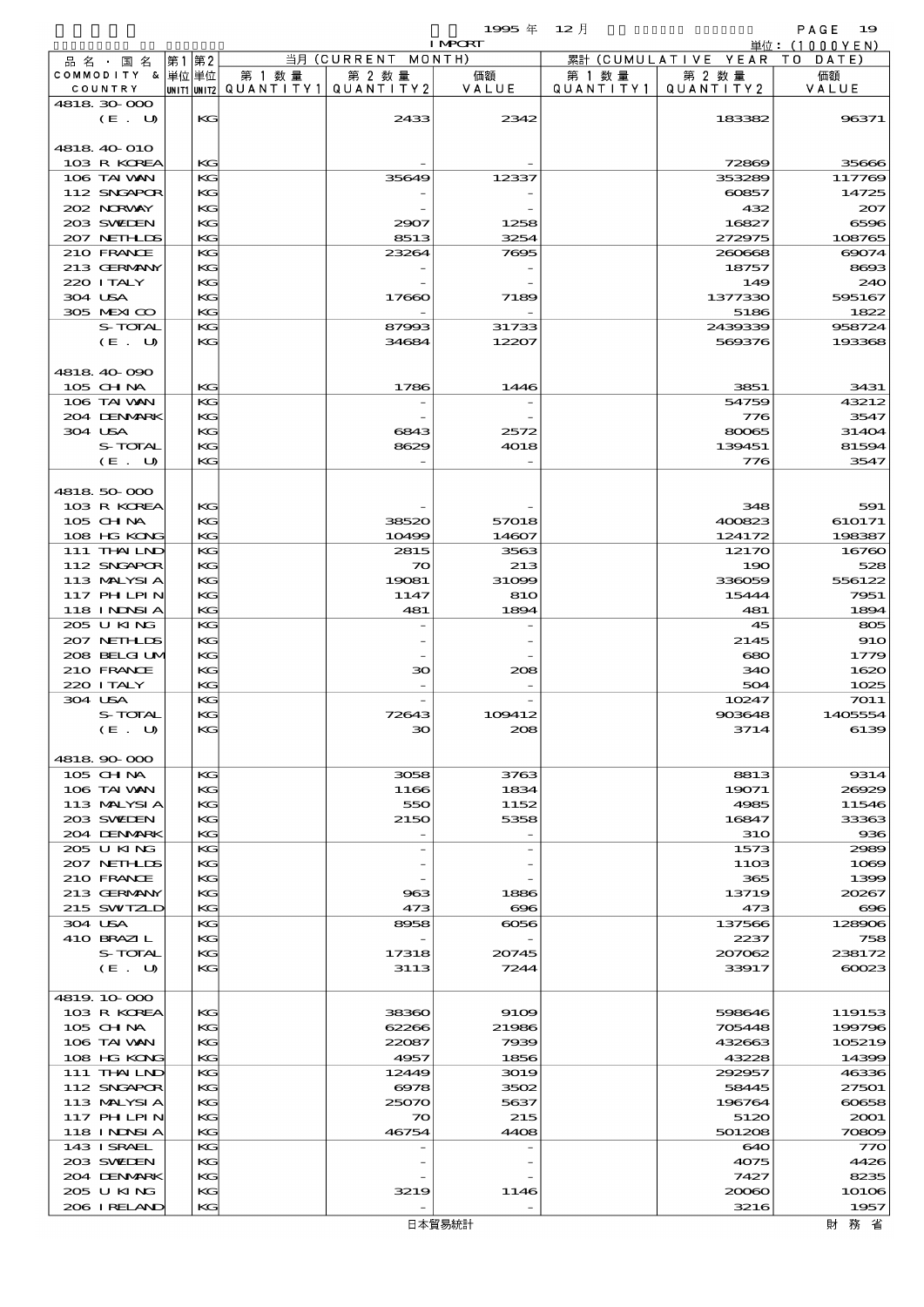$1995 \frac{1}{2}$  and  $12 \frac{1}{2}$  and  $12 \frac{1}{2}$  and  $12 \frac{1}{2}$  and  $12 \frac{1}{2}$  and  $12 \frac{1}{2}$  and  $12 \frac{1}{2}$  and  $12 \frac{1}{2}$  and  $12 \frac{1}{2}$  and  $12 \frac{1}{2}$  and  $12 \frac{1}{2}$  and  $12 \frac{1}{2}$  and  $12 \frac{1}{2}$  and  $12 \frac{1}{2}$ 

|                            |    |          |                                         |                 | <b>I MPORT</b> |                   |                              | 単位: (1000YEN)     |
|----------------------------|----|----------|-----------------------------------------|-----------------|----------------|-------------------|------------------------------|-------------------|
| 品名・国名                      | 第1 | 第2       |                                         | 当月(CURRENT      | MONTH)         |                   | 累計 (CUMULATIVE YEAR TO DATE) |                   |
| COMMODITY & 单位 单位          |    |          | 第 1 数 量                                 | 第 2 数量          | 価額             | 第 1 数 量           | 第 2 数量                       | 価額                |
| COUNTRY<br>4819.10-000     |    |          | UNIT1 UNIT2   QUANT   TY1   QUANT   TY2 |                 | VALUE          | Q U A N T I T Y 1 | QUANTITY 2                   | VALUE             |
| 207 NETHLIS                |    | KG       |                                         |                 |                |                   | 23341                        | 12135             |
| 208 BELGI UM               |    | KG       |                                         | 3744            | 2181           |                   | 4121                         | 2942              |
| 210 FRANCE                 |    | KG       |                                         | 6389            | 3961           |                   | 20234                        | 12105             |
| 213 GERMANY                |    | KG       |                                         | 444             | 502            |                   | 3581O                        | 18155             |
| 215 SWIZLD                 |    | KG       |                                         | 224             | 297            |                   | 1130                         | 2435              |
| 218 SPAIN                  |    | KG       |                                         |                 |                |                   | $\infty$                     | 1161              |
| 220 I TALY                 |    | KG       |                                         | 11329           | $\infty$       |                   | 50661                        | 29748             |
| 222 FINAND<br>224 RUSSI AN |    | KG<br>KG |                                         | 3007            | 1013           |                   | 17151<br>11O <sub>7</sub>    | 6562<br>268       |
| 225 ALSTRIA                |    | KG       |                                         | 500             | 544            |                   | 620                          | 1203              |
| 302 CANADA                 |    | KG       |                                         |                 |                |                   | 9934                         | 3983              |
| 304 USA                    |    | KG       |                                         | 54981           | 18079          |                   | 864839                       | 234727            |
| 324 PRIRICO                |    | KG       |                                         |                 |                |                   | 400                          | 290               |
| 406 ECUADOR                |    | KG       |                                         |                 |                |                   | 16277                        | 1303              |
| 601 ALSTRAL                |    | KG       |                                         |                 |                |                   | 15994                        | 4578              |
| 606 NEWELD                 |    | KG       |                                         |                 |                |                   | 15786                        | 2248              |
| S-TOTAL<br>(E. U)          |    | KG<br>KG |                                         | 302828<br>28632 | 92298<br>16251 |                   | 3947992<br>187406            | 1005209<br>108735 |
|                            |    |          |                                         |                 |                |                   |                              |                   |
| 4819.20.000                |    |          |                                         |                 |                |                   |                              |                   |
| 103 R KOREA                |    | KG       |                                         | 60357           | 11046          |                   | 945483                       | 201666            |
| 105 CH NA                  |    | KG       |                                         | 77658           | 35696          |                   | 578521                       | 257096            |
| 106 TAI VAN                |    | KG       |                                         | 60872           | 32026          |                   | 633476                       | 238066            |
| 108 HG KONG                |    | KG       |                                         | <b>4610</b>     | 2383           |                   | 84509                        | 50796             |
| 110 VIEINAM                |    | KG       |                                         | 21645           | 1345           |                   | 21645                        | 1345              |
| 111 THAILND                |    | KG<br>KG |                                         |                 |                |                   | 96228                        | 31871             |
| 112 SNGAPOR<br>113 MALYSIA |    | KG       |                                         | 8963            | 1673           |                   | 29937<br>145622              | 19592<br>44599    |
| 117 PHLPIN                 |    | KG       |                                         | 916             | 1022           |                   | 9842                         | 12097             |
| 118 I NDSI A               |    | KG       |                                         | 765             | 320            |                   | 18660                        | 5905              |
| 147 U ARB E                |    | KG       |                                         |                 |                |                   | 1200                         | 882               |
| 202 NORWAY                 |    | KG       |                                         |                 |                |                   | 283                          | 253               |
| 203 SWIJEN                 |    | KG       |                                         |                 |                |                   | 12853                        | 6224              |
| 204 DENMARK                |    | KG       |                                         |                 |                |                   | 62328                        | 34822             |
| 205 U KING                 |    | KG       |                                         | 4183            | 2075           |                   | 69812                        | 50202             |
| 206 IRELAND<br>207 NETHLIS |    | KG<br>KG |                                         | 377<br>10576    | 206<br>5534    |                   | 1129<br>82569                | 1459<br>44036     |
| 208 BELGI UM               |    | KG       |                                         |                 |                |                   | 8096                         | 17218             |
| 2009 LUXMBRG               |    | KG       |                                         |                 |                |                   | 181                          | 285               |
| 210 FRANCE                 |    | KG       |                                         | 7849            | 12043          |                   | 85535                        | 111966            |
| 213 GERMANY                |    | KG       |                                         | 241O            | 1517           |                   | 60558                        | 28766             |
| 215 SWIZLD                 |    | KG       |                                         | 141O            | 364            |                   | 49423                        | 32760             |
| 217 PORTUGL                |    | KG       |                                         | 364             | 510            |                   | 664                          | 722               |
| 218 SPAIN                  |    | KG       |                                         | 218             | 216            |                   | 1442                         | 2424              |
| 220 I TALY<br>222 FINAND   |    | KG<br>KG |                                         | 2769            | 3428           |                   | 40720<br>3275                | 45146<br>1145     |
| 225 ALSTRIA                |    | KG       |                                         | 671             | 1582           |                   | 2455                         | 4989              |
| 245 CZECH                  |    | KG       |                                         |                 |                |                   | 730                          | 520               |
| 302 CANADA                 |    | KG       |                                         | 500             | 633            |                   | 2051                         | 3774              |
| 304 USA                    |    | KG       |                                         | 114437          | 58337          |                   | 1618174                      | 706657            |
| 305 MEXICO                 |    | KG       |                                         |                 |                |                   | 6763                         | 4618              |
| 410 BRAZIL                 |    | KG       |                                         |                 |                |                   | 217                          | 627               |
| 601 ALSTRAL<br>606 NEWELD  |    | KG<br>KG |                                         | 1500            | 567            |                   | 8955<br>2000                 | 3176<br>1198      |
| S-TOTAL                    |    | KG       |                                         | 383050          | 172523         |                   | 4685336                      | 1966902           |
| (E. U)                     |    | KG       |                                         | 29417           | 27111          |                   | 431617                       | 349404            |
|                            |    |          |                                         |                 |                |                   |                              |                   |
| 4819.30-000                |    |          |                                         |                 |                |                   |                              |                   |
| 103 R KOREA                |    | KG       |                                         | 15568           | 7072           |                   | 87657                        | 41442             |
| $105$ CHNA                 |    | KG       |                                         | 72748           | 26779          |                   | 575805                       | 151619            |
| 106 TAI VAN                |    | KG       |                                         | 2115            | 873            |                   | 5336                         | 2429              |
| 108 HG KONG<br>111 THAILND |    | KG<br>KG |                                         | 15137           | 4170           |                   | 104762                       | 34434<br>2357     |
| 112 SNGAPOR                |    | KG       |                                         | 41733           | 10949          |                   | 10691<br>584471              | 152128            |
| 113 MALYSIA                |    | KG       |                                         |                 |                |                   | $\infty$                     | 2460              |
| 117 PH LPIN                |    | KG       |                                         |                 |                |                   | 950                          | 268               |
| 131 NEPAL                  |    | KG       |                                         |                 |                |                   | 450                          | 615               |
| 204 DENMARK                |    | KG       |                                         | 6305            | 5102           |                   | 74922                        | 49462             |
| 205 U KING                 |    | KG       |                                         | 827             | 232            |                   | 827                          | 232               |
| 210 FRANCE                 |    | KG       |                                         | 329             | 453            |                   | 2127                         | 4380              |
| 213 GERMANY                |    | KG       |                                         |                 |                |                   | 20599                        | 8938              |
| 215 SWIZLD<br>220 I TALY   |    | KG<br>KG |                                         | 568             | $\infty$       |                   | 426                          | 683<br>16724      |
| 304 USA                    |    | KG       |                                         | 17074           | 3544           |                   | 15659<br>$\infty$ $\infty$   | 14876             |
|                            |    |          |                                         |                 |                |                   |                              |                   |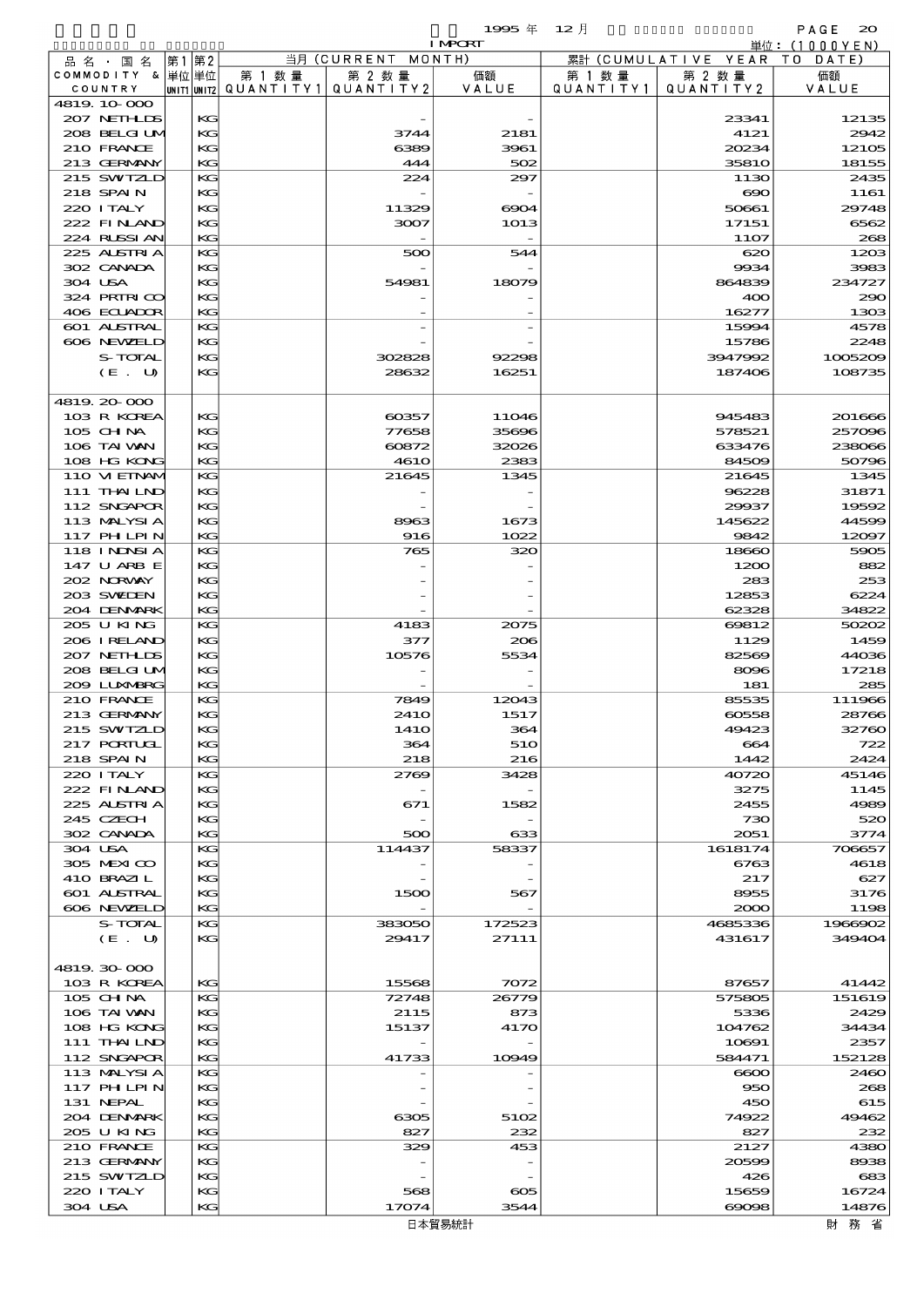$1995 \nless 12 \nless 12$ 

|                            |          |                                       |                    | <b>I MPORT</b> |           |                              | 単位: (1000YEN)   |
|----------------------------|----------|---------------------------------------|--------------------|----------------|-----------|------------------------------|-----------------|
| 品名・国名                      | 第1 第2    |                                       | 当月 (CURRENT MONTH) |                |           | 累計 (CUMULATIVE YEAR TO DATE) |                 |
| COMMODITY & 単位単位           |          | 第 1 数量                                | 第 2 数量             | 価額             | 第 1 数量    | 第 2 数量                       | 価額              |
| COUNTRY                    |          | UNIT1 UNIT2  QUANT I TY1  QUANT I TY2 |                    | VALUE          | QUANTITY1 | QUANTITY 2                   | VALUE           |
| 4819 30 000                |          |                                       |                    |                |           |                              |                 |
| S-TOTAL                    | KG<br>KG |                                       | 172404             | 59779          |           | 1560380                      | 483047          |
| (E U)                      |          |                                       | 8029               | 6392           |           | 114134                       | 79736           |
| 4819 40 000                |          |                                       |                    |                |           |                              |                 |
| 103 R KOREA                | KG       |                                       | 200074             | 76841          |           | 2307145                      | 865026          |
| 105 CHNA                   | KG       |                                       | 523117             | 238156         |           | 5027833                      | 2231482         |
| 106 TAI VAN                | KG       |                                       | 41695              | 27396          |           | 204441                       | 145651          |
| 108 HG KONG                | KG       |                                       | 1955               | 2147           |           | 284231                       | 84440           |
| 110 VIEINAM                | KG       |                                       |                    |                |           | 2295                         | 2460            |
| 111 THAILND                | KG       |                                       | 2848               | 1868           |           | 9033                         | 5262            |
| 112 SNGAPOR                | KG       |                                       |                    |                |           | 360                          | 302             |
| 113 MALYSIA                | KG       |                                       | 21000              | 1400           |           | 68524                        | 10817           |
| <b>117 PHLPIN</b>          | KG       |                                       | 1890               | 1162           |           | 286773                       | 241799          |
| 118 I NDSI A               | KG       |                                       |                    |                |           | 455                          | 613             |
| 123 INIA                   | KG       |                                       | $\bf{66}$          | 258            |           | 706                          | 1620            |
| 124 PAKI STN               | KG       |                                       |                    |                |           | 2930                         | 5041            |
| 125 SRILANK                | KG       |                                       | 4665               | 2938           |           | 16100                        | 8766            |
| 143 I SRAEL                | KG       |                                       |                    |                |           | $\bf{60}$                    | 400             |
| 203 SWIEN                  | KG       |                                       | 388                | 671            |           | 20023                        | 21137           |
| 204 DENMARK                | KG       |                                       |                    |                |           | 146                          | 1535            |
| 205 U KING                 | KG       |                                       | ങ്ങ                | 1274           |           | 8406                         | 6770            |
| 206 IRELAND<br>207 NETHLIS | KG<br>KG |                                       | 11O<br>308         | 253<br>492     |           | 260<br>729                   | 467<br>1225     |
| 208 BELGI UM               | KG       |                                       |                    |                |           | 20305                        | 14178           |
| 210 FRANCE                 | KG       |                                       | 12515              | 10084          |           | 59704                        | 85912           |
| 213 GERMANY                | $K$ $G$  |                                       | 1521               | 2273           |           | 29937                        | 33894           |
| 215 SWIZLD                 | KG       |                                       |                    |                |           | 13269                        | 9737            |
| 218 SPAIN                  | KG       |                                       |                    |                |           | 534                          | 1672            |
| 220 I TALY                 | KG       |                                       | 3889               | 5931           |           | 31146                        | 43009           |
| 222 FINAND                 | KG       |                                       | 4467               | 4503           |           | 47455                        | 54230           |
| 225 ALSTRIA                | $K$ $G$  |                                       |                    |                |           | 2755                         | 1374            |
| 302 CANADA                 | KG       |                                       | 17748              | 2499           |           | 448171                       | 59388           |
| 304 USA                    | KG       |                                       | 6426               | 12739          |           | 119720                       | 150513          |
| 305 MEXICO                 | KG       |                                       |                    |                |           | 443                          | 247             |
| 309 SALVADR                | KG       |                                       | 100                | 425            |           | 100                          | 425             |
| 410 BRAZIL                 | $K$ $G$  |                                       |                    |                |           | 320                          | 316             |
| S-TOTAL                    | KG       |                                       | 845478             | 393310         |           | 9015809                      | 4089708         |
| $(E_U U)$                  | KG       |                                       | 23894              | 25481          |           | 222300                       | 265403          |
|                            |          |                                       |                    |                |           |                              |                 |
| 4819.50.000                |          |                                       |                    |                |           |                              |                 |
| 103 R KOREA                | KG       |                                       | 135666             | 28853          |           | 1407991                      | 302724          |
| 105 CH NA                  | KG       |                                       | 30554              | 11460          |           | 238199                       | 116131          |
| 106 TAI WAN<br>108 HG KONG | КG<br>KG |                                       | 2015<br>404        | 1290<br>464    |           | 27218<br>2327                | 10993<br>2874   |
| 111 THAILND                | KG       |                                       |                    |                |           | 7164                         | 3347            |
| 112 SNGAPOR                | KG       |                                       |                    |                |           | 9262                         | 15853           |
| 113 MALYSIA                | KG       |                                       |                    |                |           | 1650                         | 495             |
| 117 PHLPIN                 | KG       |                                       |                    |                |           | 2550                         | 2813            |
| 123 INIA                   | KG       |                                       |                    |                |           | 120                          | 346             |
| 203 SWIEN                  | KG       |                                       |                    |                |           | 5003                         | 5312            |
| 204 DENMARK                | KG       |                                       | 13250              | 8955           |           | 132872                       | 38761           |
| 205 U KING                 | KG       |                                       |                    |                |           | 164                          | 502             |
| 208 BELGI UM               | KG       |                                       | 48                 | 244            |           | 48                           | 244             |
| 210 FRANCE                 | KG       |                                       |                    |                |           | 11513                        | 15515           |
| 213 GERMANY                | KG       |                                       | 20965              | 4123           |           | 48307                        | 13365           |
| 215 SWIZLD                 | KG       |                                       | 1880               | 2703           |           | 8196                         | 13722           |
| 220 I TALY                 | KG       |                                       |                    |                |           | 13085                        | 10702           |
| 302 CANADA                 | КG       |                                       | 55                 | 345            |           | 55                           | 345             |
| 304 USA                    | KG       |                                       | 66601              | 23368          |           | 355926                       | 115188          |
| 601 ALSTRAL                | KG<br>КG |                                       |                    |                |           | 5850<br>2277500              | 797             |
| S-TOTAL<br>(E. U)          | KG       |                                       | 271438<br>34263    | 81805<br>13322 |           | 210992                       | 670029<br>84401 |
|                            |          |                                       |                    |                |           |                              |                 |
| 4819.60-000                |          |                                       |                    |                |           |                              |                 |
| 103 R KOREA                | KG       |                                       | 2949               | 1000           |           | 3792                         | 3360            |
| $105$ CHNA                 | KG       |                                       | 2591               | 586            |           | 53351                        | 24492           |
| 106 TAI VAN                | KG       |                                       |                    |                |           | 14380                        | 5254            |
| 108 HG KONG                | KG       |                                       |                    |                |           | 7533                         | 3288            |
| 117 PHLPIN                 | KG       |                                       |                    |                |           | 2185                         | 2841            |
| 203 SWIDEN                 | KG       |                                       |                    |                |           | 5036                         | 2969            |
| 204 DENMARK                | KG       |                                       |                    |                |           | 1774                         | $\infty$        |
| 205 U KING                 | KG       |                                       | 36                 | 236            |           | 259                          | 837             |
| 210 FRANCE                 | KG       |                                       |                    |                |           | $\infty$                     | 20B             |
| 213 GERMANY                | KG       |                                       | 3002               | 3227           |           | 9116                         | 11008           |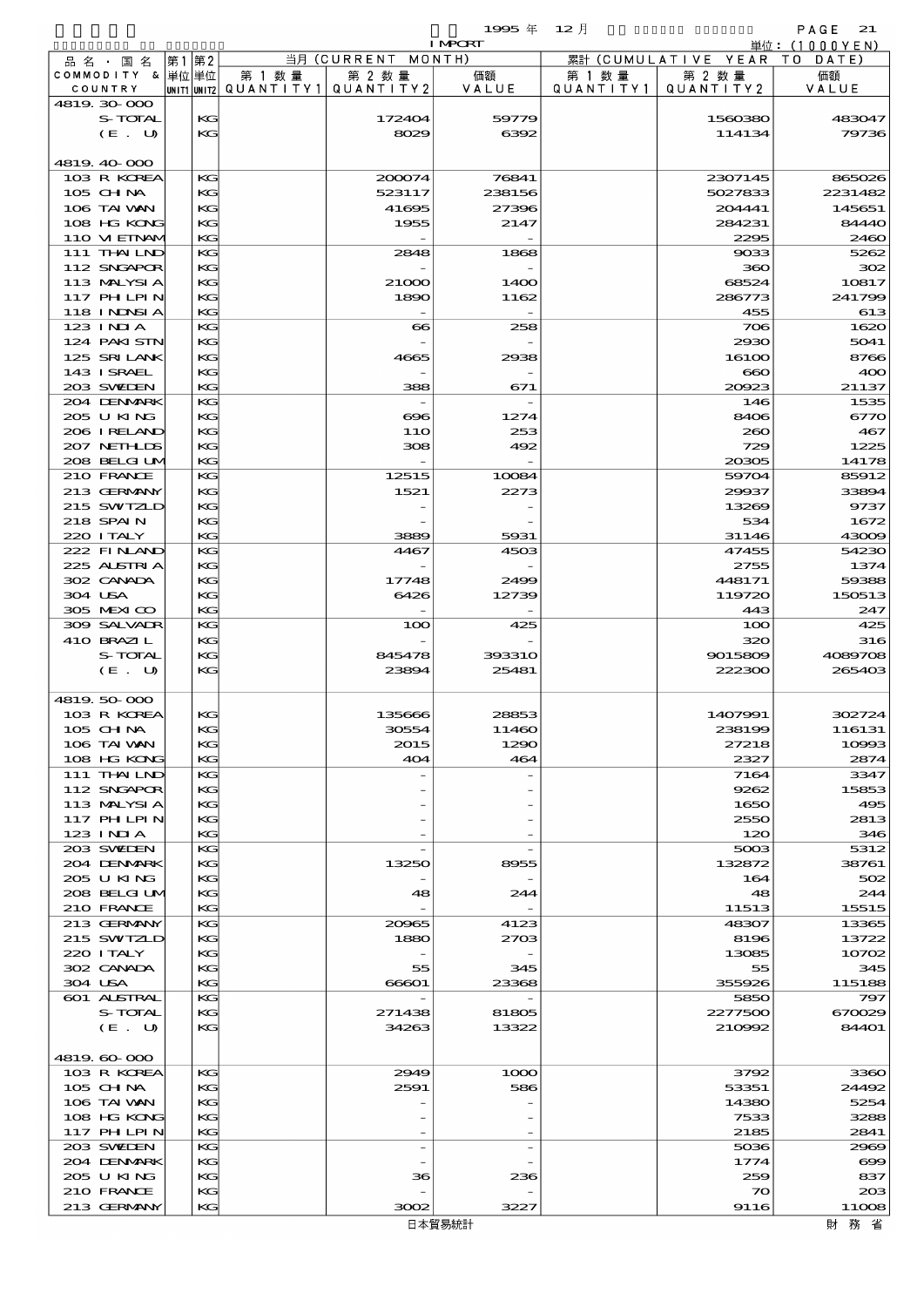$1995 \# 12 \#$  PAGE 22

|         |                            |       |          |                                       |                    | <b>I MPORT</b> |           |                        | 単位: (1000YEN) |
|---------|----------------------------|-------|----------|---------------------------------------|--------------------|----------------|-----------|------------------------|---------------|
|         | 品名・国名                      | 第1 第2 |          |                                       | 当月 (CURRENT MONTH) |                |           | 累計 (CUMULATIVE YEAR TO | DATE)         |
|         | COMMODITY & 単位単位           |       |          | 第 1 数量                                | 第 2 数量             | 価額             | 第 1 数量    | 第 2 数量                 | 価額            |
|         | COUNTRY                    |       |          | unit1 unit2  QUANT   TY1  QUANT   TY2 |                    | VALUE          | QUANTITY1 | QUANTITY 2             | VALUE         |
|         | 4819.60-000                |       |          |                                       |                    |                |           |                        |               |
|         | 215 SWIZLD                 |       | KG       |                                       |                    |                |           | 200                    | 2524          |
|         | 220 I TALY                 |       | KG       |                                       |                    |                |           | 3047                   | 3749          |
| 304 USA | 245 CZECH                  |       | KG<br>KG |                                       |                    |                |           | 261O<br>8983           | 2115<br>9082  |
|         | 601 ALSTRAL                |       | KG       |                                       | 1158<br>1372       | 819            |           | 2746                   | 2793          |
|         | S-TOTAL                    |       | KG       |                                       | 11108              | 1361<br>7229   |           | 115082                 | 75214         |
|         | (E. U)                     |       | KG       |                                       | 3038               | 3463           |           | 19302                  | 19465         |
|         |                            |       |          |                                       |                    |                |           |                        |               |
|         | 4820.10-000                |       |          |                                       |                    |                |           |                        |               |
|         | 103 R KOREA                |       | KG       |                                       | 10370              | 5087           |           | 425555                 | 162927        |
|         | 105 CH NA                  |       | KG       |                                       | 199453             | 111134         |           | 1507700                | 577570        |
|         | 106 TAI VAN                |       | KG       |                                       | 78131              | 81451          |           | 615288                 | 542236        |
|         | 108 HG KONG                |       | KG       |                                       | 9660               | 8704           |           | 45831                  | 40183         |
|         | 111 THAILND                |       | KG       |                                       | 733                | 1534           |           | 34635                  | 20012         |
|         | 112 SNGAPOR                |       | KG       |                                       | 212                | 281            |           | 29582                  | 36152         |
|         | 113 MALYSIA                |       | KG       |                                       | 265                | 269            |           | 4821                   | 6510          |
|         | 117 PHLPIN                 |       | KG       |                                       |                    |                |           | 6125                   | 5040          |
|         | 118 INNSI A                |       | KG       |                                       | 249437             | 43098          |           | 2479204                | 366986        |
|         | $123$ INIA                 |       | KG       |                                       |                    |                |           | 18094                  | 3921          |
|         | 143 ISRAEL                 |       | KG       |                                       | 504                | 223            |           | 504                    | 223           |
|         | 203 SWIDEN                 |       | KG       |                                       |                    |                |           | 65                     | 358           |
|         | 204 DENMARK                |       | KG       |                                       | ക്ക                | 9465           |           | 8024                   | 27065         |
|         | 205 U KING                 |       | KG       |                                       | 3377               | 7655           |           | 66253                  | 168885        |
|         | 207 NETHLIS                |       | KG       |                                       | 350                | 304            |           | 2314                   | 4772          |
|         | 208 BELGI UM               |       | KG       |                                       |                    |                |           | 3874                   | 3446          |
|         | 210 FRANCE                 |       | KG       |                                       | 4240               | 34962          |           | 45974                  | 231130        |
|         | 213 GERMANY                |       | KG       |                                       | 2445               | 4952           |           | 55488                  | 76367         |
|         | 215 SWIZLD                 |       | KG       |                                       | 72                 | 448            |           | 5967                   | 8322          |
|         | 218 SPAIN                  |       | KG       |                                       |                    |                |           | 15050                  | 12296         |
|         | 220 I TALY                 |       | KG       |                                       | 6231               | 24955          |           | 41155                  | 107718        |
|         | 223 POLAND                 |       | KG       |                                       |                    |                |           | <b>1O1</b>             | 506           |
|         | 225 ALSTRIA                |       | KG       |                                       |                    |                |           | 433                    | 1034          |
|         | 234 TURKEY                 |       | KG       |                                       | 40                 | 291            |           | 40                     | 291           |
|         | 236 LATM A                 |       | KG       |                                       |                    |                |           | 150                    | 543           |
|         | 302 CANADA                 |       | KG       |                                       | 220                | 827            |           | 1604                   | 1429          |
| 304 USA |                            |       | KG       |                                       | 56318              | 42391          |           | 1374814                | 1034606       |
|         | 305 MEXICO                 |       | KG       |                                       |                    |                |           | 2399                   | 1042          |
|         | 401 COLMBIA<br>410 BRAZIL  |       | KG<br>KG |                                       | 45                 | 303            |           | 3689<br>45             | 9746<br>303   |
|         | 412 URUJAY                 |       | KG       |                                       | 177                | 238            |           | 177                    | 238           |
|         | 551 S AFRCA                |       | KG       |                                       |                    |                |           | 4164                   | 3740          |
|         | <b>601 ALSTRAL</b>         |       | KG       |                                       | 1926               | 1476           |           | 19549                  | 12585         |
|         | 606 NEWELD                 |       | KG       |                                       |                    |                |           | 594                    | 1065          |
|         | S-TOTAL                    |       | KG       |                                       | 624811             | 380048         |           | 6819262                | 3469247       |
|         | (E. U)                     |       | KG       |                                       | 17248              | 82293          |           | 238630                 | 633071        |
|         |                            |       |          |                                       |                    |                |           |                        |               |
|         | 4820.20-000                |       |          |                                       |                    |                |           |                        |               |
|         | 103 R KOREA                |       | КG       |                                       | 700                | 398            |           | 700                    | 398           |
|         | 105 CH NA                  |       | KG       |                                       | 880                | 941            |           | 7631                   | 4746          |
|         | 205 U KING                 |       | KG       |                                       |                    |                |           | 187                    | 293           |
|         | 210 FRANCE                 |       | KG       |                                       |                    |                |           | 170                    | 449           |
|         | 220 I TALY                 |       | KG       |                                       | 106                | 540            |           | 109                    | 907           |
| 304 USA |                            |       | KG       |                                       |                    |                |           | 6699                   | 6431          |
|         | S-TOTAL                    |       | KG       |                                       | 1686               | 1879           |           | 15496                  | 13224         |
|         | (E. U)                     |       | KG       |                                       | 106                | 540            |           | 466                    | 1649          |
|         |                            |       |          |                                       |                    |                |           |                        |               |
|         | 4820.30-000                |       |          |                                       |                    |                |           |                        |               |
|         | 103 R KOREA                |       | КG       |                                       | 1400               | 842            |           | 80986                  | 34651         |
|         | 105 CH NA                  |       | KG       |                                       | 3926               | 1847           |           | 167648                 | 115164        |
|         | 106 TAI VAN                |       | KG       |                                       | 6484               | 6155           |           | 73230                  | 51752         |
|         | 108 HG KONG                |       | KG       |                                       | 117                | 532            |           | 2245                   | 3698          |
|         | 111 THAILND<br>112 SNGAPOR |       | KG<br>KG |                                       |                    |                |           | 3170<br>5889           | 5908<br>3333  |
|         | 202 NORWAY                 |       | KG       |                                       |                    |                |           | 534                    | 447           |
|         | 203 SWIDEN                 |       | KG       |                                       |                    |                |           | 3008                   | 4947          |
|         | 204 DENMARK                |       | KG       |                                       | 1994               | 850            |           | 43771                  | 14732         |
|         | 205 U KING                 |       | KG       |                                       | 1O4O               | 4133           |           | 7281                   | 8856          |
|         | 207 NETHLIS                |       | KG       |                                       |                    |                |           | 900                    | 513           |
|         | 210 FRANCE                 |       | KG       |                                       | 773                | 936            |           | 6777                   | 8894          |
|         | 213 GERMANY                |       | KG       |                                       | 750                | 1507           |           | 7066                   | 9419          |
|         | 215 SWIZLD                 |       | KG       |                                       |                    |                |           | 3053                   | 2030          |
|         | 218 SPAIN                  |       | KG       |                                       |                    |                |           | 1514                   | 2482          |
|         | 220 I TALY                 |       | KG       |                                       |                    |                |           | 3344                   | 4824          |
|         | 302 CANADA                 |       | KG       |                                       |                    |                |           | <b>1O1</b>             | 227           |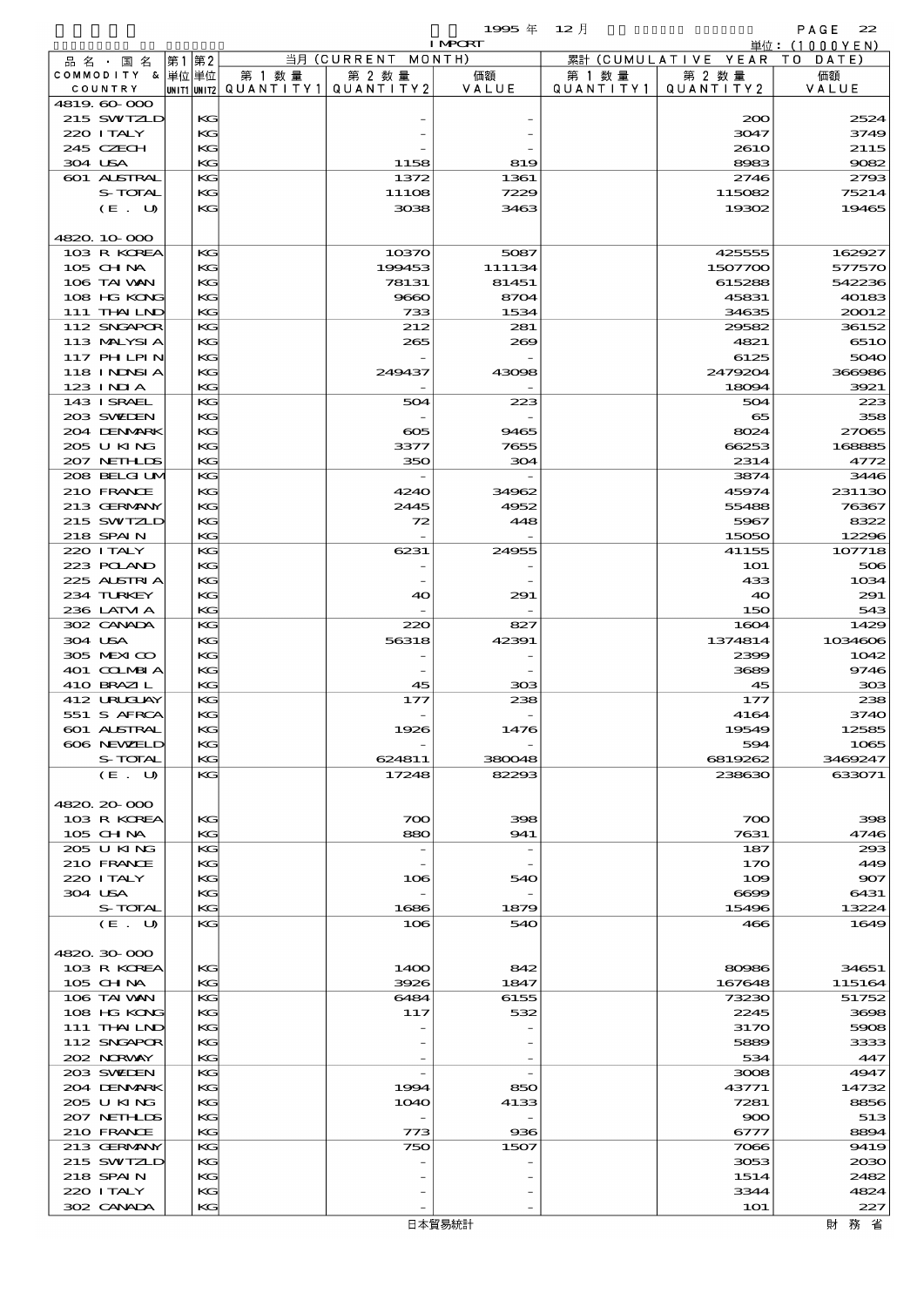|                                |              |          |                                 |                                 | 1995年          | 12月           |                       | PAGE<br>23        |
|--------------------------------|--------------|----------|---------------------------------|---------------------------------|----------------|---------------|-----------------------|-------------------|
|                                |              |          |                                 | 当月 (CURRENT                     | <b>I MPORT</b> |               | (CUMULATIVE YEAR      | 単位:(1000YEN)      |
| 品 名 ・ 国 名<br>COMMODITY & 単位単位  | 第1           | 第2       | 第 1 数 量                         | 第 2 数量                          | MONTH)<br>価額   | 累計<br>第 1 数 量 | 第 2 数量                | T 0<br>DATE<br>価額 |
| COUNTRY                        |              |          | UNIT1 UNIT2   Q U A N T I T Y 1 | QUANTITY 2                      | VALUE          | QUANTITY1     | QUANTITY 2            | VALUE             |
| 4820, 30, 000                  |              |          |                                 |                                 |                |               |                       |                   |
| 304 USA                        |              | KG       |                                 | 21405                           | 63753          |               | 224138                | 421024            |
| 601 ALSTRAL                    |              | KG       |                                 |                                 |                |               | 235                   | 433               |
| S-TOTAL<br>(E. U)              |              | KG<br>KG |                                 | 37889<br>4557                   | 80555<br>7426  |               | 634890<br>73661       | 693334<br>54667   |
|                                |              |          |                                 |                                 |                |               |                       |                   |
| 4820.40-000                    |              |          |                                 |                                 |                |               |                       |                   |
| 106 TAI VAN                    |              | KG       |                                 |                                 |                |               | 4183                  | 2143              |
| 108 HG KONG                    |              | KG       |                                 | 950                             | 840            |               | 5277                  | 5523              |
| 112 SNGAPOR                    |              | KG       |                                 |                                 |                |               | 3544                  | 2416              |
| 203 SWIDEN                     |              | KG       |                                 |                                 |                |               | $\mathbf o$           | 345               |
| 215 SWIZLD                     |              | KG       |                                 |                                 |                |               | $_{\rm ss}$           | 212               |
| 304 USA                        |              | KG       |                                 |                                 |                |               | <b>8810</b>           | 6891              |
| <b>601 ALSTRAL</b>             |              | KG       |                                 |                                 |                |               | 980                   | 491               |
| S-TOTAL<br>(E. U)              |              | KG<br>KG |                                 | 950                             | 840            |               | 22887<br>$\mathbf o$  | 18021<br>345      |
|                                |              |          |                                 |                                 |                |               |                       |                   |
| 4820.50.000                    |              |          |                                 |                                 |                |               |                       |                   |
| 103 R KOREA DZ KG              |              |          | 8929                            | 46637                           | 16829          | 99689         | 683111                | 192784            |
| 105 CHNA                       | DZ.          | KG       | 24766                           | 112162                          | 33916          | 207712        | 1035625               | 308617            |
| 106 TAI WAN                    | DZ.          | KG       | 2237                            | 10031                           | 7150           | 20868         | 70625                 | 43116             |
| 111 THAILND DZ                 |              | KG       | 16                              | 65                              | 300            | 230           | 2076                  | 1596              |
| 112 SNGAPOR                    | DZ.          | KС       | 28                              | 1091                            | 959            | 4278          | 5446                  | 3230              |
| 113 MALYSIA                    | $\mathbf{p}$ | KG       |                                 |                                 |                | 15399         | 15845                 | 11774             |
| 117 PH LPIN                    | DZ.          | KG       |                                 |                                 |                | $\infty$      | 16888                 | 11328             |
| 205 U KING                     | DZ.          | KG       | 17                              | 120                             | 271            | 593           | 3809                  | 6186              |
| 207 NETHLIS<br>208 BELGI UMIDZ | DZ.          | KG<br>KС |                                 |                                 |                | 448<br>837    | 5839<br>3138          | 7041              |
| 210 FRANCE                     | $\mathbf{Z}$ | KG       |                                 |                                 |                | 961           | 2705                  | 2575<br>5612      |
| 213 GERMANY                    | $\mathbf{Z}$ | KG       | $\bf{66}$                       | 800                             | 777            | 452           | 4662                  | 4240              |
| 218 SPAIN                      | DZ.          | KС       |                                 |                                 |                | 169           | 591                   | 1047              |
| 220 I TALY                     | DZ.          | KG       |                                 |                                 |                | 111           | 571                   | 1266              |
| 302 CANADA                     | DZ.          | KС       |                                 |                                 |                | 3378          | 10616                 | 9127              |
| 304 USA                        | DZ.          | KG       | 2776                            | 1197                            | 1761           | 20511         | 71630                 | 66052             |
| 305 MEXICO                     | DZ.          | KG       |                                 |                                 |                | 83            | 365                   | 665               |
| 601 ALSTRAL                    | DZ.          | KG       |                                 |                                 |                | 21            | 70                    | 299               |
| S-TOTAL                        | DZ.          | KG       | 38835                           | 172103                          | 61963          | 381790        | 1933612               | 676555            |
| (E. U)                         | DZ.          | KС       | 83                              | 920                             | 1048           | 3571          | 21315                 | 27967             |
| 4820.90-000                    |              |          |                                 |                                 |                |               |                       |                   |
| 103 R KOREA                    |              | KG       |                                 | 559                             | 224            |               | 9368                  | 10765             |
| 105 CH NA                      |              | KG       |                                 | 24399                           | 15OO1          |               | 774OZ                 | 381 I.O           |
| 106 TAI VAN                    |              | KG       |                                 |                                 |                |               | 17009                 | 13738             |
| 108 HG KONG                    |              | KC       |                                 | 250                             | 440            |               | 5573                  | 5452              |
| 111 THAILND                    |              | KG       |                                 |                                 |                |               | 324                   | 246               |
| 112 SNGAPOR                    |              | KG       |                                 | 162                             | 219            |               | 1450                  | 3724              |
| 113 MALYSIA                    |              | KG       |                                 |                                 |                |               | <b>210</b>            | 478               |
| 117 PHLPIN                     |              | KG       |                                 |                                 |                |               | 68                    | 271               |
| 118 I NDSI A                   |              | KC       |                                 | 14476                           | 2687           |               | 231130                | 29270             |
| 123 INIA<br>204 DENMARK        |              | KG<br>KC |                                 | 509                             | 217            |               | 31661<br>509          | 4289<br>217       |
| 205 U KING                     |              | KG       |                                 |                                 |                |               | 5693                  | 4406              |
| 207 NETHLIS                    |              | KG       |                                 |                                 |                |               | 2442                  | 1672              |
| 210 FRANCE                     |              | KC       |                                 | 2252                            | 651            |               | 4301                  | 6169              |
| 213 GERMANY                    |              | KG       |                                 | <b>31O</b>                      | 429            |               | 5571                  | 8135              |
| 215 SWIZLD                     |              | KG       |                                 |                                 |                |               | 700                   | 619               |
| 220 I TALY                     |              | KG       |                                 |                                 |                |               | 1798                  | 5554              |
| 230 GREECE                     |              | KG       |                                 |                                 |                |               | 31537                 | 24454             |
| 304 USA                        |              | KC       |                                 | 9785                            | 5611           |               | 126055                | 102238            |
| 311 CST RCA                    |              | KG       |                                 |                                 |                |               | $\boldsymbol{\infty}$ | 422               |
| 410 BRAZIL<br>601 ALSTRAL      |              | KC<br>KC |                                 | 6630                            | 6489           |               | 240<br>6806           | 209<br>7035       |
| S-TOTAL                        |              | KG       |                                 | 59332                           | 31968          |               | 559909                | 267473            |
| (E. U)                         |              | KC       |                                 | 3071                            | 1297           |               | 51851                 | 50807             |
|                                |              |          |                                 |                                 |                |               |                       |                   |
| 4821.10.000                    |              |          |                                 |                                 |                |               |                       |                   |
| 103 R KOREA                    |              | KG       |                                 | 158                             | 1065           |               | 23986                 | 35347             |
| 105 CH NA                      |              | KG       |                                 | 963                             | 3085           |               | 30052                 | 70396             |
| 106 TAI VAN                    |              | KC       |                                 | 1895                            | 3620           |               | 20666                 | 40244             |
| 108 HG KONG                    |              | KG       |                                 | 900                             | 2414           |               | 14560                 | 36114             |
| 110 VIEINAM<br>111 THAILND     |              | KG<br>KC |                                 | $\overline{\phantom{a}}$<br>784 | 3023           |               | 50<br>12903           | 1033<br>13177     |
| 112 SNGAPOR                    |              | KG       |                                 | 645                             | 2800           |               | 10885                 | 53082             |
| 113 MALYSIA                    |              | KC       |                                 |                                 |                |               | 1165                  | 3220              |
| <b>117 PHLPIN</b>              |              | KС       |                                 | 56                              | 1436           |               | 185                   | 2611              |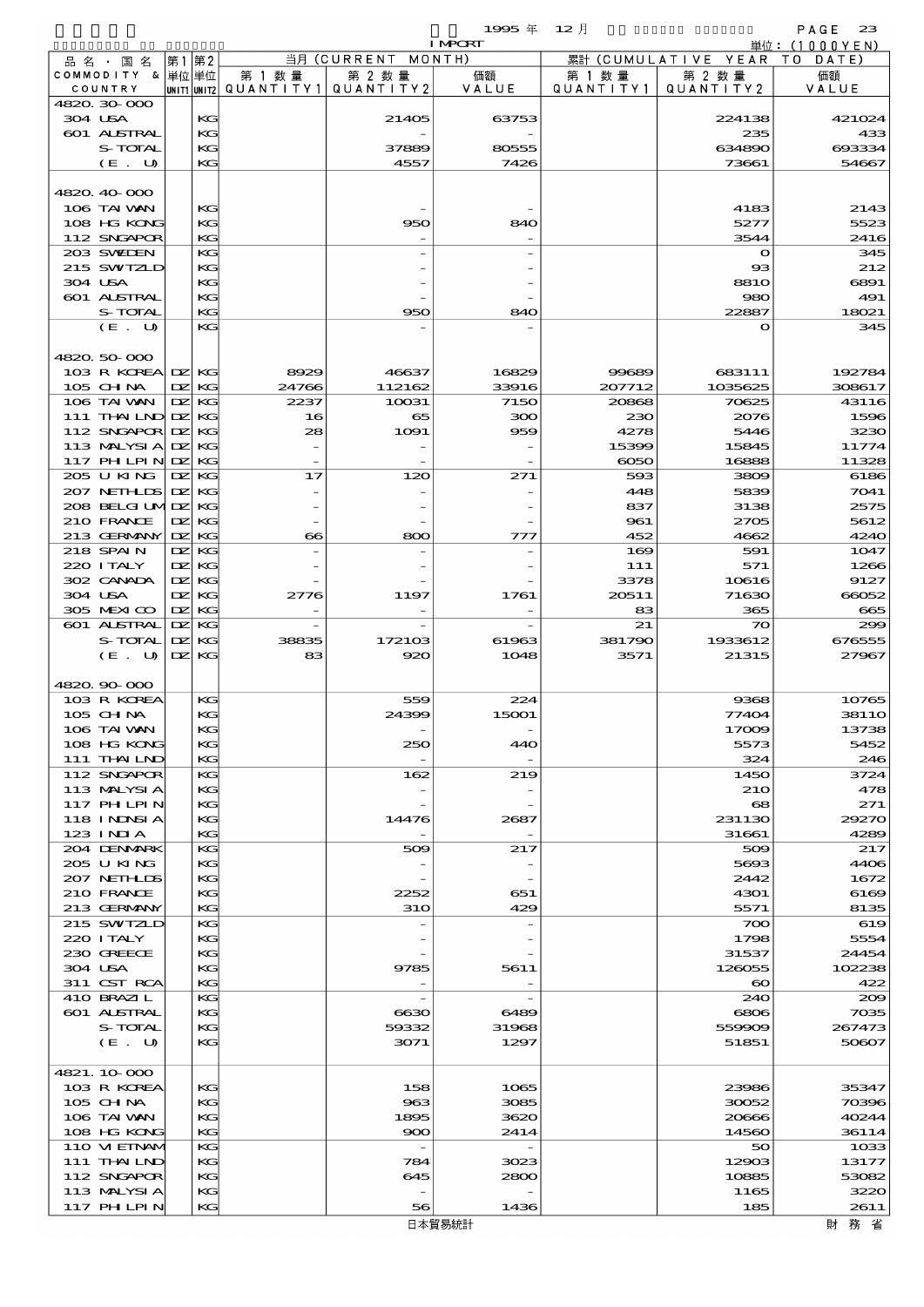|                                  |           |                                                    |                          | 1995年                    | $12$ 月        |                               | PAGE<br>24        |
|----------------------------------|-----------|----------------------------------------------------|--------------------------|--------------------------|---------------|-------------------------------|-------------------|
|                                  |           |                                                    | 当月 (CURRENT              | <b>I MPCRT</b><br>MONTH) |               | (CUMULATIVE YEAR              | 単位:(1000YEN)      |
| 品名・国名<br>COMMODITY & 単位単位        | 第1 第2     | 第 1 数 量                                            | 第 2 数 量                  | 価額                       | 累計<br>第 1 数 量 | 第 2 数量                        | T O<br>DATE<br>価額 |
| COUNTRY                          |           | $ $ UNIT1 $ $ UNIT2 $ $ Q $\cup$ A N T I T Y 1 $ $ | QUANTITY2                | VALUE                    | QUANTITY1     | QUANTITY2                     | VALUE             |
| 4821.10.000                      |           |                                                    |                          |                          |               |                               |                   |
| 118 INNSI A<br>$123$ $1$ NIA     | KG        |                                                    |                          |                          |               | 1151                          | 2308              |
| 202 NRWAY                        | KG<br>KG  |                                                    |                          |                          |               | 680<br>32                     | 842<br>270        |
| 203 SWIEN                        | KG        |                                                    |                          |                          |               | 108                           | 2301              |
| 204 DENMARK                      | KG        |                                                    | 657                      | 2253                     |               | 3300                          | 11352             |
| 205 U KING                       | KG        |                                                    | 587                      | 3218                     |               | 4866                          | 25194             |
| 206 I RELAND                     | KG        |                                                    | $\overline{\phantom{a}}$ |                          |               | 348                           | 1852              |
| 207 NETHLIS<br>208 BELGI UM      | KG<br>KG  |                                                    | 520                      | 2326                     |               | 5324<br>43                    | 13909<br>304      |
| 210 FRANCE                       | KG        |                                                    | $\boldsymbol{\infty}$    | 422                      |               | 2035                          | 8458              |
| 213 GERMANY                      | KG        |                                                    | 48                       | $\boldsymbol{\infty}$    |               | 7745                          | 25784             |
| 215 SWIZLD                       | KG        |                                                    |                          |                          |               | 545                           | 4365              |
| 218 SPAIN                        | KG        |                                                    |                          |                          |               | 132                           | 995               |
| 220 I TALY<br>230 GREECE         | KG<br>KG  |                                                    |                          |                          |               | 3163<br>$\boldsymbol{\infty}$ | 19022<br>481      |
| 302 CANADA                       | KG        |                                                    | 1419                     | 2647                     |               | 20198                         | 26631             |
| 304 USA                          | KG        |                                                    | 15040                    | 53097                    |               | 180637                        | 393767            |
| 413 ARCENT                       | KG        |                                                    |                          |                          |               | 34                            | 523               |
| 601 ALSTRAL                      | KG        |                                                    | 320                      | 621                      |               | 2046                          | 4941              |
| 606 NEWELD                       | KG        |                                                    | 116                      | 842                      |               | $\infty$                      | 3013              |
| S-TOTAL<br>(E. U)                | KG<br>KG  |                                                    | 24168<br>1872            | 83469<br>8819            |               | 347597<br>27124               | 801536<br>109652  |
|                                  |           |                                                    |                          |                          |               |                               |                   |
| 4821.90.000                      |           |                                                    |                          |                          |               |                               |                   |
| 103 R KOREA                      | KG        |                                                    |                          |                          |               | 415                           | 392               |
| $105$ CHNA                       | KG        |                                                    |                          |                          |               | 71                            | 427               |
| 106 TAI WAN                      | KG        |                                                    |                          |                          |               | $\infty$                      | 390               |
| 108 HG KONG<br>111 THAILND       | KG<br>KG  |                                                    | 6                        | 204                      |               | 338<br>420                    | 796<br>1141       |
| 112 SNGAPOR                      | KG        |                                                    |                          |                          |               | <b>31O</b>                    | 948               |
| 113 MALYSIA                      | KG        |                                                    |                          |                          |               | $\infty$                      | 246               |
| <b>118 INNSIA</b>                | KG        |                                                    |                          |                          |               | 87                            | 733               |
| 143 I SRAEL                      | KG        |                                                    |                          |                          |               | 2                             | 241               |
| 203 SWIEN<br>205 U KING          | KG<br>KG  |                                                    |                          |                          |               | 42<br>786                     | 640<br>1114       |
| 207 NEIHLIS                      | KG        |                                                    |                          |                          |               | 726                           | 311               |
| 208 BELGI UM                     | KG        |                                                    |                          |                          |               | 161                           | 795               |
| 213 GERMANY                      | KG        |                                                    | 1629                     | 1890                     |               | 4950                          | 6639              |
| 220 I TALY                       | KG        |                                                    | 295                      | 238                      |               | 3549                          | 3491              |
| 302 CANADA<br>304 USA            | KG<br>KG. |                                                    | 3234                     | 2532                     |               | 227<br>33308                  | 1176<br>54152     |
| 305 MEXICO                       | KG        |                                                    | 580                      | 844                      |               | 580                           | 844               |
| 601 ALSTRAL                      | KG        |                                                    |                          |                          |               | 4574                          | 6298              |
| S-TOTAL                          | KG        |                                                    | 5744                     | 5708                     |               | 50715                         | 80774             |
| (E. U)                           | KG        |                                                    | 1924                     | 2128                     |               | 10214                         | 12990             |
|                                  |           |                                                    |                          |                          |               |                               |                   |
| 4822.10.000<br>103 R KOREA       | KG        |                                                    | 109934                   | 16754                    |               | 1699696                       | 257506            |
| 105 CHNA                         | KG        |                                                    | 118890                   | 13906                    |               | 1753038                       | 170359            |
| 106 TAI VAN                      | KG        |                                                    | 29592                    | 5655                     |               | 441287                        | 57873             |
| 112 SNGAPOR                      | KG        |                                                    |                          |                          |               | 775                           | 717               |
| 220 I TALY                       | KG        |                                                    |                          |                          |               | 480                           | 324               |
| 304 USA<br>S-TOTAL               | KG<br>KG  |                                                    | 258416                   | 36315                    |               | 31376<br>3926652              | 7147<br>493926    |
| (E. U)                           | KG        |                                                    |                          |                          |               | 480                           | 324               |
|                                  |           |                                                    |                          |                          |               |                               |                   |
| 4822.90.000                      |           |                                                    |                          |                          |               |                               |                   |
| 103 R KOREA                      | KG        |                                                    |                          |                          |               | 17050                         | 2620              |
| 112 SNGAPOR<br><b>118 INNSIA</b> | KG<br>KG  |                                                    |                          |                          |               | 997<br>783                    | 676<br>523        |
| 304 USA                          | KG        |                                                    |                          |                          |               | 17086                         | 4329              |
| S-TOTAL                          | KG        |                                                    |                          |                          |               | 35916                         | 8148              |
|                                  |           |                                                    |                          |                          |               |                               |                   |
| 4823 11-000                      |           |                                                    |                          |                          |               |                               |                   |
| 103 R KOREA                      | KG        |                                                    | $\overline{\phantom{a}}$ |                          |               | 120117                        | 30318             |
| 105 CHNA                         | KG        |                                                    | 262                      | 395                      |               | 54599                         | 19029             |
| 106 TAI VAN<br>108 HG KONG       | KG<br>KG  |                                                    | 23992                    | 19143                    |               | 289659<br>3425                | 247100<br>3042    |
| 111 THAILND                      | KG        |                                                    | 5500                     | 1934                     |               | 16575                         | 6094              |
| 112 SNGAPOR                      | KG        |                                                    |                          |                          |               | 26997                         | 18594             |
| 113 MALYSIA                      | KG        |                                                    | 1056                     | 1129                     |               | 3773                          | 3096              |
| 118 INNSI A                      | KG        |                                                    |                          |                          |               | 11462                         | 2163              |
| 205 U KING<br>206 IRELAND        | KG<br>KG  |                                                    | 165                      | 823                      |               | 4001<br>2365                  | 5876<br>1914      |
|                                  |           |                                                    |                          |                          |               |                               |                   |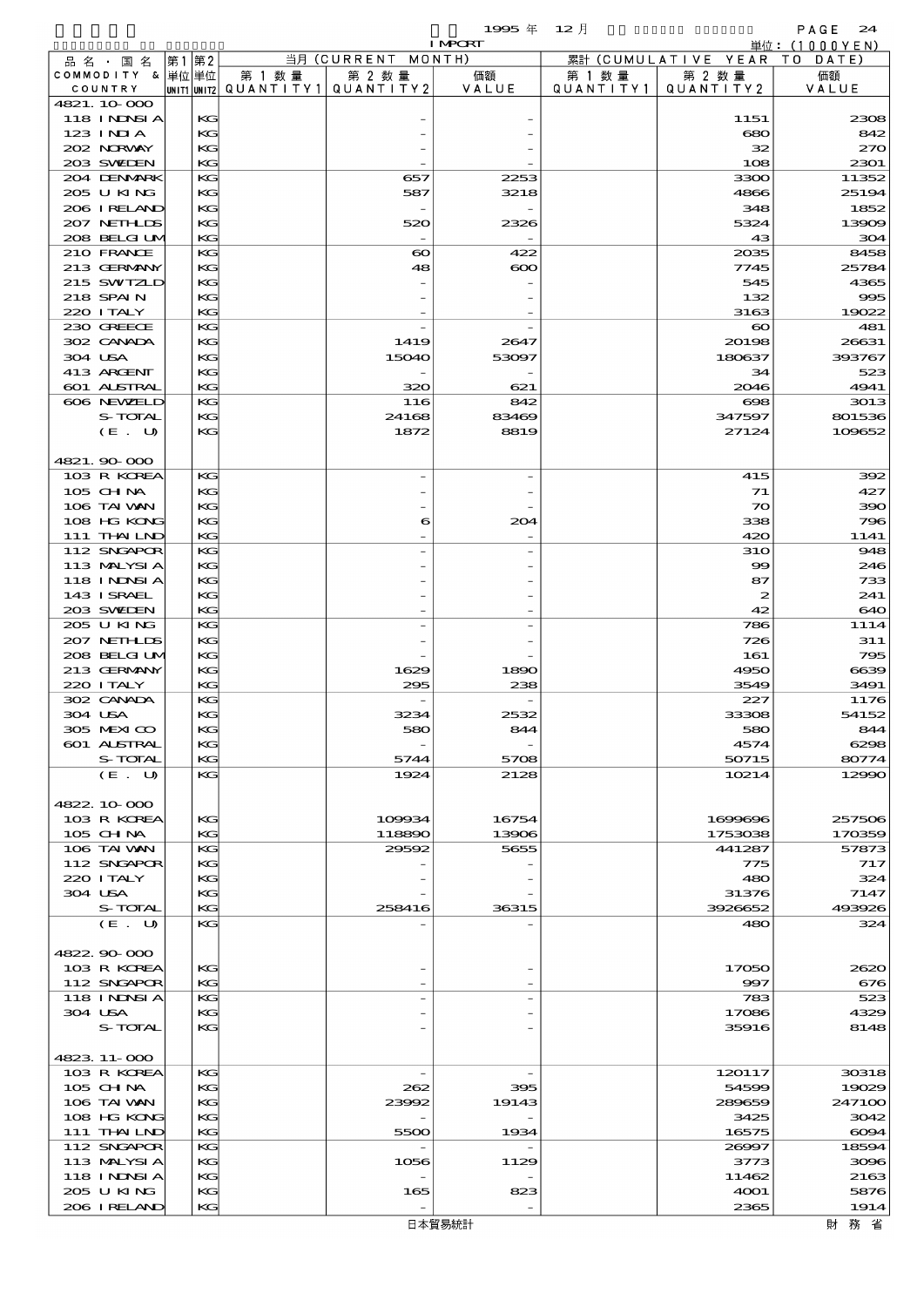|         |                             |      |          |                                                     |                          | <b>I MPORT</b> |                      |                              | 単位: (1000YEN)   |
|---------|-----------------------------|------|----------|-----------------------------------------------------|--------------------------|----------------|----------------------|------------------------------|-----------------|
|         | 品名・国名                       | 第1第2 |          |                                                     | 当月 (CURRENT MONTH)       |                |                      | 累計 (CUMULATIVE YEAR TO DATE) |                 |
|         | COMMODITY & 単位単位<br>COUNTRY |      |          | 第 1 数量<br> UNIT1  UNIT2   QUANT I TY1   QUANT I TY2 | 第 2 数量                   | 価額<br>VALUE    | 第 1 数 量<br>QUANTITY1 | 第 2 数量<br>QUANTITY 2         | 価額<br>VALUE     |
|         | 4823 11-000                 |      |          |                                                     |                          |                |                      |                              |                 |
|         | 208 BELGI UM                |      | KG       |                                                     |                          |                |                      | 200                          | 1231            |
|         | 213 GERMANY                 |      | KG       |                                                     | 2000                     | 6736           |                      | 85862                        | 133790          |
|         | 218 SPAIN                   |      | KG       |                                                     |                          |                |                      | 458                          | 259             |
|         | 220 I TALY                  |      | KG       |                                                     |                          |                |                      | 1542                         | 977             |
| 304 USA | 302 CANADA                  |      | KG<br>KG |                                                     | 750<br>10020             | 334<br>13643   |                      | 6690<br>302747               | 2973<br>282123  |
|         | S-TOTAL                     |      | KG       |                                                     | 43745                    | 44137          |                      | 930472                       | 758579          |
|         | (E. U)                      |      | KG       |                                                     | 2165                     | 7559           |                      | 94428                        | 144047          |
|         |                             |      |          |                                                     |                          |                |                      |                              |                 |
|         | 4823 19 000                 |      |          |                                                     |                          |                |                      |                              |                 |
|         | 103 R KOREA                 |      | КG       |                                                     | 9                        | 457            |                      | 55074                        | 17619           |
|         | 105 CHNA                    |      | KG       |                                                     | 11055                    | 4149           |                      | 30399                        | 10223           |
|         | 106 TAI VAN<br>108 HG KONG  |      | KG<br>KG |                                                     | 3165                     | 3181           |                      | 235593<br>728                | 52900<br>1030   |
|         | 112 SNGAPOR                 |      | KG       |                                                     |                          |                |                      | 78                           | 473             |
|         | 113 MALYSIA                 |      | KG       |                                                     |                          |                |                      | 55                           | 229             |
|         | <b>118 INNSI A</b>          |      | KG       |                                                     | 125808                   | 24363          |                      | 501839                       | 92057           |
|         | 203 SWIDEN                  |      | KG       |                                                     |                          |                |                      | 250                          | 694             |
|         | 205 U KING                  |      | KG       |                                                     | 170                      | 625            |                      | 1021                         | 4575            |
|         | 207 NETHLIS                 |      | KG       |                                                     | 28                       | 261            |                      | 752                          | 3947            |
|         | 210 FRANCE                  |      | KG       |                                                     |                          |                |                      | 14O                          | 288             |
|         | 213 GERMANY<br>215 SWIZLD   |      | KG<br>KG |                                                     |                          |                |                      | 286                          | 756<br>202      |
|         | 220 I TALY                  |      | KG       |                                                     |                          |                |                      | 144<br>297                   | 383             |
|         | 302 CANADA                  |      | KG       |                                                     |                          |                |                      | 62                           | 535             |
| 304 USA |                             |      | KG       |                                                     | 4305                     | 6914           |                      | 81146                        | 66043           |
|         | S-TOTAL                     |      | KG       |                                                     | 144540                   | 39950          |                      | 907864                       | 251954          |
|         | (E. U)                      |      | KG       |                                                     | 198                      | 886            |                      | 2746                         | 10643           |
|         |                             |      |          |                                                     |                          |                |                      |                              |                 |
|         | 4823 20 000                 |      |          |                                                     |                          |                |                      |                              |                 |
|         | 103 R KOREA                 |      | KG       |                                                     |                          |                |                      | 16069                        | 10652           |
|         | 105 CH NA<br>106 TAI WAN    |      | KG<br>KG |                                                     | 120                      | 208            |                      | 7863<br>240                  | 6321<br>625     |
|         | 203 SWIDEN                  |      | KG       |                                                     | 260                      | 1230           |                      | 2993                         | 8259            |
|         | 204 DENMRK                  |      | KG       |                                                     | 87                       | <b>1O4O</b>    |                      | 1796                         | 4853            |
|         | 205 U KING                  |      | KG       |                                                     | 661                      | 1064           |                      | 62357                        | 29346           |
|         | 210 FRANCE                  |      | KG       |                                                     |                          |                |                      | 66435                        | 43902           |
|         | 213 GERMANY                 |      | KG       |                                                     | 72357                    | 34146          |                      | 802081                       | 398054          |
|         | 215 SWIZLD                  |      | KG       |                                                     |                          |                |                      | 10580                        | 4617            |
|         | 220 I TALY                  |      | KG       |                                                     | $\overline{\phantom{a}}$ |                |                      | 316                          | 631             |
|         | 222 FINAND<br>302 CANADA    |      | KG<br>KG |                                                     | 50                       | 1009           |                      | 278<br>9491                  | 12354<br>4000   |
| 304 USA |                             |      | KG       |                                                     | 14966                    | 16837          |                      | 392206                       | 272339          |
|         | 601 ALSTRAL                 |      | KG       |                                                     | 10820                    | 15820          |                      | 98116                        | 111756          |
|         | S-TOTAL                     |      | KG       |                                                     | 99321                    | 71354          |                      | 1470821                      | 907709          |
|         | (E. U)                      |      | KG       |                                                     | 73415                    | 38489          |                      | 936256                       | 497399          |
|         |                             |      |          |                                                     |                          |                |                      |                              |                 |
|         | 4823 30 000                 |      |          |                                                     |                          |                |                      |                              |                 |
| 304 USA | 213 GERMANY                 |      | KG<br>KG |                                                     |                          |                |                      | 12321<br>1094                | 7897<br>630     |
|         | S-TOTAL                     |      | KG       |                                                     |                          |                |                      | 13415                        | 8527            |
|         | (E. U)                      |      | KG       |                                                     |                          |                |                      | 12321                        | 7897            |
|         |                             |      |          |                                                     |                          |                |                      |                              |                 |
|         | 4823 40 000                 |      |          |                                                     |                          |                |                      |                              |                 |
|         | 105 CHNA                    |      | KG       |                                                     | 488                      | 401            |                      | 992                          | 1071            |
|         | 202 NORWAY                  |      | KG       |                                                     |                          |                |                      | 8741                         | 18951           |
|         | 203 SWIEN                   |      | KG       |                                                     |                          |                |                      | 271                          | 220             |
|         | 204 DENMARK<br>205 U KING   |      | KG<br>KG |                                                     | 21                       | 232            |                      | 21<br>555                    | 232<br>848      |
|         | 207 NETHLIS                 |      | KG       |                                                     | $\overline{\phantom{a}}$ |                |                      | 160                          | 248             |
|         | 213 GERMANY                 |      | KG       |                                                     | 1537                     | 1839           |                      | 6457                         | 9563            |
|         | 215 SWIZLD                  |      | KG       |                                                     | 105                      | 776            |                      | 1949                         | 7741            |
|         | 220 I TALY                  |      | KG       |                                                     |                          |                |                      | 169                          | 715             |
|         | 225 ALSTRIA                 |      | KG       |                                                     |                          |                |                      | 43                           | 1171            |
| 304 USA |                             |      | KG       |                                                     | 4477                     | 4942           |                      | 36022                        | 80629           |
|         | 601 ALSTRAL                 |      | KG       |                                                     | 216                      | 432            |                      | 216                          | 432             |
|         | S-TOTAL<br>(E. U)           |      | KG<br>КC |                                                     | 6844<br>1558             | 8622<br>2071   |                      | 55596<br>7676                | 121821<br>12997 |
|         |                             |      |          |                                                     |                          |                |                      |                              |                 |
|         | 4823 51-000                 |      |          |                                                     |                          |                |                      |                              |                 |
|         | 103 R KOREA                 |      | KG       |                                                     | 1020                     | 792            |                      | 32954                        | 11565           |
|         | $105$ CHNA                  |      | KG       |                                                     |                          |                |                      | 2838                         | 261O            |
|         | 106 TAI VAN                 |      | KG       |                                                     |                          |                |                      | 8045                         | 6213            |
|         | 108 HG KONG                 |      | KG       |                                                     |                          |                |                      | 3000                         | 756             |

 $\overline{\phantom{a}}$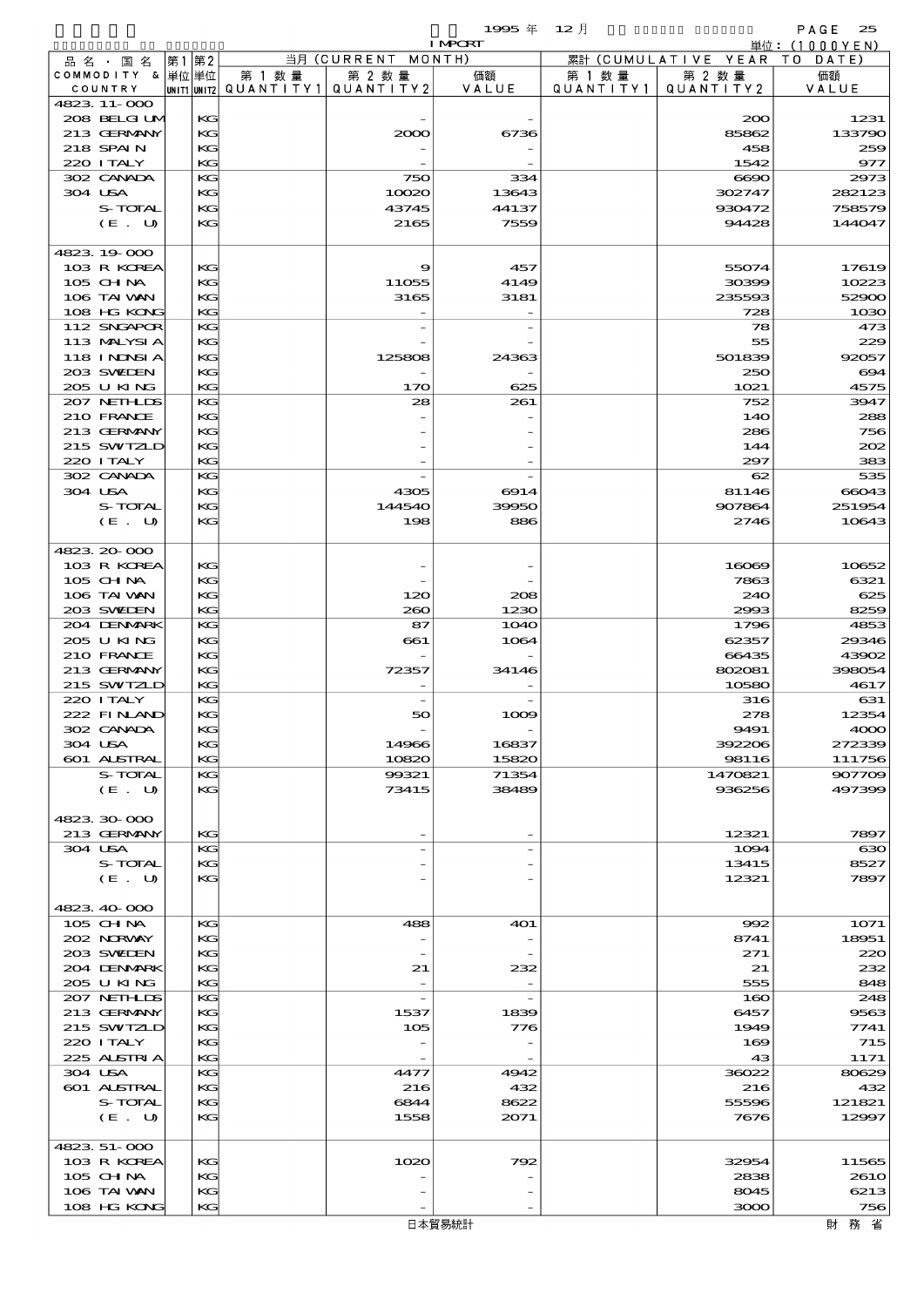|                            |          |                                       |                          | <b>I MPORT</b>           |           |                              | 単位:(1000YEN)     |
|----------------------------|----------|---------------------------------------|--------------------------|--------------------------|-----------|------------------------------|------------------|
| 品名・国名                      | 第1 第2    |                                       | 当月 (CURRENT MONTH)       |                          |           | 累計 (CUMULATIVE YEAR TO DATE) |                  |
| COMMODITY & 単位単位           |          | 第 1 数量                                | 第 2 数量                   | 価額                       | 第 1 数量    | 第 2 数量                       | 価額               |
| COUNTRY                    |          | UNIT1 UNIT2  QUANT   TY1  QUANT   TY2 |                          | VALUE                    | QUANTITY1 | QUANTITY 2                   | VALUE            |
| 4823 51-000<br>112 SNGAPOR | KG       |                                       |                          |                          |           | 909                          | 1750             |
| 113 MALYSIA                | KG       |                                       |                          |                          |           | 321                          | 487              |
| 118 I NDSI A               | KG       |                                       | 79832                    | 12834                    |           | 264240                       | 39777            |
| 203 SWIEN                  | KG       |                                       |                          |                          |           | 450                          | 604              |
| 204 DENMARK                | KG       |                                       | 18                       | 268                      |           | 1168                         | 2534             |
| 205 U KING                 | KG       |                                       | 920                      | 1093                     |           | 1170                         | 1763             |
| 210 FRANCE                 | KG       |                                       |                          |                          |           | 553                          | 3248             |
| 213 GERMANY                | KG       |                                       |                          |                          |           | 198                          | 250              |
| 302 CANADA                 | KG       |                                       |                          |                          |           | 12464                        | 4770             |
| 304 USA<br>S-TOTAL         | KG<br>KG |                                       | 13685<br>95475           | 18332<br>33319           |           | 112321<br>440631             | 110565<br>186892 |
| (E. U)                     | KG       |                                       | 938                      | 1361                     |           | 3539                         | 8399             |
|                            |          |                                       |                          |                          |           |                              |                  |
| 4823.59-000                |          |                                       |                          |                          |           |                              |                  |
| 103 R KOREA                | KG       |                                       | 870                      | 430                      |           | 19095                        | 14514            |
| 105 CH NA                  | KG       |                                       | 24896                    | 10939                    |           | 279136                       | 94712            |
| 106 TAI VAN                | KG       |                                       | 3733                     | $\cos 5$                 |           | 89689                        | 112340           |
| 108 HG KONG                | KG       |                                       |                          |                          |           | 380                          | 402              |
| 111 THAILND                | KG       |                                       | 1622                     | 1665                     |           | 12387                        | 11080            |
| 112 SNGAPOR<br>117 PHLPIN  | KG       |                                       | 520                      | 396                      |           | 2722                         | 3519             |
| 118 INNSI A                | КC<br>KG |                                       | 573<br>626122            | 610<br>99883             |           | 6328<br>3312269              | 5780<br>473813   |
| $123$ INIA                 | KG       |                                       | 980                      | 404                      |           | 1617                         | 600              |
| 127 BANCLA                 | KG       |                                       |                          |                          |           | 440                          | 616              |
| 143 I SRAEL                | KG       |                                       |                          |                          |           | 580                          | 3160             |
| 203 SVELEN                 | KG       |                                       |                          |                          |           | 6815                         | 2260             |
| 204 DENMARK                | KG       |                                       | 79                       | $\boldsymbol{\infty}$    |           | 882                          | 2327             |
| 205 U KING                 | KG       |                                       | 11370                    | 2681                     |           | 122998                       | 37963            |
| 207 NETHLIS                | KG       |                                       |                          |                          |           | <b>15101</b>                 | 8565             |
| 210 FRANCE                 | KG       |                                       | 6958                     | 4039                     |           | 45092                        | 17909            |
| 213 GERMANY                | KG       |                                       | $\bf{66}$                | 284                      |           | 116265                       | 29974            |
| 215 SWIZLD<br>218 SPAIN    | KG<br>KG |                                       | 1573                     | 1225                     |           | 1653<br>6791                 | 1682<br>6866     |
| 220 I TALY                 | KG       |                                       |                          |                          |           | 2021                         | 2575             |
| 222 FINAND                 | KG       |                                       |                          |                          |           | 145179                       | 19232            |
| 225 ALSTRIA                | KG       |                                       | 27291                    | ങ്ങ                      |           | 417399                       | 82839            |
| 302 CANADA                 | KG       |                                       |                          |                          |           | 1475                         | 1114             |
| 304 USA                    | KG       |                                       | 660928                   | 119486                   |           | 5739603                      | 976219           |
| 410 BRAZIL                 | KG       |                                       | 520026                   | 68079                    |           | 735578                       | 92885            |
| 601 ALSTRAL                | KG       |                                       | $\boldsymbol{\infty}$    | 205                      |           | 11192                        | 10822            |
| S-TOTAL                    | KG<br>KG |                                       | 1888211                  | 324894                   |           | 11092687                     | 2013837          |
| (E. U)                     |          |                                       | 45764                    | 14637                    |           | 878543                       | 210510           |
| 4823.60-000                |          |                                       |                          |                          |           |                              |                  |
| 103 R KOREA                | KG       |                                       | 73352                    | 29040                    |           | 727941                       | 301285           |
| $105$ CHNA                 | KG       |                                       |                          |                          |           | 10542                        | 4142             |
| 106 TAI VAN                | KG       |                                       |                          |                          |           | 6542                         | 4174             |
| 108 HG KONG                | KG       |                                       | 22006                    | 9804                     |           | 412194                       | 201231           |
| 111 THAILND                | KG       |                                       | 196                      | 233                      |           | 2603                         | 2334             |
| 112 SNGAPOR                | KG       |                                       | $\overline{\phantom{a}}$ |                          |           | 10742                        | 6861             |
| 203 SWIDEN                 | KG       |                                       | 196                      | 557                      |           | 284                          | 936              |
| 204 DENMARK<br>205 U KING  | KG<br>KG |                                       |                          |                          |           | 945<br>19973                 | 1284<br>14161    |
| 207 NETHLIS                | KG       |                                       |                          |                          |           | 1267                         | 770              |
| 210 FRANCE                 | KG       |                                       | 381                      | 724                      |           | 1926                         | 5128             |
| 213 GERMANY                | KG       |                                       | 129                      | 339                      |           | 1725                         | 1779             |
| 215 SWIZLD                 | KG       |                                       |                          |                          |           | 177                          | 224              |
| 218 SPAIN                  | KG       |                                       |                          |                          |           | 9945                         | 6111             |
| 220 I TALY                 | KG       |                                       | 3759                     | 4883                     |           | 81292                        | 43717            |
| 304 USA                    | KG       |                                       | 50543                    | 23168                    |           | 522661                       | 195336           |
| 601 ALSTRAL                | KG       |                                       |                          |                          |           | 4407                         | 1006             |
| 606 NEWELD                 | KG<br>KG |                                       |                          |                          |           | 615                          | 1044             |
| S-TOTAL<br>(E. U)          | KG       |                                       | 150562<br>4465           | 68748<br>6503            |           | 1815781<br>117357            | 791523<br>73886  |
|                            |          |                                       |                          |                          |           |                              |                  |
| 4823.70.000                |          |                                       |                          |                          |           |                              |                  |
| 103 R KOREA                | KG       |                                       | 1255                     | 463                      |           | 6218                         | 11355            |
| 105 CH NA                  | КC       |                                       |                          |                          |           | 3930                         | 1953             |
| 106 TAI VAN                | KG       |                                       |                          |                          |           | 1214                         | 1033             |
| 108 HG KONG                | KG       |                                       | $\overline{\phantom{a}}$ | $\overline{\phantom{a}}$ |           | 10528                        | 4706             |
| 117 PH LPIN                | KG       |                                       | 984                      | 527                      |           | 1539                         | 1590             |
| 125 SRILANK                | KG       |                                       |                          |                          |           | 745                          | 1841             |
| 203 SWIDEN<br>205 U KING   | KG<br>KG |                                       | 2480                     | 324                      |           | 33569<br>2480                | 7210<br>324      |
|                            |          |                                       |                          |                          |           |                              |                  |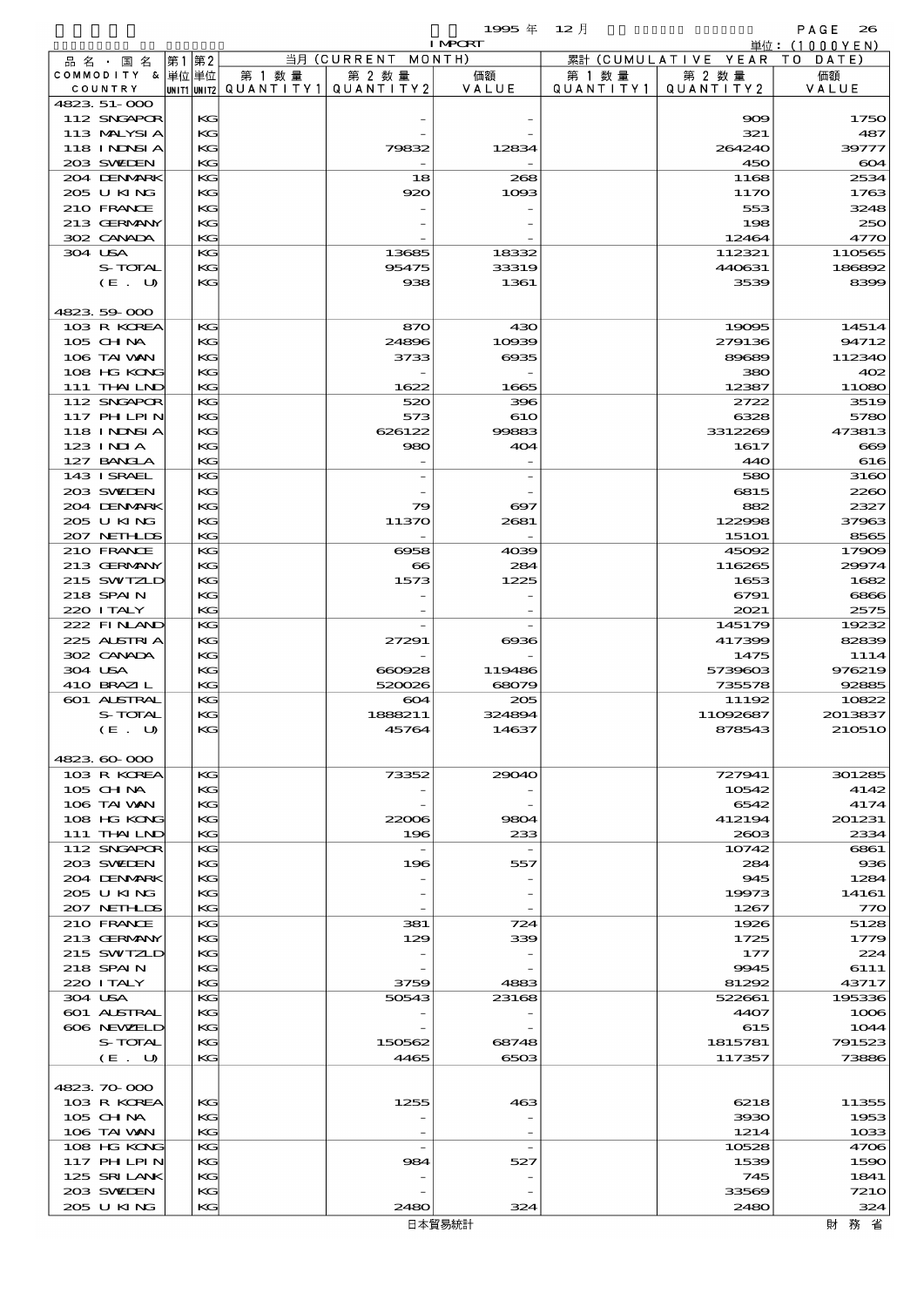$1995 \& 12 \&$ 

|                            |          |                                       |                    | <b>I MPCRT</b>   |           |                              | 単位: <u>(1000YEN)</u> |
|----------------------------|----------|---------------------------------------|--------------------|------------------|-----------|------------------------------|----------------------|
| 品 名 ・ 国 名                  | 第1第2     |                                       | 当月 (CURRENT MONTH) |                  |           | 累計 (CUMULATIVE YEAR TO DATE) |                      |
| COMMODITY & 単位単位           |          | 第 1 数量                                | 第 2 数量             | 価額               | 第 1 数 量   | 第 2 数量                       | 価額                   |
| COUNTRY                    |          | unit1 unit2  QUANT   TY1  QUANT   TY2 |                    | VALUE            | QUANTITY1 | QUANTITY 2                   | VALUE                |
| 4823 70 000                |          |                                       |                    |                  |           |                              |                      |
| 207 NETHLIS<br>210 FRANCE  | KG<br>KG |                                       | 6145<br>372        | 1841<br>$\infty$ |           | 6145<br>1454                 | 1841<br>2783         |
| 213 GERMANY                | KG       |                                       | 700                | 1404             |           | 30230                        | 11207                |
| 302 CANADA                 | KG       |                                       |                    |                  |           | 18832                        | $_{\rm \bf 93C}$     |
| 304 USA                    | KG       |                                       |                    |                  |           | 169608                       | 63605                |
| S-TOTAL                    | KG       |                                       | 11936              | 5165             |           | 286492                       | 110378               |
| (E. U)                     | KG       |                                       | 9697               | 4175             |           | 73878                        | 23365                |
|                            |          |                                       |                    |                  |           |                              |                      |
| 4823.90-100                |          |                                       |                    |                  |           |                              |                      |
| 112 SNGAPOR<br>205 U KING  | KG<br>KG |                                       |                    |                  |           | 248<br>10                    | 218<br>205           |
| 213 GERMANY                | KG       |                                       | 15                 | 481              |           | 137                          | 7147                 |
| S-TOTAL                    | KG       |                                       | 15                 | 481              |           | 395                          | <b>757C</b>          |
| (E. U)                     | KG       |                                       | 15                 | 481              |           | 147                          | 7352                 |
|                            |          |                                       |                    |                  |           |                              |                      |
| 4823.90-200                |          |                                       |                    |                  |           |                              |                      |
| 103 R KOREA                | KG       |                                       | 11080              | 4333             |           | 363874                       | 118024               |
| 105 CH NA                  | KG       |                                       | 107043             | 142508           |           | 1255529                      | 1275363              |
| 106 TAI VAN<br>108 HG KONG | KG<br>KG |                                       | 28608<br>2531      | 16056<br>796     |           | 366710<br>39657              | 204155<br>63473      |
| 110 VI EINAM               | KG       |                                       | 3311               | 18708            |           | 22824                        | 104374               |
| 111 THAILND                | KG       |                                       | 10003              | 9911             |           | 143549                       | 212758               |
| 112 SNGAPOR                | KG       |                                       | 280                | 386              |           | 3703                         | 11953                |
| 113 MALYSIA                | KG       |                                       | 38483              | 5446             |           | 264809                       | 55883                |
| 117 PH LPIN                | KG       |                                       | 26959              | 23932            |           | 130393                       | 143578               |
| 118 I NDSI A               | KG       |                                       | 31180              | 4702             |           | 733089                       | 125889               |
| 123 INIA                   | KG       |                                       |                    |                  |           | 1706                         | 1716                 |
| 125 SRILANK                | KG       |                                       |                    |                  |           | 181                          | 235                  |
| 203 SWIJEN<br>204 DENMARK  | KG<br>KG |                                       | 38850              | 10052            |           | 215223<br>3535               | 67041<br>12658       |
| 2005 U KING                | KG       |                                       | 1694               | 9402             |           | 48471                        | 96753                |
| 206 I RELAND               | KG       |                                       |                    |                  |           | 500                          | 898                  |
| 207 NETHLIS                | KG       |                                       | 80469              | 31932            |           | 702537                       | 260520               |
| 208 BELGI UM               | KG       |                                       | 196                | 784              |           | 5021                         | 5069                 |
| 210 FRANCE                 | KG       |                                       | 827                | 3997             |           | 12900                        | 43214                |
| 211 MONACO                 | KG       |                                       |                    |                  |           | 170                          | 201                  |
| 213 GERMANY<br>215 SWTZLD  | KG<br>KG |                                       | 55799<br>6         | 35152<br>365     |           | 563875<br>59314              | 514394<br>43841      |
| 218 SPAIN                  | KG       |                                       |                    |                  |           | 1312                         | 1658                 |
| 220 I TALY                 | KG       |                                       | 8909               | 10287            |           | 80173                        | 94499                |
| 222 FINAND                 | KG       |                                       | 80                 | 856              |           | 10475                        | 14061                |
| 225 ALSTRIA                | KG       |                                       | 763                | 233              |           | 1527                         | 475                  |
| 230 GREECE                 | KG       |                                       |                    |                  |           | 56                           | 822                  |
| 245 CZECH                  | KG       |                                       |                    |                  |           | з                            | 224                  |
| 302 CANADA<br>304 USA      | KG<br>KG |                                       | 106309             | 165886           |           | 84070<br>2453147             | 35118<br>2314943     |
| 305 MEXICO                 | KG       |                                       |                    |                  |           | 257                          | 283                  |
| 410 BRAZIL                 | КG       |                                       |                    |                  |           | 138783                       | 1854C                |
| 549 ZMBABMZ                | KG       |                                       |                    |                  |           | 191                          | $\infty$             |
| 601 ALSTRAL                | KG       |                                       | 181                | 319              |           | 18962                        | 21927                |
| 606 NEWELD                 | KG       |                                       |                    |                  |           | 79                           | 854                  |
| S-TOTAL                    | KG       |                                       | 553561             | 496043           |           | 7726605                      | 5865997              |
| (E. U)                     | KG       |                                       | 187587             | 102695           |           | 1645605                      | 1112062              |
| 4901.10-000                |          |                                       |                    |                  |           |                              |                      |
| 103 R KOREA                | KG       |                                       | 276                | 308              |           | 4106                         | 2411                 |
| $105$ CHNA                 | KG       |                                       |                    |                  |           | 12020                        | 5749                 |
| 106 TAI VAN                | KG       |                                       |                    |                  |           | 3875                         | 2957                 |
| 108 HG KONG                | KG       |                                       | 1440               | 3600             |           | 26468                        | 34467                |
| 111 THAILND                | KG       |                                       |                    |                  |           | 459                          | 339                  |
| 112 SNGAPOR                | KG       |                                       | 4763               | 3043             |           | 9532                         | 7638                 |
| 113 MALYSIA<br>123 INIA    | KG<br>KG |                                       |                    |                  |           | 650<br>200                   | 3294<br>200          |
| 144 JORDAN                 | KG       |                                       |                    |                  |           | 2078                         | 1974                 |
| 204 DENMARK                | KG       |                                       |                    |                  |           | 1829                         | 1798                 |
| 2005 U KING                | KG       |                                       | 5                  | 2173             |           | 4293                         | 8121                 |
| 206 I RELAND               | KG       |                                       |                    |                  |           | 35                           | 417                  |
| 207 NETHLIS                | KG       |                                       |                    |                  |           | 841                          | 1537                 |
| 210 FRANCE                 | KG       |                                       | 249                | 312              |           | <b>1510</b>                  | 5214                 |
| 213 GERMANY                | KG       |                                       |                    |                  |           | 2844<br>648                  | 4741                 |
| 220 I TALY<br>222 FINAND   | KG<br>KG |                                       |                    |                  |           | 2176                         | 867<br>1494          |
| 225 ALSTRIA                | KG       |                                       |                    |                  |           | 381                          | 556                  |

 $304 \text{ USA}$  KG 36  $30$  509 4993 7260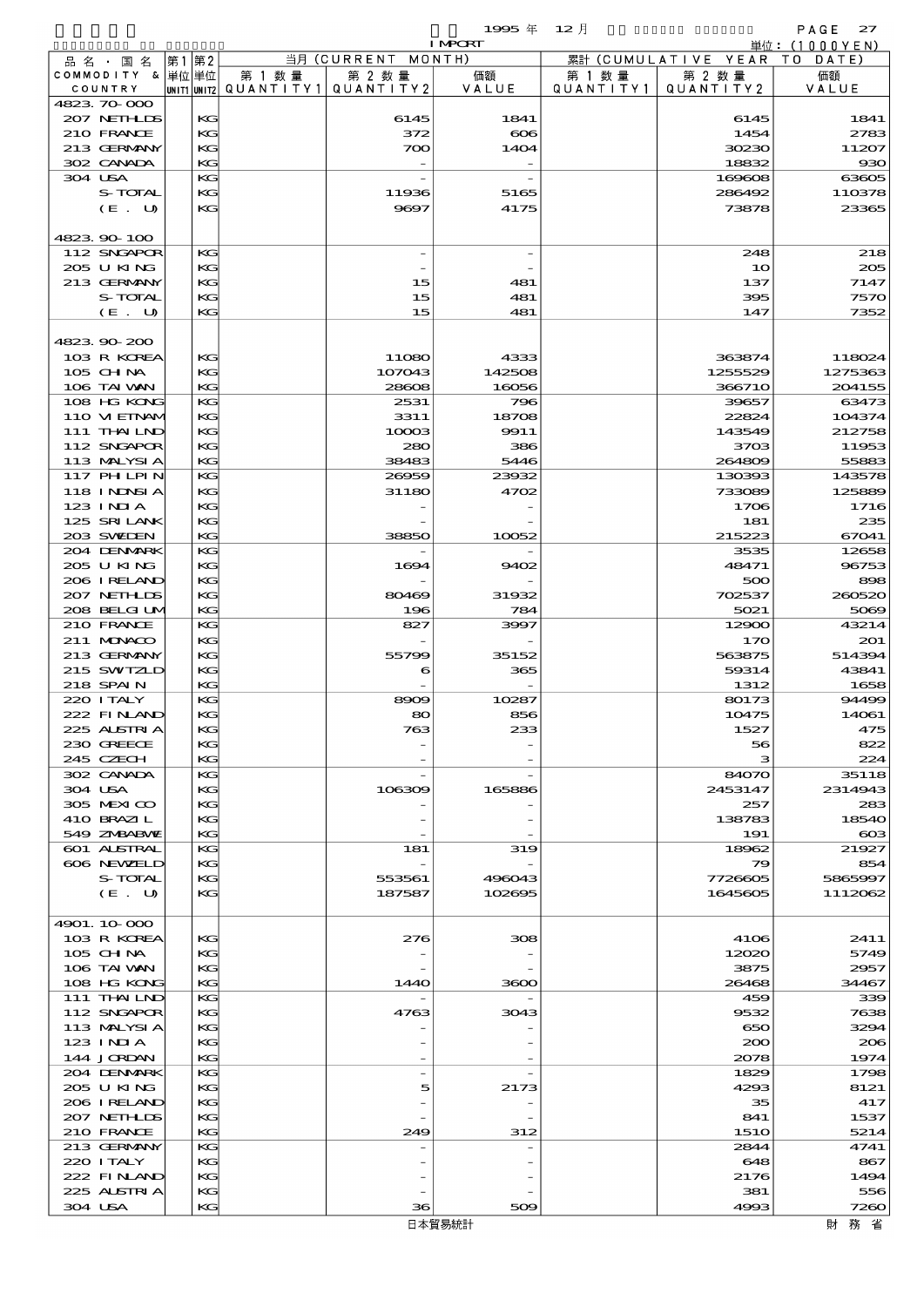$1995 \n& 12 \nparallel$  PAGE 28

|                            |    |          |                                       |               | <b>I MPORT</b>  |           |                              | 単位: (1000YEN)         |
|----------------------------|----|----------|---------------------------------------|---------------|-----------------|-----------|------------------------------|-----------------------|
| 品名・国名                      | 第1 | 第2       |                                       | 当月(CURRENT    | MONTH)          |           | 累計 (CUMULATIVE YEAR TO DATE) |                       |
| COMMODITY & 単位単位           |    |          | 第 1 数量                                | 第 2 数量        | 価額              | 第 1 数量    | 第 2 数量                       | 価額                    |
| COUNTRY                    |    |          | unit1 unit2  QUANT   TY1  QUANT   TY2 |               | VALUE           | QUANTITY1 | QUANTITY 2                   | VALUE                 |
| 4901. 10 000<br>S-TOTAL    |    | KG       |                                       | 6769          | 9945            |           | 78938                        | <b>91040</b>          |
| (E. U)                     |    | KG       |                                       | 254           | 2485            |           | 14557                        | 24745                 |
|                            |    |          |                                       |               |                 |           |                              |                       |
| 4901. 91-000               |    |          |                                       |               |                 |           |                              |                       |
| 103 R KOREA                |    | NO       |                                       |               |                 |           | 32614                        | 35268                 |
| 104 N KOREA                |    | NO       |                                       |               |                 |           | 550                          | 1658                  |
| 105 CH NA                  |    | NO       |                                       | 1500          | 524             |           | 36507                        | 17287                 |
| 106 TAI VAN                |    | NC       |                                       |               |                 |           | 518                          | 645                   |
| 108 HG KONG<br>112 SNGAPOR |    | NO<br>NO |                                       | 1003          | 525             |           | 64290                        | 34441<br>6255         |
| 117 PHLPIN                 |    | NO       |                                       | 504           | 267             |           | 11856<br>50                  | 574                   |
| 118 I NDSI A               |    | NO       |                                       |               |                 |           | 500                          | 439                   |
| 204 DENMARK                |    | NC       |                                       |               |                 |           | 159                          | 6330                  |
| 205 U KING                 |    | NO       |                                       | 16077         | 45318           |           | 190911                       | 309516                |
| 207 NETHLIS                |    | NO       |                                       |               |                 |           | 111                          | 1719                  |
| 208 BELGI UM               |    | NO       |                                       |               |                 |           | <b>401</b>                   | 4036                  |
| 210 FRANCE                 |    | NO       |                                       |               |                 |           | 685                          | 6931                  |
| 213 GERMANY                |    | NO       |                                       | 820           | 1177            |           | 2177                         | 8338                  |
| 215 SWIZLD<br>220 I TALY   |    | NO<br>NO |                                       |               |                 |           | 80<br>17250                  | 2064<br>9186          |
| 225 ALSTRIA                |    | NO       |                                       |               |                 |           | 48                           | 686                   |
| 304 USA                    |    | NO       |                                       | 1398          | 3733            |           | 34494                        | 50746                 |
| 305 MEXICO                 |    | NO       |                                       |               |                 |           | 500                          | 732                   |
| 407 PERU                   |    | NO       |                                       |               |                 |           | 1098                         | 413                   |
| 410 BRAZIL                 |    | NO       |                                       |               |                 |           | 80                           | 214                   |
| 506 EGYPT                  |    | NO       |                                       |               |                 |           | 200                          | 500                   |
| S-TOTAL                    |    | NO       |                                       | 21302         | 51544           |           | 395079                       | 497978                |
| (E. U)                     |    | NO       |                                       | 16897         | 46495           |           | 211742                       | 346742                |
| 4901.99-000                |    |          |                                       |               |                 |           |                              |                       |
| 103 R KOREA                |    | KG       |                                       | 12725         | 1251O           |           | 216425                       | 136858                |
| 104 N KOREA                |    | KG       |                                       | 8100          | 8209            |           | 38684                        | 29457                 |
| $105$ CHNA                 |    | KG       |                                       | 26837         | 23553           |           | 368181                       | 348647                |
| 106 TAI VAN                |    | KG       |                                       | 43168         | 36127           |           | 488826                       | 327270                |
| 108 HG KONG                |    | KG       |                                       | 39697         | 39431           |           | 933051                       | 1100046               |
| 110 VI EINAM               |    | KG       |                                       |               |                 |           | 289                          | 539                   |
| 111 THAILND                |    | KG       |                                       | 1082          | 1265            |           | 14880                        | 15126                 |
| 112 SNGAPOR<br>113 MALYSIA |    | KG<br>KG |                                       | 667868        | 272144<br>9587  |           | 4798046<br>148614            | 2471998<br>79320      |
| 117 PHLPIN                 |    | KG       |                                       | 14495         |                 |           | 1154                         | 3342                  |
| 118 INNSI A                |    | KG       |                                       |               |                 |           | 1423                         | 2412                  |
| 122 NYANAR                 |    | KG       |                                       |               |                 |           | 150                          | 711                   |
| $123$ INJA                 |    | KС       |                                       | 1061          | 1985            |           | 13517                        | 20564                 |
| 125 SRILANK                |    | KG       |                                       |               |                 |           | 200                          | 1024                  |
| 129 MACAO                  |    | KG       |                                       |               |                 |           | 291                          | $\boldsymbol{\infty}$ |
| 137 SU ARAB                |    | KG       |                                       |               |                 |           | 400                          | 308                   |
| 143 ISRAEL<br>146 LEBANON  |    | KG       |                                       |               |                 |           | 463                          | 654                   |
| 202 NORWAY                 |    | KG<br>KG |                                       |               |                 |           | 49<br>490                    | <b>21O</b><br>694     |
| 203 SWIDEN                 |    | KG       |                                       | 290           | 1057            |           | 2420                         | 7726                  |
| 204 DENMARK                |    | KG       |                                       | 480           | 1355            |           | 17072                        | 35327                 |
| 205 U KING                 |    | KG       |                                       | 223304        | 506868          |           | 1775657                      | 5540861               |
| 206 I RELAND               |    | KG       |                                       | 133           | 657             |           | 8644                         | 21738                 |
| 207 NETHLIS                |    | KG       |                                       | 17859         | 134254          |           | 133456                       | 1136482               |
| 208 BELGI UM               |    | KG       |                                       | 908           | 1785            |           | 33747                        | 30811                 |
| 210 FRANCE                 |    | KG       |                                       | 10504         | 61008           |           | 223105                       | 849474                |
| 213 GERMANY<br>215 SWIZLD  |    | KG<br>KG |                                       | 35765<br>6560 | 234491<br>52295 |           | 429636<br>105099             | 2501199<br>537593     |
| 217 PORTUGL                |    | KG       |                                       |               |                 |           | 2051                         | 4129                  |
| 218 SPAIN                  |    | KG       |                                       | 1434          | 3163            |           | 83646                        | 115797                |
| 220 I TALY                 |    | KG       |                                       | 26579         | 24548           |           | 397804                       | 365910                |
| 222 FINAND                 |    | KG       |                                       |               |                 |           | 170                          | 894                   |
| 224 RUSSI AN               |    | KG       |                                       | 575           | 454             |           | 35114                        | 47503                 |
| 225 ALSTRIA                |    | KG       |                                       | 308           | 3775            |           | 5527                         | 25880                 |
| 227 H.NGARY                |    | KG       |                                       |               |                 |           | 120                          | 259                   |
| 230 GREECE<br>234 TURKEY   |    | KG<br>KG |                                       |               |                 |           | 301<br>888                   | 1429<br>1433          |
| 242 SLOVEN                 |    | KG       |                                       |               |                 |           | 119361                       | 41900                 |
| 243 BOS HER                |    | KG       |                                       | 5             | 269             |           | 5                            | 269                   |
| 245 CZECH                  |    | KG       |                                       |               |                 |           | 96                           | 289                   |
| 246 SLOVAK                 |    | KG       |                                       |               |                 |           | 350                          | 270                   |
| 302 CANADA                 |    | KG       |                                       | 1848          | 5719            |           | 15811                        | 35123                 |
| 304 USA                    |    | KG       |                                       | 190782        | 571803          |           | 3487777                      | 7676588               |
| 305 MEXICO                 |    | KG       |                                       |               |                 |           | 357                          | 933                   |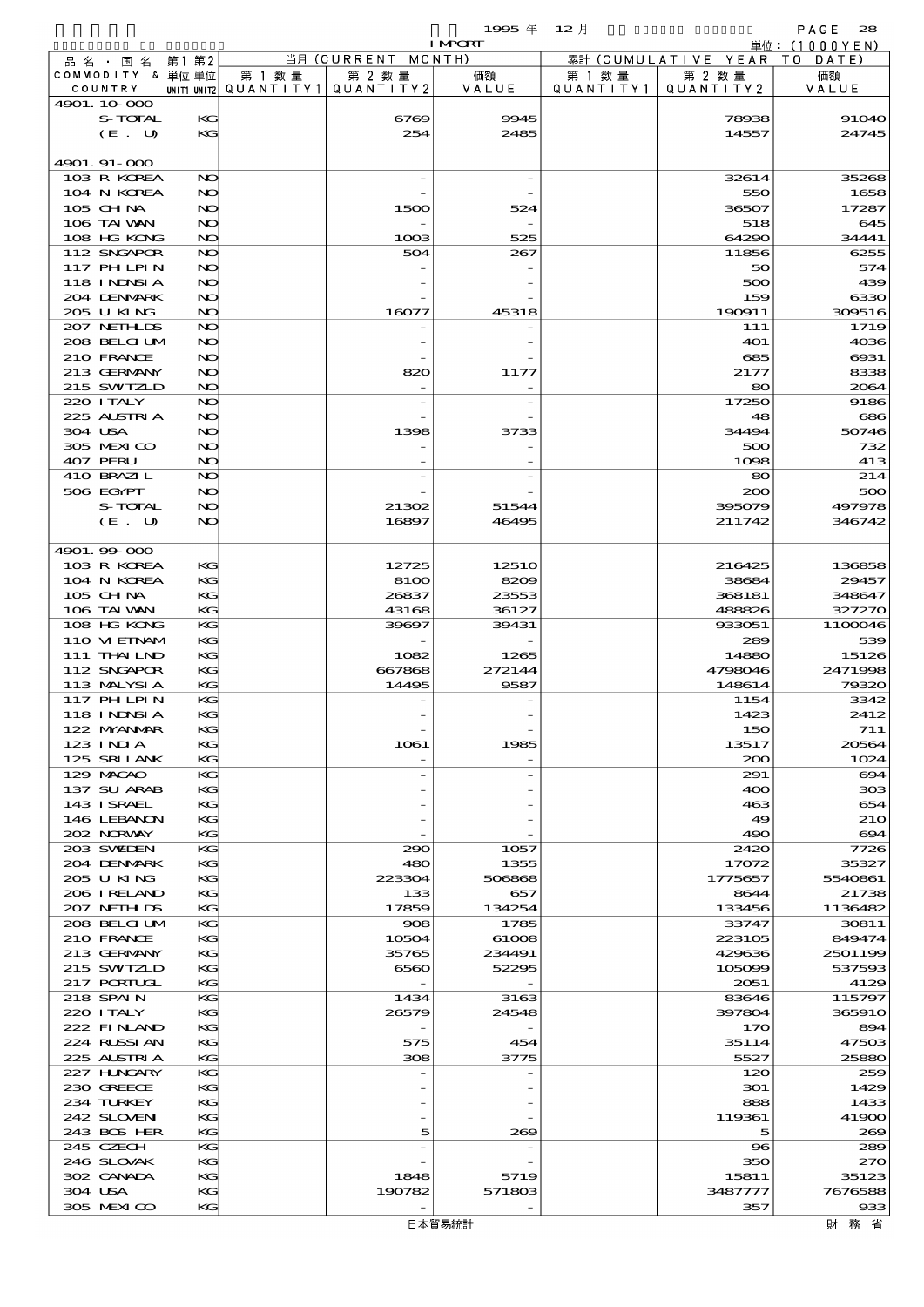$1995 \# 12$   $\frac{1}{2}$   $\frac{1}{2}$   $\frac{1}{2}$   $\frac{1}{2}$   $\frac{1}{2}$   $\frac{1}{2}$   $\frac{1}{2}$   $\frac{1}{2}$   $\frac{1}{2}$   $\frac{1}{2}$   $\frac{1}{2}$   $\frac{1}{2}$   $\frac{1}{2}$   $\frac{1}{2}$   $\frac{1}{2}$   $\frac{1}{2}$   $\frac{1}{2}$   $\frac{1}{2}$   $\frac{1}{2}$   $\frac{1}{2}$   $\frac{1}{2}$ 

|                            |          |        |                                       | <b>I MPORT</b> |                   |                              | 単位: (1000YEN)    |
|----------------------------|----------|--------|---------------------------------------|----------------|-------------------|------------------------------|------------------|
| 品 名 ・ 国 名                  | 第1第2     |        | 当月 (CURRENT MONTH)                    |                |                   | 累計 (CUMULATIVE YEAR TO DATE) |                  |
| COMMODITY & 単位単位           |          | 第 1 数量 | 第 2 数量                                | 価額             | 第 1 数量            | 第 2 数量                       | 価額               |
| COUNTRY<br>4901.99-000     |          |        | UNIT1 UNIT2  QUANT   TY1  QUANT   TY2 | VALUE          | Q U A N T I T Y 1 | QUANTITY 2                   | VALUE            |
| 401 COLMBIA                | KG       |        |                                       |                |                   | 5549                         | 6630             |
| 406 ECUADOR                | KG       |        | 11859                                 | 12056          |                   | 11859                        | 12056            |
| 408 BOLIVIA                | KG       |        |                                       |                |                   | 159                          | 384              |
| 409 CHLE                   | KG       |        |                                       |                |                   | 950                          | 269              |
| 410 BRAZIL                 | KG       |        | 192                                   | 354            |                   | 9452                         | 15014            |
| 413 ARCENT<br>524 N GERIA  | КC<br>KG |        |                                       |                |                   | 2162<br>$\infty$             | 2989<br>6136     |
| 601 ALSTRAL                | КC       |        | 58584                                 | 17931          |                   | 1393626                      | 357273           |
| 606 NEWELD                 | KG       |        | 324                                   | 1141           |                   | 6043                         | 10556            |
| S-TOTAL                    | KG       |        | 1403326                               | 2039794        |                   | 15333747                     | 23930993         |
| (E. U)                     | KG       |        | 317564                                | 972961         |                   | 3113236                      | 10637657         |
|                            |          |        |                                       |                |                   |                              |                  |
| 4902.10.000                |          |        |                                       |                |                   |                              |                  |
| 108 HG KONG                | NO       |        | 70217                                 | 9469           |                   | 794167                       | 107017           |
| 207 NETHLIS<br>210 FRANCE  | NO<br>NO |        | 14195                                 | 6812           |                   | 7000<br>170143               | 1354<br>80669    |
| 304 USA                    | NO       |        |                                       |                |                   | 25213                        | 2939             |
| S-TOTAL                    | NO       |        | 84412                                 | 16281          |                   | 996523                       | 191979           |
| $(E_U U)$                  | NO       |        | 14195                                 | 6812           |                   | 177143                       | 82023            |
|                            |          |        |                                       |                |                   |                              |                  |
| 4902.90-010                |          |        |                                       |                |                   |                              |                  |
| 105 CH NA                  | NO       |        |                                       |                |                   | 23760                        | 3241             |
| 106 TAI VAN                | NO       |        |                                       |                |                   | 10000                        | 437              |
| 108 HG KONG<br>112 SNGAPOR | NO<br>NO |        |                                       |                |                   | 5600<br>30850                | 560<br>1078      |
| 117 PHLPIN                 | NO       |        | 13000                                 | 218            |                   | 39400                        | 1206             |
| 205 U KING                 | NO       |        |                                       |                |                   | 2600                         | 553              |
| 210 FRANCE                 | NO       |        | 10000                                 | 217            |                   | 41500                        | 1318             |
| 213 GERMANY                | NO       |        |                                       |                |                   | 8250                         | $\infty$         |
| 304 USA                    | NO       |        |                                       |                |                   | 25280                        | 4345             |
| 410 BRAZIL                 | NO       |        |                                       |                |                   | 7474                         | 1788             |
| S-TOTAL                    | NO       |        | 23000                                 | 435            |                   | 194714                       | 15222            |
| (E. U)                     | NO       |        | 10000                                 | 217            |                   | 52350                        | 2567             |
| 4902.90-090                |          |        |                                       |                |                   |                              |                  |
| 103 R KOREA                | NO       |        | 142819                                | 9342           |                   | 1601851                      | 92541            |
| 105 CH NA                  | NO       |        | 50300                                 | 10340          |                   | 512773                       | 130019           |
| 106 TAI VAN                | NO       |        | 1000                                  | 372            |                   | 17434                        | 6543             |
| 108 HG KONG                | NO       |        | 88450                                 | 21864          |                   | 938494                       | 212982           |
| 111 THAILND                | NO       |        | 40309                                 | 5245           |                   | 343712                       | 38640            |
| 112 SNGAPOR                | NO<br>NO |        | 332533                                | 49343          |                   | 7490098                      | 928272           |
| 113 MALYSIA<br>117 PH LPIN | NO       |        |                                       |                |                   | 5658<br>350                  | 1482<br>$\infty$ |
| <b>118 INNSIA</b>          | NO       |        |                                       |                |                   | 5000                         | 261              |
| 123 INIA                   | NO       |        |                                       |                |                   | 2628                         | 1688             |
| 127 BANCLA                 | NO       |        |                                       |                |                   | 3400                         | 885              |
| 143 ISRAEL                 | NO       |        |                                       |                |                   | 1920                         | 236              |
| 146 LEBANON                | NO       |        |                                       |                |                   | 67                           | 354              |
| 202 NRWAY                  | NO       |        |                                       |                |                   | 19550                        | $\Theta$ 16      |
| 203 SWIDEN                 | NO<br>NO |        | 5202                                  | 1989           |                   | <b>10010</b><br>35083        | 3366             |
| 204 DENMARK<br>205 U KING  | NO       |        | 1800<br>100721                        | 1470<br>157420 |                   | 1935376                      | 99863<br>4527545 |
| 206 I RELAND               | NO       |        | 792                                   | 1426           |                   | 21299                        | 99953            |
| 207 NETHLIS                | NO       |        | 56486                                 | 27481          |                   | 1100838                      | 1808071          |
| 208 BELGI UM               | NO       |        |                                       |                |                   | 7801                         | 2312             |
| 2009 LUXMBRG               | NO       |        |                                       |                |                   | 23130                        | 9868             |
| 210 FRANCE                 | NO       |        | 39916                                 | 27607          |                   | 595405                       | 466083           |
| 213 GERMANY                | NO       |        | 20483                                 | 35203          |                   | 588406                       | 1316889          |
| 215 SWIZLD<br>218 SPAIN    | NO<br>NO |        | 12527<br>580                          | 18741<br>1096  |                   | 114443<br>12071              | 543982<br>11227  |
| 220 I TALY                 | NO       |        | 16136                                 | 18077          |                   | 309342                       | 248824           |
| 222 FINAND                 | NO       |        |                                       |                |                   | 7750                         | 1223             |
| 223 POLAND                 | NO       |        |                                       |                |                   | 900                          | 1459             |
| 224 RUSSIAN                | NO       |        |                                       |                |                   | 625                          | 235              |
| 225 ALSTRIA                | NO       |        |                                       |                |                   | 12093                        | 52384            |
| 230 GREECE                 | NO       |        |                                       |                |                   | 1520                         | 702              |
| 233 CYPRUS                 | NO       |        |                                       |                |                   | 576                          | 1028             |
| 238 UKRAINE<br>245 CZECH   | NO<br>NO |        |                                       |                |                   | 2009<br>13520                | 311<br>636       |
| 302 CANADA                 | NO       |        | 450                                   | 319            |                   | 17689                        | 6192             |
| 304 USA                    | NO       |        | 573861                                | 317551         |                   | 8575395                      | 6287823          |
| 305 MEXICO                 | NO       |        |                                       |                |                   | 170                          | 558              |
| 408 BOLIVIA                | NO       |        |                                       |                |                   | 1300                         | 580              |
| 410 BRAZIL                 | NO       |        | 90266                                 | 27983          |                   | 936979                       | 282284           |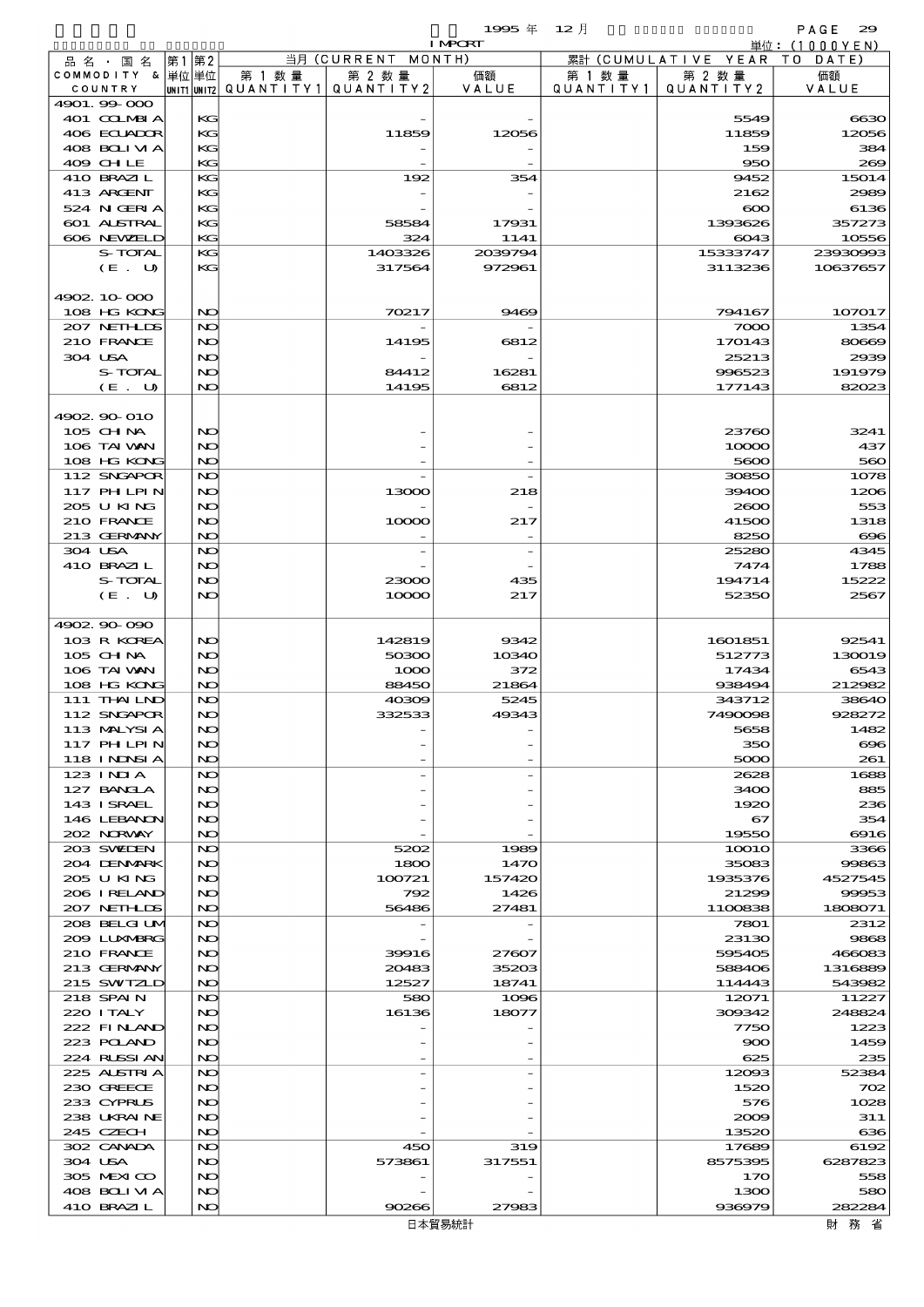|                             |          |        |                                                  | <b>I MPORT</b> |        |                                 | 単位: (1000YEN)    |
|-----------------------------|----------|--------|--------------------------------------------------|----------------|--------|---------------------------------|------------------|
| 品名・国名                       | 第1第2     |        | 当月 (CURRENT MONTH)                               |                |        | 累計 (CUMULATIVE YEAR TO DATE)    |                  |
| COMMODITY & 単位単位<br>COUNTRY |          | 第 1 数量 | 第 2 数量<br> UNIT1 UNIT2  QUANT   TY1  QUANT   TY2 | 価額<br>VALUE    | 第 1 数量 | 第 2 数量<br>QUANTITY1   QUANTITY2 | 価額<br>VALUE      |
| 4902.90-090                 |          |        |                                                  |                |        |                                 |                  |
| 413 ARGENT                  | NO       |        |                                                  |                |        | 970                             | 230              |
| 541 KENYA                   | NO       |        |                                                  |                |        | 986                             | 200              |
| 601 ALSTRAL                 | NO       |        |                                                  |                |        | 38804                           | 10211            |
| 606 NEWELD<br>620 GLAM      | NO<br>NO |        |                                                  |                |        | 24                              | 311              |
| S-TOTAL                     | NO       |        | 1574631                                          | 732869         |        | 31006<br>25338455               | 4764<br>17210646 |
| (E. U)                      | NO       |        | 242116                                           | 271769         |        | 4660124                         | 864831C          |
|                             |          |        |                                                  |                |        |                                 |                  |
| 4903 00 000                 |          |        |                                                  |                |        |                                 |                  |
| 105 CH NA                   | NO       |        | 103457                                           | 28482          |        | 1890973                         | 494448           |
| 106 TAI VAN                 | NO       |        |                                                  |                |        | 483575                          | 70857            |
| 108 HG KONG<br>111 THAILND  | NO<br>NC |        | 37388                                            | 7567           |        | 1104844<br>134774               | 26769E<br>35667  |
| 112 SNGAPOR                 | NO       |        | 29956                                            | 13314          |        | 854900                          | 172586           |
| 204 DENMARK                 | NO       |        |                                                  |                |        | 39724                           | 4100             |
| 205 U KING                  | NO       |        | 112549                                           | 15288          |        | 1162114                         | 128052           |
| 207 NETHLIS                 | NO       |        |                                                  |                |        | 41096                           | 2392             |
| 208 BELGI UM                | NC       |        | 16146                                            | 8073           |        | 52044                           | 25302            |
| 210 FRANCE                  | NO       |        | 29354                                            | 9829           |        | 162725                          | 72757            |
| 213 GERMANY<br>215 SWIZLD   | NO<br>NO |        | <b>1O1O</b>                                      | 996            |        | 16971<br>8619                   | 14194<br>8523    |
| 218 SPAIN                   | NO       |        |                                                  |                |        | 2672                            | 1100             |
| 220 I TALY                  | NC       |        | 13255                                            | 4679           |        | 306287                          | 70582            |
| 222 FINLAND                 | NO       |        |                                                  |                |        | 28363                           | 8901             |
| 227 H.NGARY                 | NO       |        |                                                  |                |        | 7200                            | 242              |
| 302 CANADA                  | NO       |        |                                                  |                |        | 78340                           | 23031            |
| 304 USA                     | NO       |        | 79380                                            | 86641          |        | 1048387                         | 664719           |
| 401 COLMBIA<br>406 ECUADOR  | NC<br>NO |        | 2001                                             | 679            |        | 188226<br>122201                | 52229<br>42439   |
| 601 ALSTRAL                 | NO       |        |                                                  |                |        | 4660                            | 2305             |
| 606 NEWELD                  | NO       |        |                                                  |                |        | 10368                           | 587              |
| S-TOTAL                     | NO       |        | 424496                                           | 175548         |        | 7749063                         | 2162722          |
| (E. U)                      | NO       |        | 171304                                           | 37869          |        | 1811996                         | 327392           |
|                             |          |        |                                                  |                |        |                                 |                  |
| 4904.00.000                 |          |        |                                                  |                |        |                                 |                  |
| 106 TAI VAN<br>108 HG KONG  | KG<br>KG |        |                                                  |                |        | 21154<br>818                    | 19890<br>472     |
| 205 U KING                  | KG       |        | 5393                                             | 14030          |        | 45664                           | 136470           |
| 207 NETHLIS                 | KG       |        | 53                                               | 407            |        | 2598                            | 12644            |
| 208 BELGI UM                | KG       |        |                                                  |                |        | $\infty$                        | 481              |
| 210 FRANCE                  | KG       |        | 1963                                             | 8725           |        | 19902                           | 87177            |
| 213 GERMANY                 | КG       |        | 4794                                             | 17034          |        | 80052                           | 216390           |
| 215 SWIZLD                  | KС       |        |                                                  |                |        | 463                             | 1485             |
| 220 I TALY<br>223 POLAND    | KG<br>KG |        | 515<br>$\overline{\phantom{a}}$                  | 1459           |        | 4008<br>812                     | 11841<br>233     |
| 225 ALSTRIA                 | KG       |        | 161                                              | 778            |        | 3423                            | 13502            |
| 227 HNGARY                  | KG       |        | 90                                               | 263            |        | 1425                            | 4000             |
| 304 USA                     | KG       |        | 5385                                             | 12321          |        | 80830                           | 185488           |
| 410 BRAZIL                  | KG       |        |                                                  |                |        | 32                              | 335              |
| S-TOTAL                     | KG       |        | 18354                                            | 55017          |        | 261201                          | 692615           |
| (E. U)                      | KG       |        | 12879                                            | 42433          |        | 155667                          | 478506           |
| 4905, 10-000                |          |        |                                                  |                |        |                                 |                  |
| 103 R KOREA                 | KG       |        | 1265                                             | <b>1610</b>    |        | 16786                           | 30059            |
| 105 CH NA                   | KG       |        |                                                  |                |        | 25664                           | 7163             |
| 106 TAI VAN                 | KG       |        | 12343                                            | 14770          |        | 53687                           | 65494            |
| 108 HG KONG                 | KG       |        | 246                                              | 265            |        | 1018                            | 159C             |
| 112 SNGAPOR                 | KG       |        |                                                  |                |        | 15                              | 284              |
| 204 DENMARK<br>205 U KING   | KG<br>KG |        | $\overline{\phantom{a}}$                         |                |        | 2604<br>132                     | 8063<br>1721     |
| 210 FRANCE                  | KG       |        |                                                  |                |        | 8                               | 274              |
| 218 SPAIN                   | KG       |        | 250                                              | 241            |        | 4024                            | 2413             |
| 220 I TALY                  | KG       |        |                                                  |                |        | 1993                            | 3176             |
| 302 CANADA                  | KG       |        |                                                  |                |        | 620                             | 1414             |
| 304 USA                     | KG       |        | 192                                              | 473            |        | 20039                           | 40001            |
| S-TOTAL<br>(E. U)           | KG<br>KG |        | 14296<br>250                                     | 17359<br>241   |        | 127490<br>8761                  | 161655<br>15647  |
|                             |          |        |                                                  |                |        |                                 |                  |
| 4905, 91-000                |          |        |                                                  |                |        |                                 |                  |
| 105 CH NA                   | KG       |        | $\overline{\phantom{a}}$                         |                |        | 616                             | $\alpha$         |
| 112 SNGAPOR                 | KG       |        |                                                  |                |        | 6389                            | 10086            |
| 205 U KING                  | KG       |        | 643                                              | 4956           |        | 2569                            | 14225            |
| 207 NETHLIS                 | KG       |        |                                                  |                |        | 285                             | 2635             |
| 210 FRANCE                  | KG       |        | 42                                               | 435            |        | 42                              | 435              |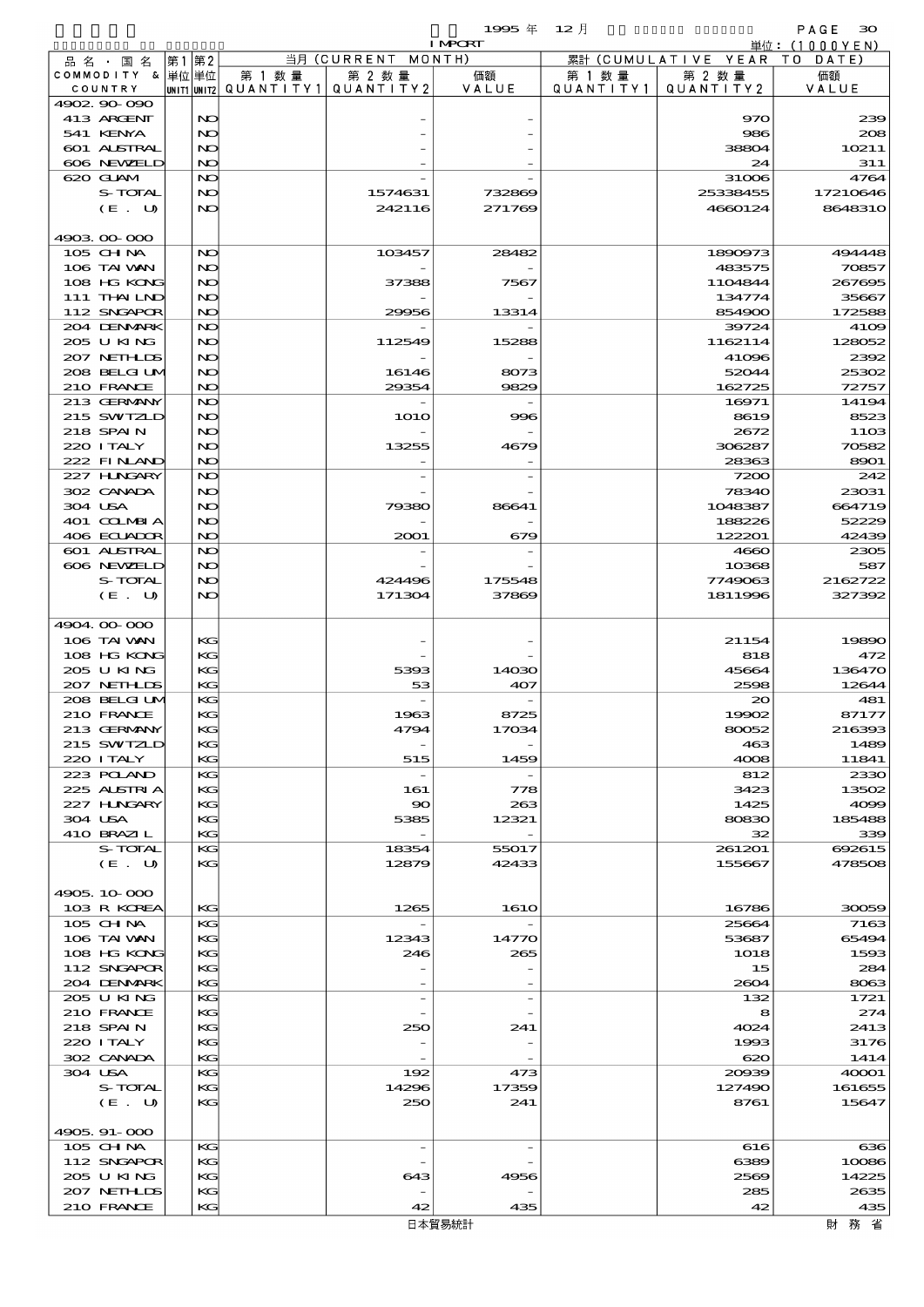$1995 \nless 12 \nless 12$ 

|                            |          |                                       |                    | <b>I MPORT</b> |           |                              | 単位: (1000YEN)  |
|----------------------------|----------|---------------------------------------|--------------------|----------------|-----------|------------------------------|----------------|
| 品名・国名                      | 第1 第2    |                                       | 当月 (CURRENT MONTH) |                |           | 累計 (CUMULATIVE YEAR TO DATE) |                |
| COMMODITY & 単位単位           |          | 第 1 数量                                | 第 2 数量             | 価額             | 第 1 数 量   | 第 2 数量                       | 価額             |
| COUNTRY<br>4905, 91-000    |          | UNIT1 UNIT2  QUANT   TY1  QUANT   TY2 |                    | VALUE          | QUANTITY1 | QUANTITY 2                   | VALUE          |
| 213 GERMANY                | KG       |                                       | 14                 | 1151           |           | 897                          | 5074           |
| 220 I TALY                 | KG       |                                       |                    |                |           | 4584                         | 3063           |
| 224 RUSSI AN               | KG       |                                       |                    |                |           | 390                          | <b>41O</b>     |
| 230 GREECE                 | KG       |                                       |                    |                |           | 684                          | 854            |
| 302 CANADA                 | KG       |                                       |                    |                |           | 40                           | 654            |
| 304 USA                    | KG       |                                       | 2461               | 5481           |           | 22435                        | 43696          |
| 601 ALSTRAL                | KG       |                                       |                    |                |           | 166                          | 473            |
| S-TOTAL                    | KG       |                                       | 3160<br>ಱ          | 12023<br>6542  |           | 39097<br>9061                | 82241          |
| (E. U)                     | KG       |                                       |                    |                |           |                              | 26286          |
| 4905.99-000                |          |                                       |                    |                |           |                              |                |
| 103 R KOREA                | KG       |                                       |                    |                |           | 3657                         | 9488           |
| 105 CHNA                   | KG       |                                       |                    |                |           | 1780                         | 4645           |
| 110 VIEINAM                | KG       |                                       | 54                 | 784            |           | 184                          | 1284           |
| 111 THAILND                | KG       |                                       |                    |                |           | 38                           | 245            |
| 112 SNGAPOR                | KG       |                                       | 394                | 341            |           | 1320                         | 5697           |
| 118 INNSI A                | KG       |                                       |                    |                |           | 360                          | 426            |
| 202 NORWAY                 | KG       |                                       |                    |                |           | 42                           | 2073           |
| 205 U KING<br>207 NETHLIS  | KG<br>KG |                                       | 1303               | 9672           |           | 16394<br>1138                | 123679<br>1613 |
| 210 FRANCE                 | KG       |                                       | 230                | 639            |           | 2080                         | 5315           |
| 213 GERMANY                | KG       |                                       | 125                | 983            |           | 1006                         | 19679          |
| 215 SWIZLD                 | KG       |                                       |                    |                |           | 824                          | 2152           |
| $217$ PORTUGL              | KG       |                                       |                    |                |           | 650                          | $\alpha$       |
| 224 RUSSI AN               | KG       |                                       | $\overline{a}$     |                |           | 33                           | 198220         |
| 225 ALSTRIA                | KG       |                                       | 1017               | 1049           |           | 3153                         | 3091           |
| 232 BULGAR                 | KG       |                                       |                    |                |           | 160                          | 345            |
| 302 CANADA                 | KG       |                                       | 220                | 453            |           | 1233                         | 3168           |
| 304 USA<br>601 ALSTRAL     | KG       |                                       | 301                | 1738           |           | 23762<br>751                 | 23743<br>9187  |
| 606 NEWELD                 | KG<br>KG |                                       | 151                | 1973           |           | 240                          | 1694           |
| S-TOTAL                    | KG       |                                       | 3795               | 17632          |           | 58805                        | 421780         |
| (E. U)                     | KG       |                                       | 2675               | 12343          |           | 24421                        | 159413         |
|                            |          |                                       |                    |                |           |                              |                |
| 4906 00 000                |          |                                       |                    |                |           |                              |                |
| 103 R KOREA                | KG       |                                       | 917                | 33794          |           | 14132                        | 436754         |
| 105 CH NA                  | KG       |                                       |                    |                |           | 21                           | 863            |
| 106 TAI VAN                | KG       |                                       | 2                  | 3572           |           | 81                           | 65149          |
| 108 HG KONG<br>111 THAILND | KG<br>KG |                                       |                    |                |           | 3148<br>179                  | 4178<br>237    |
| 112 SNGAPOR                | KG       |                                       |                    |                |           | $\mathbf o$                  | 313            |
| 113 MALYSIA                | KG       |                                       |                    |                |           | 46                           | 416            |
| 118 I NINSI A              | KG       |                                       |                    |                |           | 1502                         | 1480           |
| 203 SVELEN                 | KG       |                                       |                    |                |           | $\mathbf o$                  | 554            |
| 204 DENMARK                | KG       |                                       |                    |                |           | 12                           | 455            |
| 205 U KING                 | KG       |                                       | 118                | 1417           |           | 386                          | 18604          |
| 207 NETHLIS                | KG       |                                       |                    |                |           | 12                           | 17277          |
| 210 FRANCE                 | KG       |                                       |                    |                |           | 1039                         | 5461           |
| 213 GERMANY<br>215 SWIZLD  | KG<br>KG |                                       | з                  | 351            |           | 214<br>37                    | 2199<br>41O    |
| 220 I TALY                 | KG       |                                       |                    |                |           | 164                          | 38236          |
| 222 FINAND                 | KG       |                                       |                    |                |           | $\mathbf o$                  | 717            |
| 304 USA                    | KG       |                                       | 21                 | 7758           |           | 1209                         | 64531          |
| 601 ALSTRAL                | KG       |                                       |                    |                |           | 180                          | 1617           |
| S-TOTAL                    | KG       |                                       | 1061               | 46892          |           | 22362                        | 659451         |
| (E. U)                     | KG       |                                       | 121                | 1768           |           | 1827                         | 83503          |
|                            |          |                                       |                    |                |           |                              |                |
| 4907.00-000<br>108 HG KONG |          |                                       |                    |                |           |                              |                |
| 111 THAILND                | KG<br>KG |                                       | $\mathbf o$        | 2880           |           | $\mathbf o$<br>$\mathbf o$   | 36083<br>446   |
| 118 I NDSI A               | KG       |                                       |                    |                |           | $\mathbf o$                  | 204            |
| 205 U KING                 | KG       |                                       |                    |                |           | 1                            | 448            |
| 207 NETHLIS                | KG       |                                       |                    |                |           | 17                           | 1625           |
| 210 FRANCE                 | KG       |                                       |                    |                |           | з                            | 2469           |
| 224 RUSSI AN               | KG       |                                       | 359                | 498            |           | 359                          | 498            |
| 239 BELARUS                | KG       |                                       |                    |                |           | 2                            | 390            |
| 240 MIDOVA                 | KG       |                                       |                    |                |           | 10                           | 308            |
| 242 SLOVEN<br>302 CANADA   | KG<br>KG |                                       |                    |                |           | 6<br>$\mathbf o$             | 396<br>974     |
| 304 USA                    | KG       |                                       | 289                | 5086           |           | 2771                         | 90278          |
| 310 N CARAG                | KG       |                                       |                    |                |           | $\mathbf o$                  | 2002           |
| 319 BARBADS                | KG       |                                       |                    |                |           | 6                            | 396            |
| 323 DOMNICA                | КG       |                                       |                    |                |           | $\mathbf o$                  | 3165           |
| 327 F WIND                 | KG       |                                       |                    |                |           | O                            | 333            |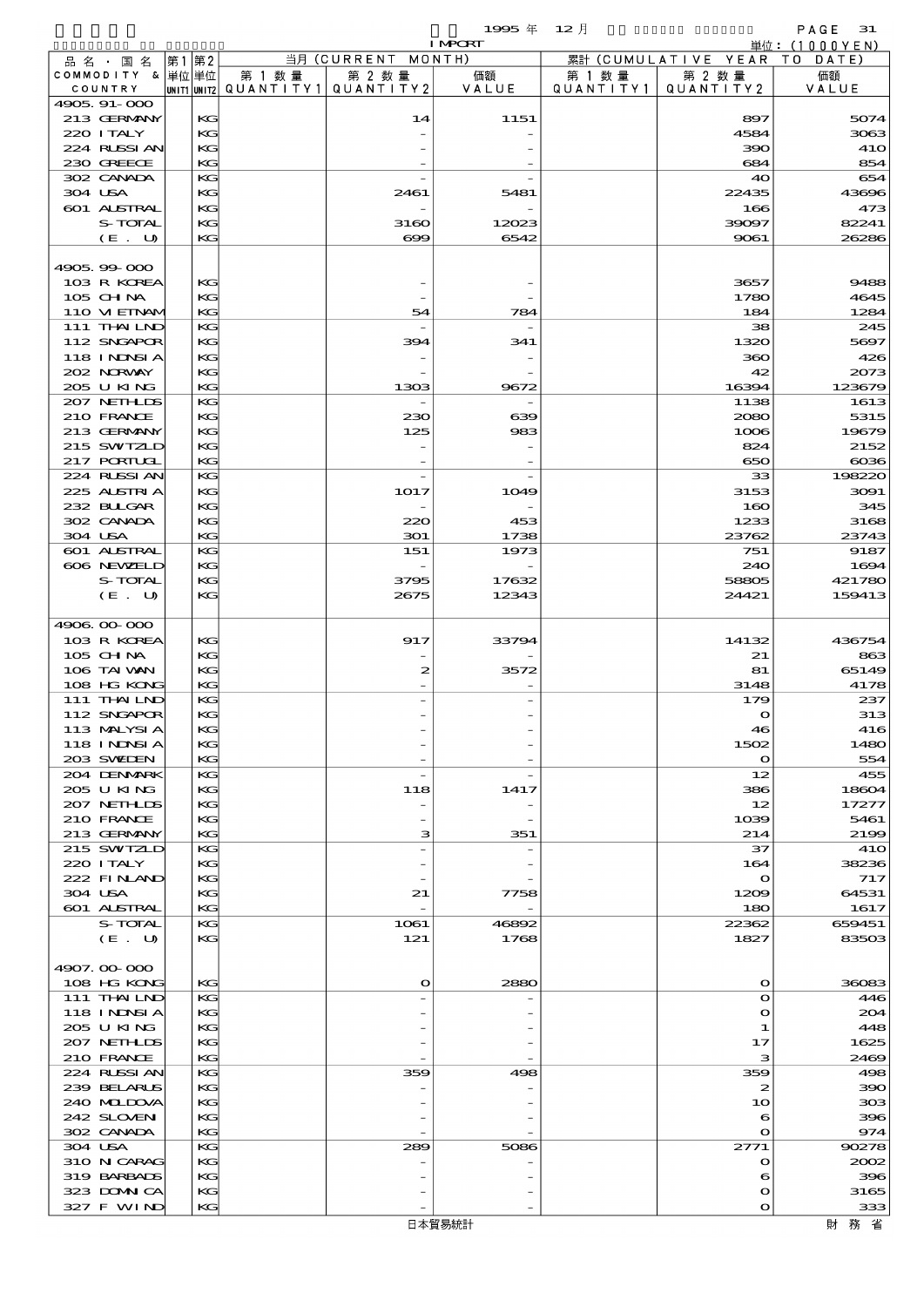$1995 \n& 12 \nparallel$  PAGE 32

|                             |          |        |                                                  | <b>I MPORT</b> |                     |                              | 単位: (1000YEN)   |
|-----------------------------|----------|--------|--------------------------------------------------|----------------|---------------------|------------------------------|-----------------|
| 品名・国名                       | 第1 第2    |        | 当月 (CURRENT MONTH)                               |                |                     | 累計 (CUMULATIVE YEAR TO DATE) |                 |
| COMMODITY & 単位単位<br>COUNTRY |          | 第 1 数量 | 第 2 数量<br> UNIT1 UNIT2  QUANT   TY1  QUANT   TY2 | 価額<br>VALUE    | 第 1 数量<br>QUANTITY1 | 第 2 数量<br>QUANTITY 2         | 価額<br>VALUE     |
| 4907.00-000                 |          |        |                                                  |                |                     |                              |                 |
| 541 KENYA                   | KG       |        |                                                  |                |                     | $\mathbf o$                  | 833             |
| S-TOTAL                     | KG       |        | 648                                              | 8464           |                     | 3175                         | 140843          |
| (E. U)                      | KG       |        |                                                  |                |                     | 21                           | 4542            |
|                             |          |        |                                                  |                |                     |                              |                 |
| 4908 10 000                 | КC       |        |                                                  |                |                     |                              | 2522            |
| 103 R KOREA<br>105 CHNA     | KG       |        |                                                  |                |                     | 1022<br>227                  | 1152            |
| 106 TAI VAN                 | KG       |        |                                                  |                |                     | 276                          | 1212            |
| 111 THAILND                 | KG       |        |                                                  |                |                     | 119                          | 218             |
| 112 SNGAPOR                 | KG       |        |                                                  |                |                     | 67                           | 202             |
| 205 U KING                  | KG       |        | 409                                              | 1962           |                     | 2416                         | 5450            |
| 210 FRANCE                  | KG       |        | 960                                              | 8850           |                     | 3724                         | 26007           |
| 213 GERMANY                 | KG       |        | 324                                              | 4827           |                     | 3095                         | 41080           |
| 220 I TALY<br>304 USA       | KG<br>KG |        | 116                                              | 1150<br>4831   |                     | 1106                         | 10291           |
| S-TOTAL                     | KG       |        | 571<br>2380                                      | 21620          |                     | 1419<br>13471                | 22302<br>110436 |
| (E. U)                      | KG       |        | 1809                                             | 16789          |                     | 10341                        | 82828           |
|                             |          |        |                                                  |                |                     |                              |                 |
| 4908 90 000                 |          |        |                                                  |                |                     |                              |                 |
| 103 R KOREA                 | KС       |        | 327                                              | 848            |                     | 7943                         | 13628           |
| 105 CHNA                    | KG       |        | 85                                               | 588            |                     | 1025                         | 6123            |
| 106 TAI VAN                 | KG       |        |                                                  |                |                     | 3634                         | 11145           |
| 108 HG KONG                 | KG<br>KG |        |                                                  |                |                     | 11O<br>987                   | 329             |
| 113 MALYSIA<br>204 DENMARK  | KG       |        | 759                                              | $\infty$       |                     | 1819                         | 1791<br>2776    |
| 205 U KING                  | KG       |        | 6356                                             | 18009          |                     | 67133                        | 157204          |
| 207 NETHLIS                 | KG       |        |                                                  |                |                     | 43                           | 295             |
| 208 BELGI UM                | KG       |        | 205                                              | 500            |                     | 7687                         | 21430           |
| 210 FRANCE                  | KG       |        | 2191                                             | 6733           |                     | 25508                        | 72672           |
| 213 GERMANY                 | KG       |        | 4199                                             | 8417           |                     | 51101                        | 105013          |
| 215 SWIZLD                  | KG       |        | 170                                              | 536            |                     | 178                          | 1339            |
| 218 SPAIN<br>220 I TALY     | KG<br>KG |        |                                                  |                |                     | 18                           | 297<br>71601    |
| 225 ALSTRIA                 | KG       |        | 1933                                             | 9578           |                     | 29687<br>30                  | 535             |
| 302 CANADA                  | KС       |        | 28                                               | 376            |                     | 159                          | 980             |
| 304 USA                     | KG       |        | 841                                              | 5147           |                     | 16977                        | 114685          |
| 305 MEXICO                  | KG       |        |                                                  |                |                     | 15                           | 236             |
| S-TOTAL                     | KG       |        | 17094                                            | 51422          |                     | 214054                       | 582079          |
| (E. U)                      | KG       |        | 14884                                            | 43237          |                     | 183026                       | 431823          |
|                             |          |        |                                                  |                |                     |                              |                 |
| 4909.00-000<br>103 R KOREA  | KG       |        | 1914                                             | 7230           |                     | 74092                        | 136390          |
| 105 CH NA                   | KG       |        | 36852                                            | 44002          |                     | 305465                       | 359421          |
| 106 TAI VAN                 | KG       |        | $\infty$                                         | 407            |                     | 15330                        | 11502           |
| 108 HG KONG                 | KG       |        | 1409                                             | 2020           |                     | 18355                        | 21836           |
| 110 VIEINAM                 | KG       |        |                                                  |                |                     | 314O                         | 247             |
| 111 THAILND                 | KС       |        | 300                                              | 635            |                     | 1741                         | 4380            |
| 112 SNGAPOR                 | KG       |        |                                                  |                |                     | 1736                         | 4573            |
| 113 MALYSIA                 | KG       |        |                                                  |                |                     | 2838                         | 5689            |
| 117 PHLPIN<br>118 I NDSI A  | KG<br>KG |        |                                                  |                |                     | 1878<br>400                  | 4982<br>624     |
| $123$ INIA                  | KG       |        |                                                  |                |                     | 123                          | 316             |
| 131 NEPAL                   | KG       |        |                                                  |                |                     | 230                          | 429             |
| 143 I SRAEL                 | KG       |        |                                                  |                |                     | 575                          | 2500            |
| 144 JORDAN                  | KG       |        | 40                                               | 1048           |                     | 40                           | 1048            |
| 203 SWIDEN                  | KG       |        | 200                                              | 451            |                     | 2323                         | 5775            |
| 204 DENMARK                 | KС       |        | 151                                              | 795            |                     | 626                          | 3285            |
| 205 U KING<br>206 IRELAND   | KG<br>KG |        | 2664                                             | 13440          |                     | 39435<br>120                 | 139419<br>835   |
| 207 NETHLIDS                | KG       |        | $\infty$                                         | 4251           |                     | 15035                        | 64962           |
| 210 FRANCE                  | KG       |        | 1246                                             | 6837           |                     | 17291                        | 90602           |
| 213 GERMANY                 | KС       |        | 6738                                             | 5205           |                     | 52614                        | 64451           |
| 215 SWIZLD                  | KG       |        | 731                                              | 2563           |                     | 9700                         | 33179           |
| 218 SPAIN                   | KG       |        |                                                  |                |                     | 1733                         | 3268            |
| 220 I TALY                  | KG       |        | 106                                              | 276            |                     | 8390                         | 23295           |
| 222 FINAND                  | KG       |        |                                                  |                |                     | 89                           | 210             |
| 225 ALSTRIA<br>230 GREECE   | KG<br>KG |        |                                                  |                |                     | 535<br>27                    | 3122<br>235     |
| 302 CANADA                  | KG       |        | 67                                               | 427            |                     | 271                          | 1963            |
| 304 USA                     | KG       |        | 4072                                             | 23027          |                     | 95212                        | 312901          |
| 410 BRAZIL                  | KG       |        |                                                  |                |                     | 349                          | 2069            |
| 549 ZNBABVE                 | KС       |        |                                                  |                |                     | 579                          | 261O            |
| 601 ALSTRAL                 | KG       |        | 1820                                             | 1394           |                     | 7018                         | 12670           |
| S-TOTAL                     | KG       |        | 59819                                            | 114014         |                     | 677290                       | 1318788         |

日本貿易統計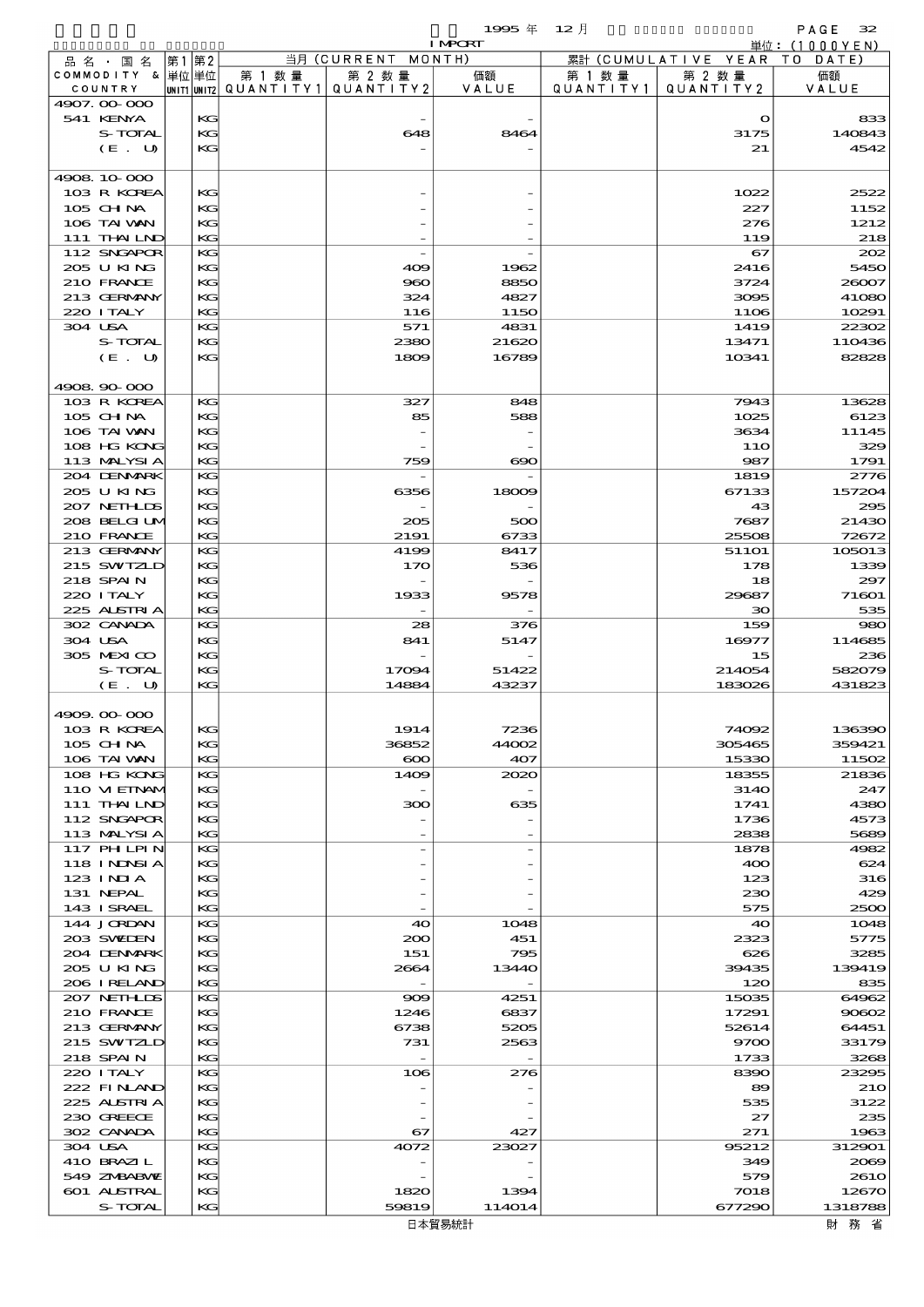|                          |          |                                       |                          | <b>I MPORT</b> |           |                              | 単位:(1000YEN)   |
|--------------------------|----------|---------------------------------------|--------------------------|----------------|-----------|------------------------------|----------------|
| 品名・国名                    | 第1第2     |                                       | 当月 (CURRENT MONTH)       |                |           | 累計 (CUMULATIVE YEAR TO DATE) |                |
| COMMODITY & 単位単位         |          | 第 1 数量                                | 第 2 数量                   | 価額             | 第 1 数 量   | 第 2 数量                       | 価額             |
| COUNTRY                  |          | UNIT1 UNIT2  QUANT I TY1  QUANT I TY2 |                          | VALUE          | QUANTITY1 | QUANTITY 2                   | VALUE          |
| 4909.00-000              |          |                                       |                          |                |           |                              |                |
| (E. U)                   | KG       |                                       | 12014                    | 31255          |           | 138218                       | 399459         |
|                          |          |                                       |                          |                |           |                              |                |
| 4910 00 010              |          |                                       |                          |                |           |                              |                |
| 103 R KOREA              | KG<br>KG |                                       | 26160                    | 23693          |           | 206107                       | 129793         |
| 104 N KOREA<br>105 CH NA | KG       |                                       | 831<br>4812              | 366<br>4845    |           | 1426<br>468339               | 1136<br>94418  |
| 106 TAI VAN              | KG       |                                       | 8231                     | 7926           |           | 64286                        | 55913          |
| 108 HG KONG              | KG       |                                       | 2999                     | 7086           |           | 402604                       | 192587         |
| 111 THAILND              | $K$ $G$  |                                       | 360                      | 416            |           | 2217                         | <b>11O1</b>    |
| 112 SNGAPOR              | KG       |                                       | 1170                     | 577            |           | 208425                       | 74235          |
| 113 MALYSIA              | KG       |                                       | 100                      | 236            |           | 7507                         | 3542           |
| 116 BRUNEI               | KG       |                                       |                          |                |           | 650                          | 380            |
| 117 PHLPIN               | KG       |                                       | 229                      | 203            |           | 229                          | 20B            |
| 118 I NDSI A             | KG       |                                       |                          |                |           | 97585                        | 40648          |
| 123 INIA                 | KG       |                                       | 480                      | 315            |           | 1374                         | 1299           |
| 124 PAKISTN              | KG       |                                       |                          |                |           | 750                          | 1486           |
| 131 NEPAL                | KG       |                                       |                          |                |           | 3430                         | 5893           |
| 203 SWIEN                | KG       |                                       | 3331                     | 4648           |           | 14334                        | 21909          |
| 204 DENMARK              | $K$ $G$  |                                       |                          |                |           | 5133                         | 10834          |
| 205 U KING               | KG       |                                       | 6204                     | 7168           |           | 101052                       | 140823         |
| 207 NETHLIS              | KG       |                                       | 1598                     | 2560           |           | 23707                        | 19404          |
| 208 BELGI UM             | KG       |                                       | $\bf{666}$               | 1663           |           | 9184                         | 6690           |
| 210 FRANCE               | KG       |                                       | 2349                     | 2990           |           | 31131                        | 49728          |
| 213 GERMANY              | KG       |                                       | 20952                    | 29202          |           | 298389                       | 389542         |
| 215 SWIZLD               | KG       |                                       | 4321                     | 6449           |           | 79357                        | 65590          |
| 220 I TALY               | KG       |                                       | 3308                     | 4706           |           | 16723                        | 21351          |
| 224 RUSSI AN             | KG       |                                       | 149                      | 237            |           | 319                          | 517            |
| 225 ALSTRIA              | KG       |                                       | 333                      | 881            |           | 4021                         | 5924           |
| 245 CZECH                | $K$ $G$  |                                       |                          |                |           | 294                          | 201            |
| 302 CANADA<br>304 USA    | KG<br>KG |                                       | 400<br>3016              | 1079<br>5928   |           | 6399<br>165762               | 7875<br>277451 |
| 410 BRAZIL               | KG       |                                       |                          |                |           | 329                          | 335            |
| 549 ZMBABMZ              | KG       |                                       |                          |                |           | 200                          | 522            |
| 551 S AFRCA              | KG       |                                       | 150                      | 404            |           | 768                          | 941            |
| 601 ALSTRAL              | KG       |                                       |                          |                |           | 3528                         | 4867           |
| 606 NEWELD               | KG       |                                       |                          |                |           | 210                          | 380            |
| S-TOTAL                  | KG       |                                       | 92149                    | 113578         |           | 2225769                      | 1627518        |
| (E. U)                   | KG       |                                       | 38741                    | 53818          |           | 503674                       | 666205         |
|                          |          |                                       |                          |                |           |                              |                |
| 4910 00 000              |          |                                       |                          |                |           |                              |                |
| 103 R KOREA              | KG       |                                       |                          |                |           | 6788                         | 3367           |
| 105 CHNA                 | KG       |                                       | ححت                      | 3506           |           | 35314                        | 30451          |
| 106 TAI VAN              | KG       |                                       | 4502                     | 3785           |           | 41023                        | 44939          |
| 108 HG KONG              | KG       |                                       | $\Omega$                 | <b>41O</b>     |           | 65462                        | 23608          |
| 111 THAILND              | KG       |                                       | 930                      | 503            |           | 930                          | 503            |
| 113 MALYSIA              | KG       |                                       |                          |                |           | 95                           | 213            |
| 117 PHLPIN               | KG       |                                       |                          |                |           | 384                          | 362            |
| 123 INIA                 | KG       |                                       | 308                      | 2708           |           | 308                          | 2708           |
| 131 NEPAL                | KG       |                                       |                          |                |           | 1229                         | 1736           |
| 213 GERMANY              | KG       |                                       | 126                      | 750            |           | 488                          | 1252           |
| 215 SWIZLD               | KG       |                                       | 150                      | 255            |           | 402                          | 590            |
| 217 PORTUGL              | KG       |                                       | 1233                     | 1766           |           | 1233                         | 1766           |
| 304 USA<br>S-TOTAL       | KG<br>KG |                                       | 759<br>11841             | 2380<br>16065  |           | 1658<br>155314               | 4648<br>116143 |
| (E. U)                   | KG       |                                       | 1359                     | 2516           |           | 1721                         | 3018           |
|                          |          |                                       |                          |                |           |                              |                |
| 4911.10-000              |          |                                       |                          |                |           |                              |                |
| 103 R KOREA              | KC       |                                       | 5679                     | 7775           |           | 382484                       | 124362         |
| 105 CH NA                | KG       |                                       | 211687                   | 46594          |           | 607357                       | 169585         |
| 106 TAI WAN              | KG       |                                       | 8250                     | 5800           |           | 84276                        | 84575          |
| 108 HG KONG              | KG       |                                       | 46073                    | 23412          |           | 607576                       | 339097         |
| 110 VIEINAM              | KG       |                                       |                          |                |           | 24400                        | 2734           |
| 111 THAILND              | KG       |                                       |                          |                |           | 37207                        | 24506          |
| 112 SNGAPOR              | KG       |                                       | 28383                    | 27508          |           | 424498                       | 311130         |
| 113 MALYSIA              | KG       |                                       | 6293                     | 2500           |           | 64921                        | 38205          |
| 117 PH LPIN              | KG       |                                       | 162                      | 230            |           | 239                          | 591            |
| 118 INNSI A              | KG       |                                       | 7034                     | 2305           |           | 32703                        | 11765          |
| 123 INIA                 | KG       |                                       |                          |                |           | 590                          | 1601           |
| 143 I SRAEL              | KG       |                                       |                          |                |           | 2373                         | 2535           |
| 147 U ARB E              | KG       |                                       | $\overline{\phantom{a}}$ |                |           | 144O                         | 1921           |
| 157 GEORGIA              | KG       |                                       |                          |                |           | 1888                         | 228            |
| 202 NRWAY                | KG       |                                       | 130                      | 262            |           | 331                          | 785            |
| 203 SWELEN               | KG       |                                       | 420                      | 381            |           | 29258                        | 36281          |
| 204 DENMARK              | KG       |                                       | 3304                     | 3636           |           | 28629                        | 31566          |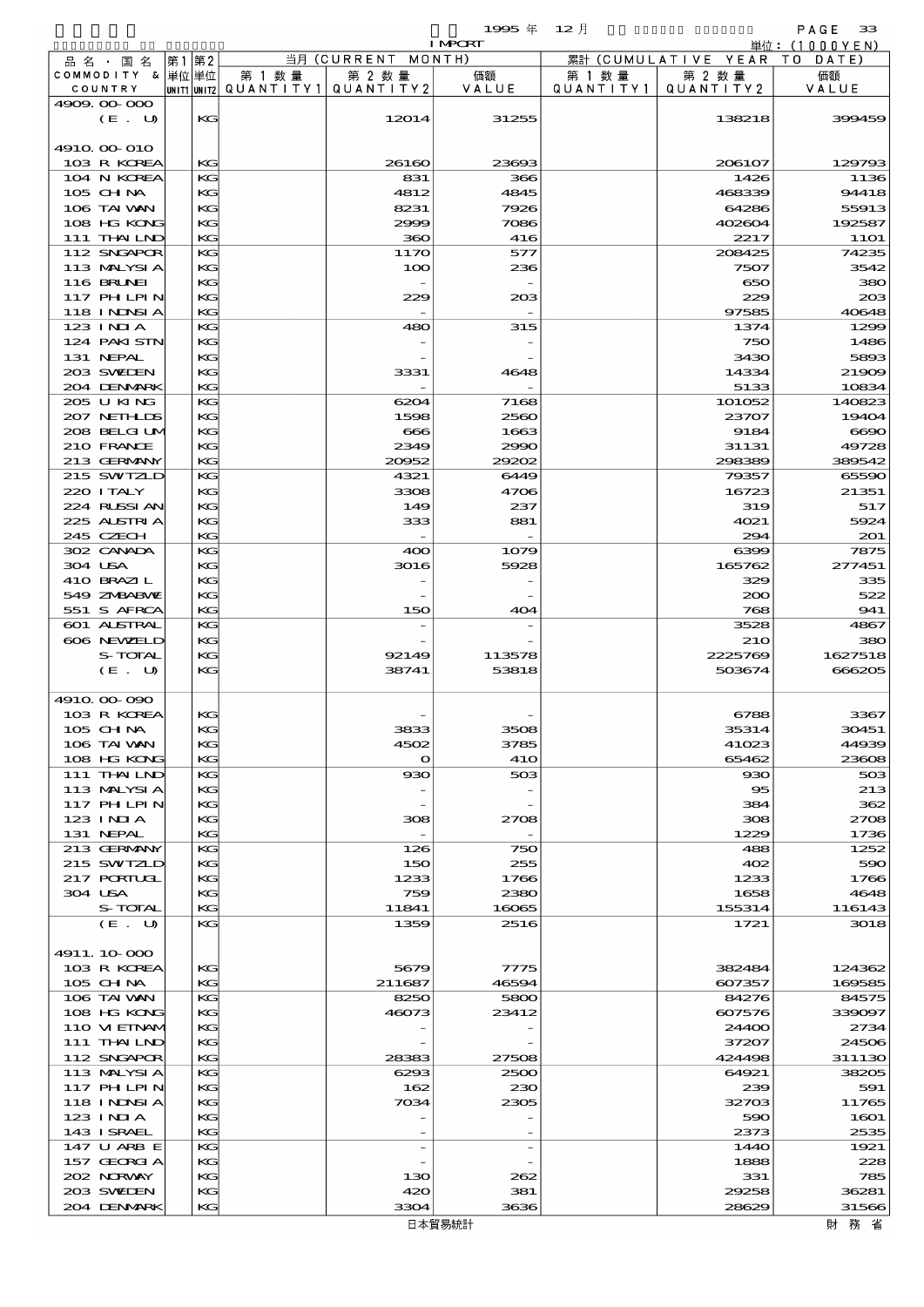$1995 \n& 12 \nparallel$  PAGE 34

|                            |          |        |                                       | <b>I MPCRT</b> |           |                              | 単位: <u>(1000YEN)</u> |
|----------------------------|----------|--------|---------------------------------------|----------------|-----------|------------------------------|----------------------|
| 品 名 ・ 国 名                  | 第1第2     |        | 当月 (CURRENT MONTH)                    |                |           | 累計 (CUMULATIVE YEAR TO DATE) |                      |
| COMMODITY & 単位単位           |          | 第 1 数量 | 第 2 数量                                | 価額             | 第 1 数 量   | 第 2 数量                       | 価額                   |
| COUNTRY                    |          |        | unit1 unit2  QUANT   TY1  QUANT   TY2 | VALUE          | QUANTITY1 | QUANTITY2                    | VALUE                |
| 4911.10.000                |          |        |                                       |                |           |                              |                      |
| 205 U KING                 | KG       |        | 9825                                  | 20378          |           | 595138                       | 285176               |
| 206 I RELAND               | KG       |        | 195                                   | 317            |           | 35328                        | 44268                |
| 207 NETHLIS                | KG       |        | 2919                                  | 2650           |           | 103063                       | 69447                |
| 208 BELGI UM               | KG       |        | <b>910</b>                            | 1995           |           | 24360                        | 22031                |
| 210 FRANCE                 | KG       |        | 4606                                  | 14296          |           | 312235                       | 380990               |
| 213 GERMANY                | КG       |        | 1227150                               | 187733         |           | 1670643                      | 531037               |
| 215 SWIZLD                 | KG       |        | 5880                                  | 5375           |           | 105982                       | 135565               |
| 217 PORTUGL                | KG       |        |                                       |                |           | 3651                         | 2261                 |
| 218 SPAIN                  | KG       |        | $\infty$                              | 1843           |           | 10987                        | 25300                |
| 220 I TALY                 | KG       |        | 21517                                 | 13099          |           | 331481                       | 262600               |
| 222 FINAND                 | КG       |        |                                       |                |           | 175                          | 357                  |
| 225 ALSTRIA                | KG       |        | 946                                   | 1002           |           | 35761                        | 31197                |
| 227 H.NGARY                | KG       |        |                                       |                |           | 50                           | 245                  |
| 230 GREECE                 | KG       |        |                                       |                |           | 3620                         | 1086                 |
| 245 CZECH<br>302 CANADA    | KG       |        |                                       |                |           | 1680                         | 1438                 |
|                            | КG       |        | 848                                   | 1288           |           | 13582                        | 14307                |
| 304 USA                    | KG       |        | 286734                                | 105541         |           | 5191427                      | 1919330              |
| 305 MEXICO<br>321 CLBA     | KG       |        |                                       |                |           | 149                          | 200                  |
|                            | KG       |        |                                       |                |           | 280                          | 239                  |
| 410 BRAZIL                 | KG       |        |                                       |                |           | 3400                         | 2642                 |
| 413 ARCENT                 | KG       |        |                                       |                |           | 193                          | 491                  |
| 506 EGYPT                  | KG       |        |                                       |                |           | 1260                         | 777                  |
| 601 ALSTRAL                | KG       |        | 11937                                 | 7604           |           | 31822                        | 23590                |
| 606 NEWELD                 | KG       |        |                                       |                |           | 5513                         | 9294                 |
| S-TOTAL                    | KG       |        | 1891572                               | 483524         |           | 10811950                     | 4945344              |
| (E. U)                     | KG       |        | 1272482                               | 247330         |           | 3184329                      | 1723597              |
|                            |          |        |                                       |                |           |                              |                      |
| 4911.91-010                | KG       |        |                                       |                |           |                              | 33087                |
| 103 R KOREA<br>105 CHNA    | KG       |        |                                       |                |           | 67120<br>6200                | 4219                 |
| 106 TAI WAN                | KG       |        | 364                                   |                |           |                              | 8259                 |
|                            |          |        |                                       | 654            |           | 1652                         |                      |
| 108 HG KONG                | KG       |        | 378                                   | 259            |           | 60451                        | 29517                |
| 112 SNGAPOR<br>113 MALYSIA | KG<br>KG |        | 5                                     | 215            |           | 10115                        | 7431<br>633          |
| 117 PHLPIN                 | KG       |        |                                       |                |           | 135<br>88                    | 1920                 |
| 143 I SRAEL                | KG       |        |                                       |                |           | 280                          | 1121                 |
| 203 SWIEN                  | KG       |        |                                       |                |           | 84                           | 705                  |
| 205 U KING                 | KG       |        | 2847                                  | 5589           |           | 11403                        | 48561                |
| 207 NETHLIS                | KG       |        |                                       |                |           | 1657                         | 4927                 |
| 208 BELGI UM               | KG       |        |                                       |                |           | 32                           | 756                  |
| 210 FRANCE                 | KG       |        | 140                                   | 3981           |           | 2030                         | 74291                |
| 213 GERMANY                | KG       |        |                                       |                |           | 13943                        | 17997                |
| 215 SWIZLD                 | КG       |        | $\mathbf{o}$                          | 216            |           | 14                           | 525                  |
| 218 SPAIN                  | KG       |        |                                       |                |           | 508                          | 812                  |
| 220 I TALY                 | KG       |        | 5179                                  | 5375           |           | 32010                        | 44128                |
| 224 RUSSI AN               | KG       |        |                                       |                |           | 126                          | 164844               |
| 225 ALSTRIA                | KG       |        |                                       |                |           | 80                           | 234                  |
| 302 CANADA                 | КG       |        | 150                                   | 282            |           | 612                          | 167C                 |
| 304 USA                    | KG       |        | 6242                                  | 22352          |           | 93826                        | 347829               |
| 601 ALSTRAL                | KG       |        | 99                                    | 1667           |           | 5843                         | 5007                 |
| S-TOTAL                    | KG       |        | 15404                                 | 40590          |           | 308209                       | 798473               |
| (E. U)                     | KG       |        | 8166                                  | 14945          |           | 61747                        | 192411               |
|                            |          |        |                                       |                |           |                              |                      |
| 4911.91-090                |          |        |                                       |                |           |                              |                      |
| 103 R KOREA                | KG       |        | 26914                                 | 58665          |           | 160163                       | 409097               |
| $105$ CHNA                 | KG       |        | 2084                                  | 4941           |           | 95917                        | 42338                |
| 106 TAI VAN                | KG       |        | 1054                                  | 2553           |           | 23723                        | 39253                |
| 108 HG KONG                | KG       |        |                                       |                |           | 10924                        | 10000                |
| 111 THAILND                | KG       |        | 10                                    | 430            |           | 1968                         | 319C                 |
| 112 SNGAPOR                | KG       |        | 620                                   | 853            |           | 13168                        | 11276                |
| 113 MALYSIA                | KG       |        |                                       |                |           | 1015                         | 832                  |
| 118 I NDSI A               | KG       |        |                                       |                |           | 1091                         | 1194                 |
| 122 MYANMAR                | KG       |        |                                       |                |           | 130                          | 441                  |
| 143 ISRAEL                 | KG       |        |                                       |                |           | 155                          | 752                  |
| 147 U ARB E                | KG       |        |                                       |                |           | 136                          | 331                  |
| 203 SWIDEN                 | KG       |        |                                       |                |           | 358                          | 171C                 |
| 204 DENMARK                | KG       |        |                                       |                |           | 3293                         | 8341                 |
| 2005 U KING                | KG       |        | 10613                                 | 23120          |           | 332540                       | 407012               |
| 207 NETHLIS                | KG       |        | 664                                   | 2767           |           | 12950                        | 58418                |
| 208 BELGI UM               | KG       |        | з                                     | 246            |           | 619                          | 3376                 |
| 210 FRANCE                 | KG       |        | 1548                                  | 38275          |           | 22538                        | 423418               |
| 213 GERMANY                | KG       |        | 2153                                  | 9940           |           | 21649                        | 92902                |
| 215 SWIZLD                 | KG       |        | 331                                   | 2066           |           | 3891                         | 39511                |
| 218 SPAIN                  | KG       |        | 3546                                  | 3261           |           | 16148                        | 14475                |
|                            |          |        |                                       |                |           |                              |                      |